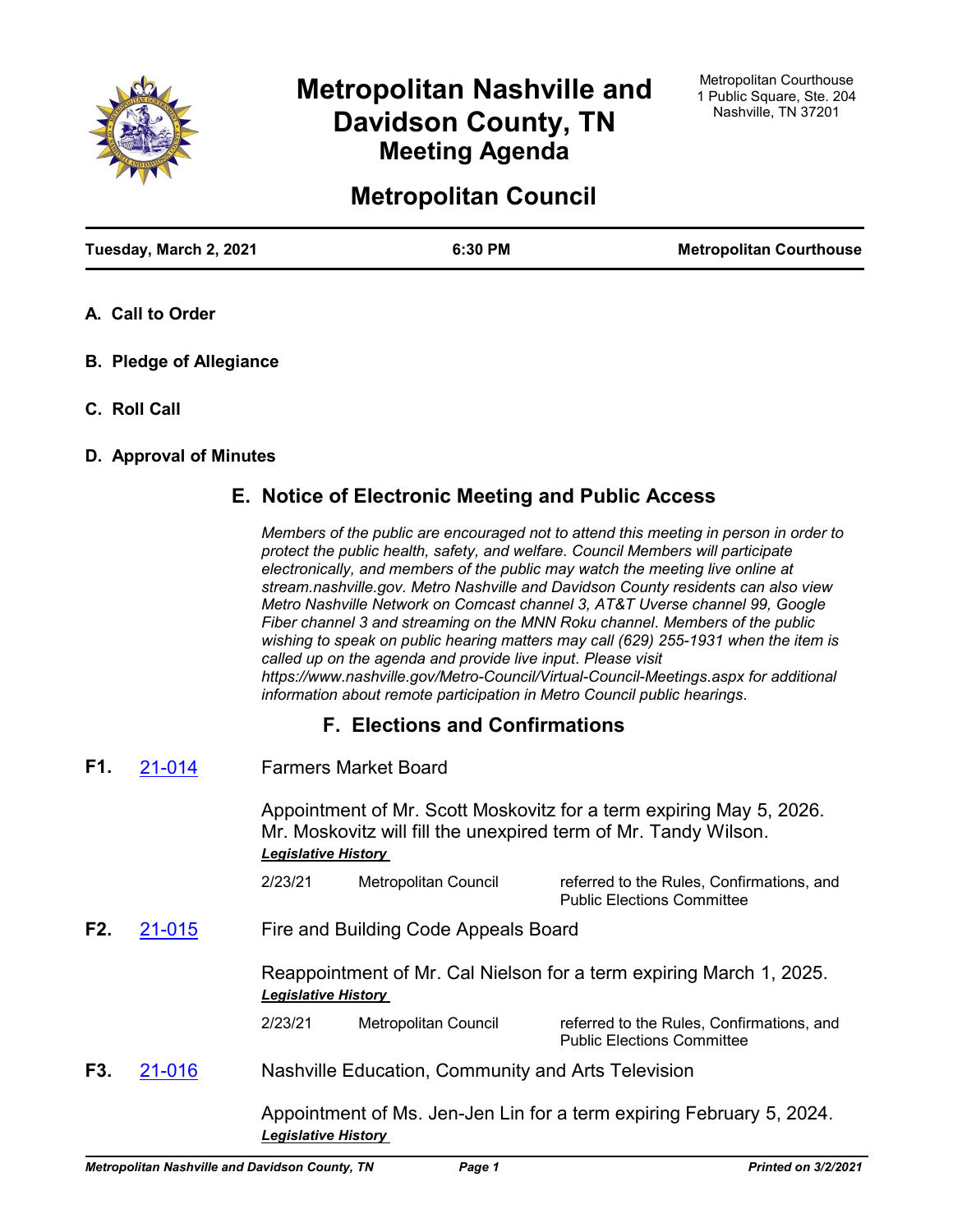|     |                  | 2/23/21                              | Metropolitan Council                               | referred to the Rules, Confirmations, and<br><b>Public Elections Committee</b>                                                                                                                                      |
|-----|------------------|--------------------------------------|----------------------------------------------------|---------------------------------------------------------------------------------------------------------------------------------------------------------------------------------------------------------------------|
| F4. | 21-017           |                                      | Nashville Education, Community and Arts Television |                                                                                                                                                                                                                     |
|     |                  | 2024.<br><b>Legislative History</b>  |                                                    | Appointment of Ms. Brynn Plummer for a term expiring February 5,                                                                                                                                                    |
|     |                  |                                      |                                                    |                                                                                                                                                                                                                     |
|     |                  | 2/23/21                              | Metropolitan Council                               | referred to the Rules, Confirmations, and<br><b>Public Elections Committee</b>                                                                                                                                      |
|     |                  |                                      | <b>G. Resolutions on Public Hearing</b>            |                                                                                                                                                                                                                     |
| 1.  | RS2021-783       |                                      |                                                    | A resolution exempting East Nashville Beer Works, located at 320 E<br>Trinity Lane, from the minimum distance requirements for obtaining a<br>beer permit pursuant to Section 7.08.090. E of the Metropolitan Code. |
|     | <b>Sponsors:</b> | Parker<br><b>Legislative History</b> |                                                    |                                                                                                                                                                                                                     |
|     |                  | 2/23/21                              | Metropolitan Council                               | filed                                                                                                                                                                                                               |
|     |                  | 2/23/21                              | Metropolitan Council                               | referred to the Public Safety, Beer, and<br><b>Regulated Beverages Committee</b>                                                                                                                                    |
| 2.  | RS2021-784       |                                      |                                                    | A resolution exempting Epice, LLC, located at 2902 12TH Avenue S.,<br>from the minimum distance requirements for obtaining a beer permit<br>pursuant to Section 7.08.090.E of the Metropolitan Code.                |
|     | <u>Sponsors:</u> | Sledge<br><b>Legislative History</b> |                                                    |                                                                                                                                                                                                                     |
|     |                  | 2/23/21                              | Metropolitan Council                               | filed                                                                                                                                                                                                               |
|     |                  | 2/23/21                              | Metropolitan Council                               | referred to the Public Safety, Beer, and<br><b>Regulated Beverages Committee</b>                                                                                                                                    |
| 3.  | RS2021-785       |                                      | Metropolitan Code.                                 | A resolution exempting The Rock N' Dough Pizza Company, located at<br>1105 51st Avenue N., from the minimum distance requirements for<br>obtaining a beer permit pursuant to Section 7.08.090. E of the             |
|     | <u>Sponsors:</u> | Roberts                              |                                                    |                                                                                                                                                                                                                     |
|     |                  | <b>Legislative History</b>           |                                                    |                                                                                                                                                                                                                     |
|     |                  | 2/23/21                              | Metropolitan Council                               | filed                                                                                                                                                                                                               |
|     |                  | 2/23/21                              | Metropolitan Council                               | referred to the Public Safety, Beer, and<br><b>Regulated Beverages Committee</b>                                                                                                                                    |
| 4.  | RS2021-786       |                                      | Metropolitan Code.                                 | A resolution exempting Southern Grist Brewing Company, located at<br>750 Douglas Avenue, from the minimum distance requirements for<br>obtaining a beer permit pursuant to Section 7.08.090. E of the               |
|     | <u>Sponsors:</u> | Parker<br><b>Legislative History</b> |                                                    |                                                                                                                                                                                                                     |
|     |                  | 2/23/21                              | Metropolitan Council                               | filed                                                                                                                                                                                                               |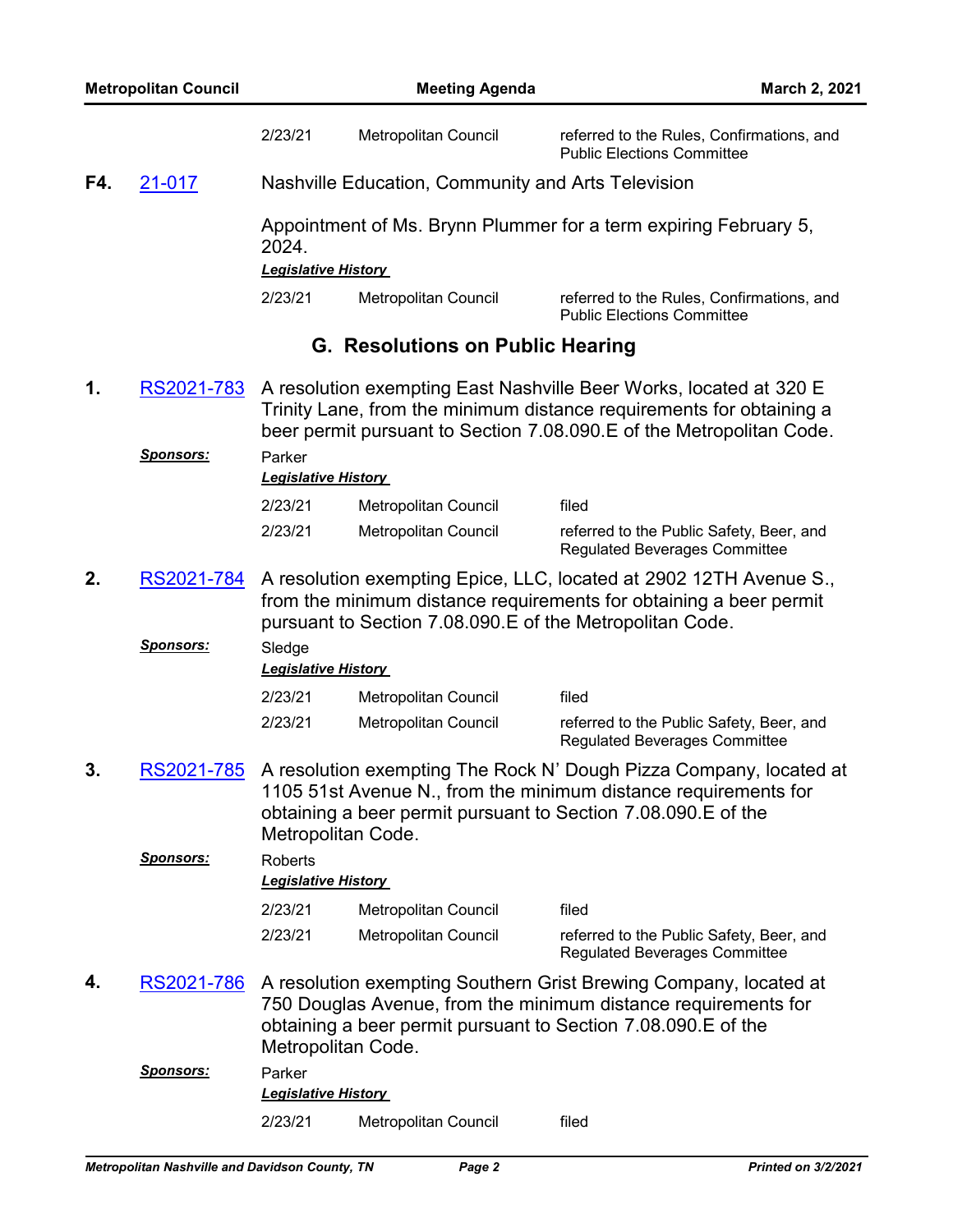2/23/21 Metropolitan Council referred to the Public Safety, Beer, and Regulated Beverages Committee

# **H. Bills on Public Hearing**

An ordinance to amend Title 17 of the Metropolitan Code of Laws, the Zoning Ordinance of The Metropolitan Government of Nashville and Davidson County, by changing from IWD to CS zoning for properties located at 4000 Dr. Walter S Davis Blvd and Dr. Walter S Davis Blvd (unnumbered), approximately 445 feet east of 44th Ave N (19.31 acres), all of which is described herein (Proposal No. 2019Z-142PR-001). **5.** [BL2020-526](http://nashville.legistar.com/gateway.aspx?m=l&id=/matter.aspx?key=1591)

*Sponsors:* Taylor

*Attachments:* [BL2020-526](http://nashville.legistar.com/gateway.aspx?M=F&ID=ff80e2f9-4b3a-4a3e-a739-40c439cb0093.pdf)

*Legislative History* 

| 9/12/19  | <b>Planning Commission</b><br>$(8-0)$                                                 | approved                                                       |
|----------|---------------------------------------------------------------------------------------|----------------------------------------------------------------|
| 10/27/20 | <b>Metropolitan Council</b>                                                           | filed                                                          |
| 11/5/20  | Metropolitan Council                                                                  | passed on first reading                                        |
| 11/6/20  | Metropolitan Council<br>1/8/2021 advertised<br>2/5/2021 advertised                    | advertised                                                     |
| 12/1/20  | Metropolitan Council<br>12/1/21 public hearing deferred to February 2, 2021<br>2/2/21 | public hearing set<br>public hearing deferred to March 2, 2021 |
| 12/1/20  | Metropolitan Council<br>Deferred to February 2, 2021                                  | deferred                                                       |
| 2/2/21   | Metropolitan Council                                                                  | deferred                                                       |

An ordinance amending Titles 16 and 17 of the Metropolitan Code of Laws regarding the design and operation of outdoor electrical lighting to achieve light pollution reduction consistent with International Dark Skies Association guidelines (Proposal No. 2020Z-014TX-001). **6.** [BL2020-535](http://nashville.legistar.com/gateway.aspx?m=l&id=/matter.aspx?key=1649)

## *Sponsors:* Allen, Welsch, OConnell, Murphy, Bradford, Hancock and Styles *Legislative History*

| 11/10/20 | <b>Metropolitan Council</b>                                             | filed                      |
|----------|-------------------------------------------------------------------------|----------------------------|
| 11/17/20 | <b>Metropolitan Council</b><br>February 2, 2021                         | deferred to                |
| 11/17/20 | Metropolitan Council                                                    | passed on first reading    |
| 1/8/21   | <b>Metropolitan Council</b><br>2/5/2021 advertised                      | advertised                 |
| 2/2/21   | <b>Metropolitan Council</b><br>Public hearing deferred to March 2, 2021 | public hearing set         |
| 2/2/21   | Metropolitan Council                                                    | deferred                   |
| 2/25/21  | <b>Planning Commission</b><br>8-0                                       | approved with a substitute |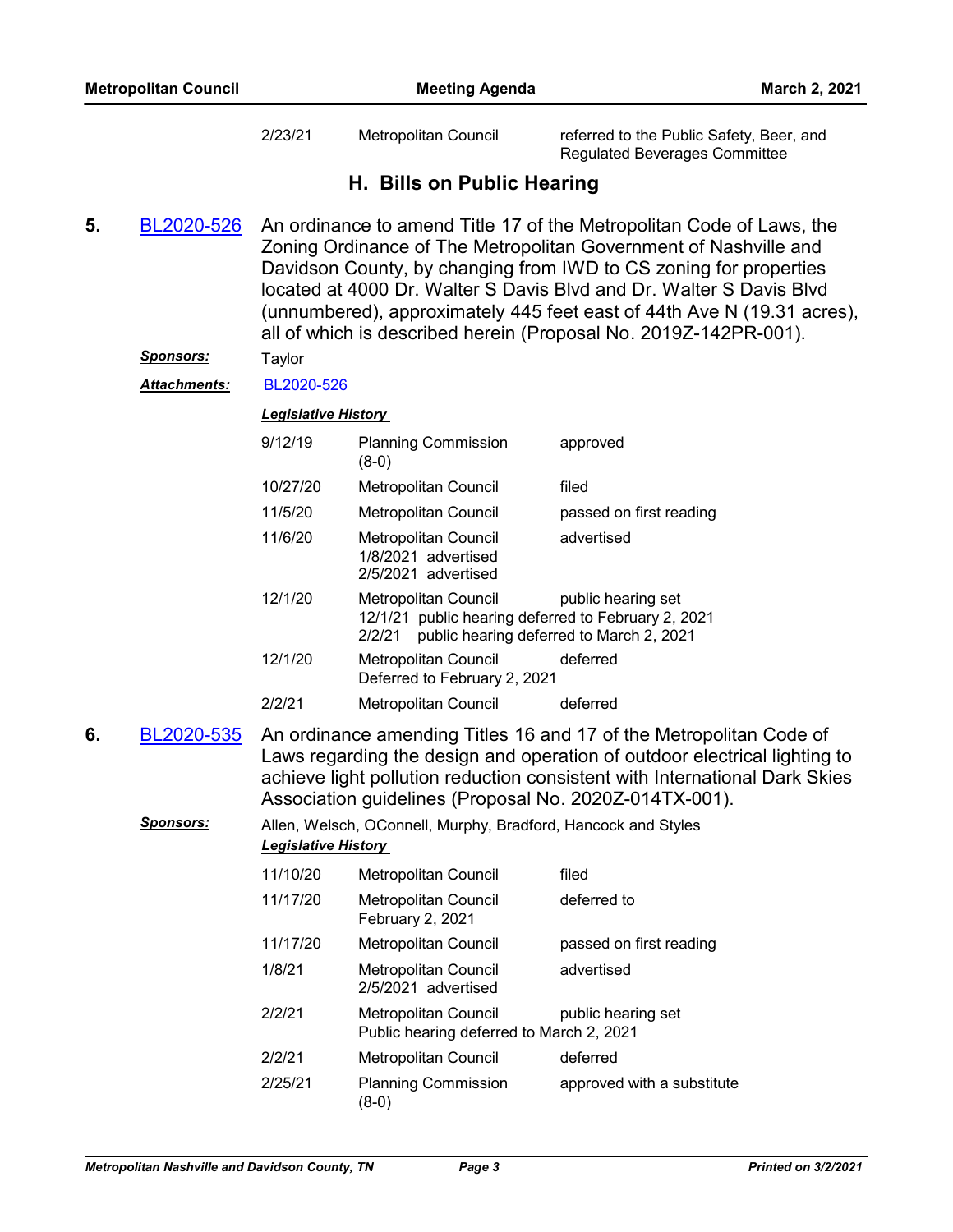| 7. | BL2020-578          | An ordinance to amend Title 17 of the Metropolitan Code of Laws, the<br>Zoning Ordinance of The Metropolitan Government of Nashville and<br>Davidson County, by changing the preliminary plan for properties<br>located at 1 City Avenue, 4, 5, 6, and 8 City Boulevard, 7 and 9 City<br>Place, and City Boulevard (unnumbered), at the southwest corner of<br>City Boulevard and 28th Avenue North, zoned SP (18.93 acres), to<br>increase the maximum allowed residential units from 600 to 850<br>multi-family residential units, all of which is described herein (Proposal<br>No. 2011SP-009-008). |                                                                                                                                                    |                                                                                                                                                                                                                                                                                                                                                          |
|----|---------------------|---------------------------------------------------------------------------------------------------------------------------------------------------------------------------------------------------------------------------------------------------------------------------------------------------------------------------------------------------------------------------------------------------------------------------------------------------------------------------------------------------------------------------------------------------------------------------------------------------------|----------------------------------------------------------------------------------------------------------------------------------------------------|----------------------------------------------------------------------------------------------------------------------------------------------------------------------------------------------------------------------------------------------------------------------------------------------------------------------------------------------------------|
|    | <u>Sponsors:</u>    | Taylor                                                                                                                                                                                                                                                                                                                                                                                                                                                                                                                                                                                                  |                                                                                                                                                    |                                                                                                                                                                                                                                                                                                                                                          |
|    | <b>Attachments:</b> | <b>BL2020-578 plans</b>                                                                                                                                                                                                                                                                                                                                                                                                                                                                                                                                                                                 |                                                                                                                                                    |                                                                                                                                                                                                                                                                                                                                                          |
|    |                     | <b>BL2020-578 sketch</b>                                                                                                                                                                                                                                                                                                                                                                                                                                                                                                                                                                                |                                                                                                                                                    |                                                                                                                                                                                                                                                                                                                                                          |
|    |                     | <b>Legislative History</b>                                                                                                                                                                                                                                                                                                                                                                                                                                                                                                                                                                              |                                                                                                                                                    |                                                                                                                                                                                                                                                                                                                                                          |
|    |                     | 11/12/20                                                                                                                                                                                                                                                                                                                                                                                                                                                                                                                                                                                                | <b>Planning Commission</b>                                                                                                                         | approved with conditions, disapproved<br>without                                                                                                                                                                                                                                                                                                         |
|    |                     |                                                                                                                                                                                                                                                                                                                                                                                                                                                                                                                                                                                                         | $(6-0-1)$                                                                                                                                          |                                                                                                                                                                                                                                                                                                                                                          |
|    |                     | 11/24/20                                                                                                                                                                                                                                                                                                                                                                                                                                                                                                                                                                                                | Metropolitan Council                                                                                                                               | filed                                                                                                                                                                                                                                                                                                                                                    |
|    |                     | 12/1/20                                                                                                                                                                                                                                                                                                                                                                                                                                                                                                                                                                                                 | Metropolitan Council                                                                                                                               | passed on first reading                                                                                                                                                                                                                                                                                                                                  |
|    |                     | 12/11/20                                                                                                                                                                                                                                                                                                                                                                                                                                                                                                                                                                                                | Metropolitan Council<br>1/8/2021 advertised<br>2/5/2021 advertised                                                                                 | advertised                                                                                                                                                                                                                                                                                                                                               |
|    |                     | 1/5/21                                                                                                                                                                                                                                                                                                                                                                                                                                                                                                                                                                                                  | Metropolitan Council<br>public hearing set<br>1/5/21 public hearing deferred to February 2, 2021<br>2/2/21 pubic hearing deferred to March 2, 2021 |                                                                                                                                                                                                                                                                                                                                                          |
|    |                     | 1/5/21                                                                                                                                                                                                                                                                                                                                                                                                                                                                                                                                                                                                  | Metropolitan Council<br>Deferred to February 2, 2021                                                                                               | deferred                                                                                                                                                                                                                                                                                                                                                 |
|    |                     | 2/2/21                                                                                                                                                                                                                                                                                                                                                                                                                                                                                                                                                                                                  | Metropolitan Council                                                                                                                               | deferred                                                                                                                                                                                                                                                                                                                                                 |
| 8. | BL2021-607          |                                                                                                                                                                                                                                                                                                                                                                                                                                                                                                                                                                                                         | described herein (Proposal No. 2020Z-135PR-001).                                                                                                   | An ordinance to amend Title 17 of the Metropolitan Code of Laws, the<br>Zoning Ordinance of The Metropolitan Government of Nashville and<br>Davidson County, by changing from RS5 to RM20-A-NS zoning for<br>property located at 323 Whitsett Road, at the southwest corner of<br>Fannie Williams Street and Whitsett Road (0.17 acres), all of which is |
|    | Sponsors:           | Welsch                                                                                                                                                                                                                                                                                                                                                                                                                                                                                                                                                                                                  |                                                                                                                                                    |                                                                                                                                                                                                                                                                                                                                                          |
|    | <b>Attachments:</b> | <b>BL2021-607 sketch</b>                                                                                                                                                                                                                                                                                                                                                                                                                                                                                                                                                                                |                                                                                                                                                    |                                                                                                                                                                                                                                                                                                                                                          |
|    |                     | <b>Legislative History</b>                                                                                                                                                                                                                                                                                                                                                                                                                                                                                                                                                                              |                                                                                                                                                    |                                                                                                                                                                                                                                                                                                                                                          |
|    |                     | 12/10/20                                                                                                                                                                                                                                                                                                                                                                                                                                                                                                                                                                                                | <b>Planning Commission</b><br>$(9-0)$                                                                                                              | approved                                                                                                                                                                                                                                                                                                                                                 |
|    |                     | 12/29/20                                                                                                                                                                                                                                                                                                                                                                                                                                                                                                                                                                                                | Metropolitan Council                                                                                                                               | filed                                                                                                                                                                                                                                                                                                                                                    |
|    |                     | 1/5/21                                                                                                                                                                                                                                                                                                                                                                                                                                                                                                                                                                                                  | Metropolitan Council                                                                                                                               | passed on first reading                                                                                                                                                                                                                                                                                                                                  |
|    |                     | 1/8/21                                                                                                                                                                                                                                                                                                                                                                                                                                                                                                                                                                                                  | Metropolitan Council<br>2/5/2021 advertised                                                                                                        | advertised                                                                                                                                                                                                                                                                                                                                               |
|    |                     | 2/2/21                                                                                                                                                                                                                                                                                                                                                                                                                                                                                                                                                                                                  | <b>Metropolitan Council</b><br>Public hearing deferred to March 2, 2021                                                                            | public hearing set                                                                                                                                                                                                                                                                                                                                       |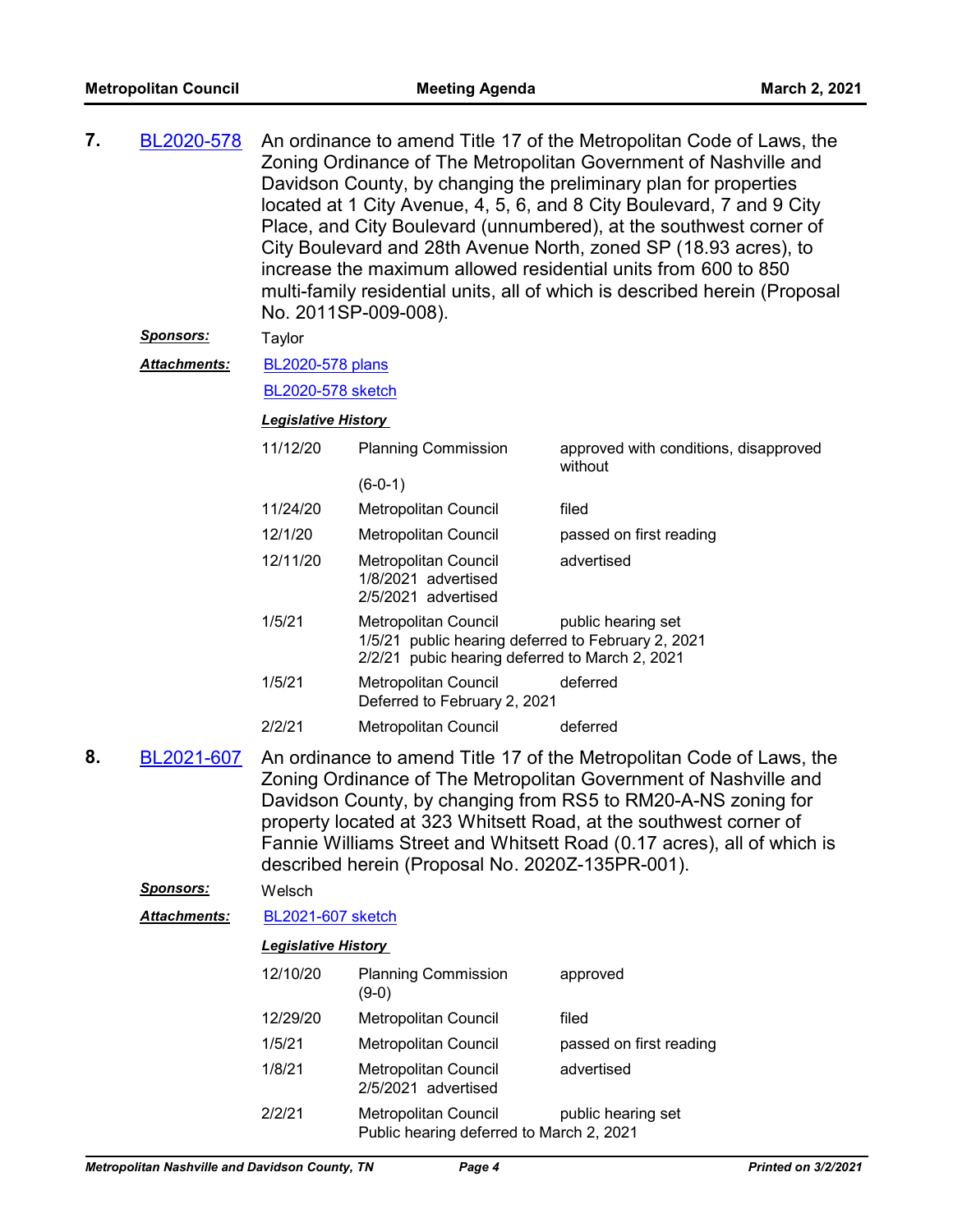| <b>Metropolitan Council</b> |                  | <b>Meeting Agenda</b>                            |                                                                                                                                                                                                                                                                                                                                                                                                                                      |                                                                                                                                                                                                                                                                                         | March 2, 2021 |  |  |
|-----------------------------|------------------|--------------------------------------------------|--------------------------------------------------------------------------------------------------------------------------------------------------------------------------------------------------------------------------------------------------------------------------------------------------------------------------------------------------------------------------------------------------------------------------------------|-----------------------------------------------------------------------------------------------------------------------------------------------------------------------------------------------------------------------------------------------------------------------------------------|---------------|--|--|
|                             |                  | 2/2/21                                           | Metropolitan Council                                                                                                                                                                                                                                                                                                                                                                                                                 | deferred                                                                                                                                                                                                                                                                                |               |  |  |
| 9.<br>BL2021-610            |                  | 65-76P-003).                                     | An ordinance to amend Title 17 of the Metropolitan Code of Laws, the<br>Zoning Ordinance of The Metropolitan Government of Nashville and<br>Davidson County, by cancelling a Planned Unit Development for a<br>portion of property located at Brick Church Pike (unnumbered), at the<br>northwest corner of Old Hickory Boulevard and Brick Church Pike,<br>zoned R20, (11.70 acres), all of which is described herein (Proposal No. |                                                                                                                                                                                                                                                                                         |               |  |  |
|                             | <b>Sponsors:</b> | Gamble                                           |                                                                                                                                                                                                                                                                                                                                                                                                                                      |                                                                                                                                                                                                                                                                                         |               |  |  |
|                             | Attachments:     | <b>BL2021-610 sketch</b>                         |                                                                                                                                                                                                                                                                                                                                                                                                                                      |                                                                                                                                                                                                                                                                                         |               |  |  |
|                             |                  | <b>Legislative History</b>                       |                                                                                                                                                                                                                                                                                                                                                                                                                                      |                                                                                                                                                                                                                                                                                         |               |  |  |
|                             |                  | 12/29/20                                         | Metropolitan Council                                                                                                                                                                                                                                                                                                                                                                                                                 | filed                                                                                                                                                                                                                                                                                   |               |  |  |
|                             |                  | 1/5/21                                           | Metropolitan Council                                                                                                                                                                                                                                                                                                                                                                                                                 | passed on first reading                                                                                                                                                                                                                                                                 |               |  |  |
|                             |                  | 1/8/21                                           | Metropolitan Council<br>2/5/2021 advertised                                                                                                                                                                                                                                                                                                                                                                                          | advertised                                                                                                                                                                                                                                                                              |               |  |  |
|                             |                  | 2/2/21                                           | Metropolitan Council<br>Public hearing deferred to March 2, 2021                                                                                                                                                                                                                                                                                                                                                                     | public hearing set                                                                                                                                                                                                                                                                      |               |  |  |
|                             |                  | 2/2/21                                           | Metropolitan Council                                                                                                                                                                                                                                                                                                                                                                                                                 | deferred                                                                                                                                                                                                                                                                                |               |  |  |
|                             |                  | 2/11/21                                          | <b>Planning Commission</b><br>$(5-1)$                                                                                                                                                                                                                                                                                                                                                                                                | approved                                                                                                                                                                                                                                                                                |               |  |  |
| 10.                         | BL2021-619       |                                                  | described herein (Proposal No. 2021Z-001TX-001)                                                                                                                                                                                                                                                                                                                                                                                      | An ordinance to amend Title 17 of the Metropolitan Code of Laws, the<br>Zoning Ordinance of the Metropolitan Government of Nashville and<br>Davidson County, to amend Chapters 17.24 and 17.40 to add language<br>pertaining to plans for street trees and streetscape, all of which is |               |  |  |
|                             | <b>Sponsors:</b> | Roberts and Welsch<br><b>Legislative History</b> |                                                                                                                                                                                                                                                                                                                                                                                                                                      |                                                                                                                                                                                                                                                                                         |               |  |  |
|                             |                  | 1/26/21                                          | Metropolitan Council                                                                                                                                                                                                                                                                                                                                                                                                                 | filed                                                                                                                                                                                                                                                                                   |               |  |  |
|                             |                  | 2/2/21                                           | Metropolitan Council                                                                                                                                                                                                                                                                                                                                                                                                                 | passed on first reading                                                                                                                                                                                                                                                                 |               |  |  |
|                             |                  | 2/5/21                                           | <b>Metropolitan Council</b>                                                                                                                                                                                                                                                                                                                                                                                                          | advertised                                                                                                                                                                                                                                                                              |               |  |  |
|                             |                  | 2/11/21                                          | <b>Planning Commission</b><br>$(8-0)$                                                                                                                                                                                                                                                                                                                                                                                                | approved with an amendment                                                                                                                                                                                                                                                              |               |  |  |
| 11.                         | BL2021-620       |                                                  |                                                                                                                                                                                                                                                                                                                                                                                                                                      | An ordinance amending Chapters 17.36 and 17.40 of Title 17 of the<br>Metropolitan Code to create a Detached Accessory Dwelling Unit<br>(DADU) Overlay District. (Proposal No. 2021Z-002TX-001).                                                                                         |               |  |  |
|                             | <b>Sponsors:</b> | <b>Legislative History</b>                       | Allen, Parker, Welsch, OConnell, Withers and Taylor                                                                                                                                                                                                                                                                                                                                                                                  |                                                                                                                                                                                                                                                                                         |               |  |  |
|                             |                  | 1/26/21                                          | Metropolitan Council                                                                                                                                                                                                                                                                                                                                                                                                                 | filed                                                                                                                                                                                                                                                                                   |               |  |  |
|                             |                  | 2/2/21                                           | Metropolitan Council                                                                                                                                                                                                                                                                                                                                                                                                                 | passed on first reading                                                                                                                                                                                                                                                                 |               |  |  |
|                             |                  | 2/5/21                                           | Metropolitan Council                                                                                                                                                                                                                                                                                                                                                                                                                 | advertised                                                                                                                                                                                                                                                                              |               |  |  |
|                             |                  | 2/25/21                                          | <b>Planning Commission</b>                                                                                                                                                                                                                                                                                                                                                                                                           | approved with conditions, disapproved<br>without                                                                                                                                                                                                                                        |               |  |  |
|                             |                  |                                                  | $(8-0)$                                                                                                                                                                                                                                                                                                                                                                                                                              |                                                                                                                                                                                                                                                                                         |               |  |  |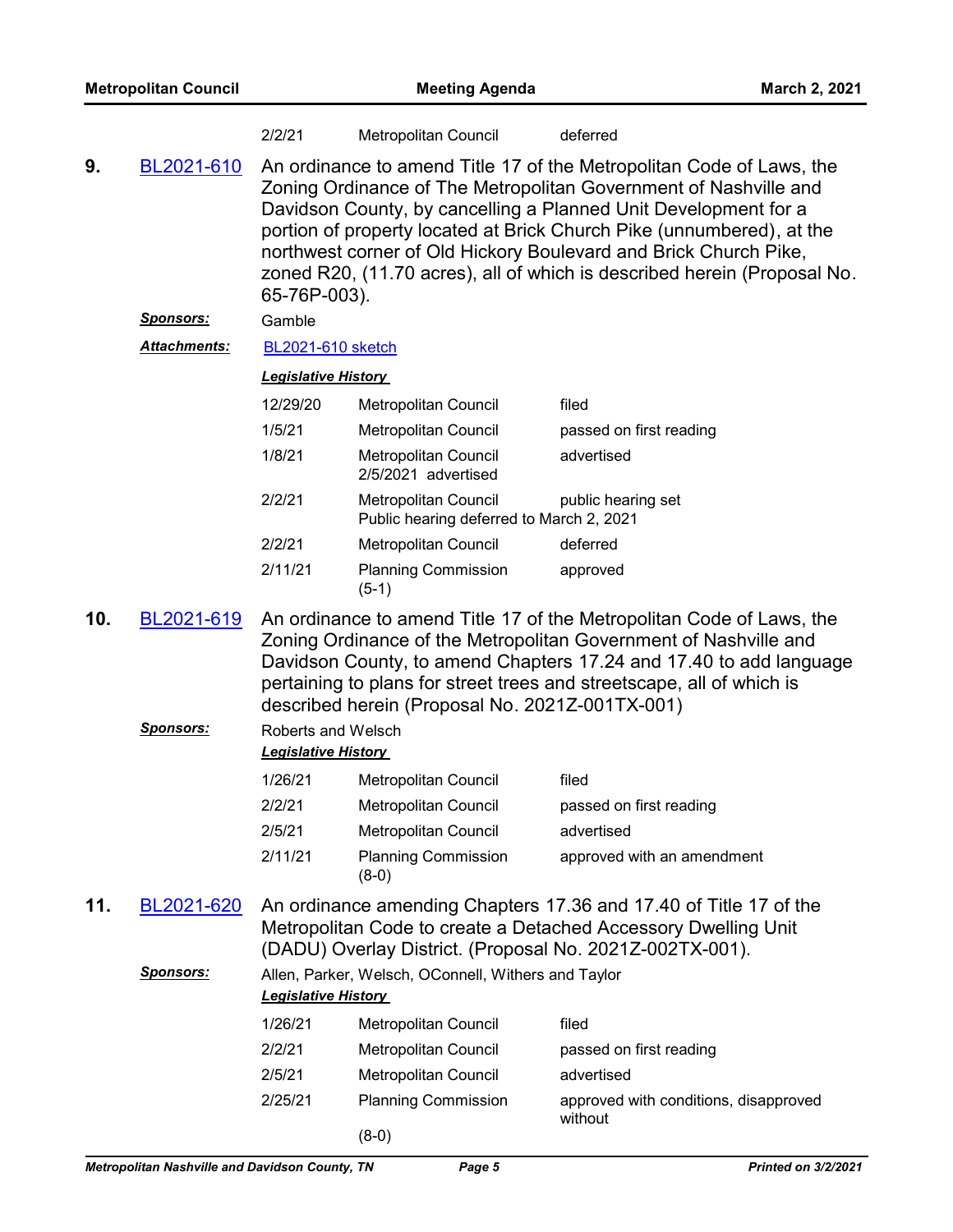| 12. | BL2021-621          | An Ordinance amending Sections 17.40.720 and 17.40.730 of the<br>Metropolitan Code, Zoning Regulations, to require additional public<br>notice regarding applications for permits from the Historic Zoning<br>Commission (Proposal No. 2021Z-003TX-001).                                                                                                                                                                                      |                                                                                   |                                                                                                                                                         |  |
|-----|---------------------|-----------------------------------------------------------------------------------------------------------------------------------------------------------------------------------------------------------------------------------------------------------------------------------------------------------------------------------------------------------------------------------------------------------------------------------------------|-----------------------------------------------------------------------------------|---------------------------------------------------------------------------------------------------------------------------------------------------------|--|
|     | <b>Sponsors:</b>    |                                                                                                                                                                                                                                                                                                                                                                                                                                               | Murphy, Allen and OConnell<br><b>Legislative History</b>                          |                                                                                                                                                         |  |
|     |                     | 1/26/21                                                                                                                                                                                                                                                                                                                                                                                                                                       | Metropolitan Council                                                              | filed                                                                                                                                                   |  |
|     |                     | 1/26/21                                                                                                                                                                                                                                                                                                                                                                                                                                       | Metropolitan Council                                                              | referred to the Planning Commission                                                                                                                     |  |
|     |                     | 2/2/21                                                                                                                                                                                                                                                                                                                                                                                                                                        | Metropolitan Council                                                              | passed on first reading                                                                                                                                 |  |
|     |                     | 2/5/21                                                                                                                                                                                                                                                                                                                                                                                                                                        | Metropolitan Council                                                              | advertised                                                                                                                                              |  |
| 13. | BL2021-633          | An ordinance to amend Title 17 of the Metropolitan Code of Laws, the<br>Zoning Ordinance of The Metropolitan Government of Nashville and<br>Davidson County, by changing from RS5 to R6-A zoning for property<br>located at 1601 Meridian Street, at the corner of Meridian Street and<br>Marshall Street (0.15 acres), all of which is described herein (Proposal<br>No. 2021Z-001PR-001).                                                   |                                                                                   |                                                                                                                                                         |  |
|     | <b>Sponsors:</b>    | Parker                                                                                                                                                                                                                                                                                                                                                                                                                                        |                                                                                   |                                                                                                                                                         |  |
|     | <b>Attachments:</b> | BL2021-633 sketch                                                                                                                                                                                                                                                                                                                                                                                                                             |                                                                                   |                                                                                                                                                         |  |
|     |                     | <b>Legislative History</b>                                                                                                                                                                                                                                                                                                                                                                                                                    |                                                                                   |                                                                                                                                                         |  |
|     |                     | 1/21/21                                                                                                                                                                                                                                                                                                                                                                                                                                       | <b>Planning Commission</b><br>$(8-0)$                                             | approved                                                                                                                                                |  |
|     |                     | 1/26/21                                                                                                                                                                                                                                                                                                                                                                                                                                       | Metropolitan Council                                                              | filed                                                                                                                                                   |  |
|     |                     | 2/2/21                                                                                                                                                                                                                                                                                                                                                                                                                                        | Metropolitan Council                                                              | passed on first reading                                                                                                                                 |  |
|     |                     | 2/5/21                                                                                                                                                                                                                                                                                                                                                                                                                                        | Metropolitan Council                                                              | advertised                                                                                                                                              |  |
| 14. | BL2021-634          | An ordinance to amend Title 17 of the Metropolitan Code of Laws, the<br>Zoning Ordinance of The Metropolitan Government of Nashville and<br>Davidson County, by changing from SP, CS, MUL-A, OR20, R6, and<br>R6-A to MUL-A-NS, RM20-A-NS, CS-NS, and OR20-NS for various<br>properties located south of Lafayette Street and north of Wedgewood<br>Avenue (188.33 acres), all of which is described herein (Proposal No<br>2021Z-016PR-001). |                                                                                   |                                                                                                                                                         |  |
|     | <u>Sponsors:</u>    | Sledge                                                                                                                                                                                                                                                                                                                                                                                                                                        |                                                                                   |                                                                                                                                                         |  |
|     | <b>Attachments:</b> | BL2021-634 owners list                                                                                                                                                                                                                                                                                                                                                                                                                        |                                                                                   |                                                                                                                                                         |  |
|     |                     | <b>BL2021-634 sketch</b>                                                                                                                                                                                                                                                                                                                                                                                                                      |                                                                                   |                                                                                                                                                         |  |
|     |                     | <b>Legislative History</b>                                                                                                                                                                                                                                                                                                                                                                                                                    |                                                                                   |                                                                                                                                                         |  |
|     |                     | 1/26/21                                                                                                                                                                                                                                                                                                                                                                                                                                       | Metropolitan Council                                                              | filed                                                                                                                                                   |  |
|     |                     | 1/26/21                                                                                                                                                                                                                                                                                                                                                                                                                                       | <b>Metropolitan Council</b><br>2/25/21 Planning Commission reset to April 8, 2021 | referred to the Planning Commission<br>1/21/21 Planning Commission reset to February 11, 2021<br>2/11/21 Planning Commission reset to February 25, 2021 |  |
|     |                     | 2/2/21                                                                                                                                                                                                                                                                                                                                                                                                                                        | Metropolitan Council                                                              | passed on first reading                                                                                                                                 |  |
|     |                     | 2/5/21                                                                                                                                                                                                                                                                                                                                                                                                                                        | Metropolitan Council                                                              | advertised                                                                                                                                              |  |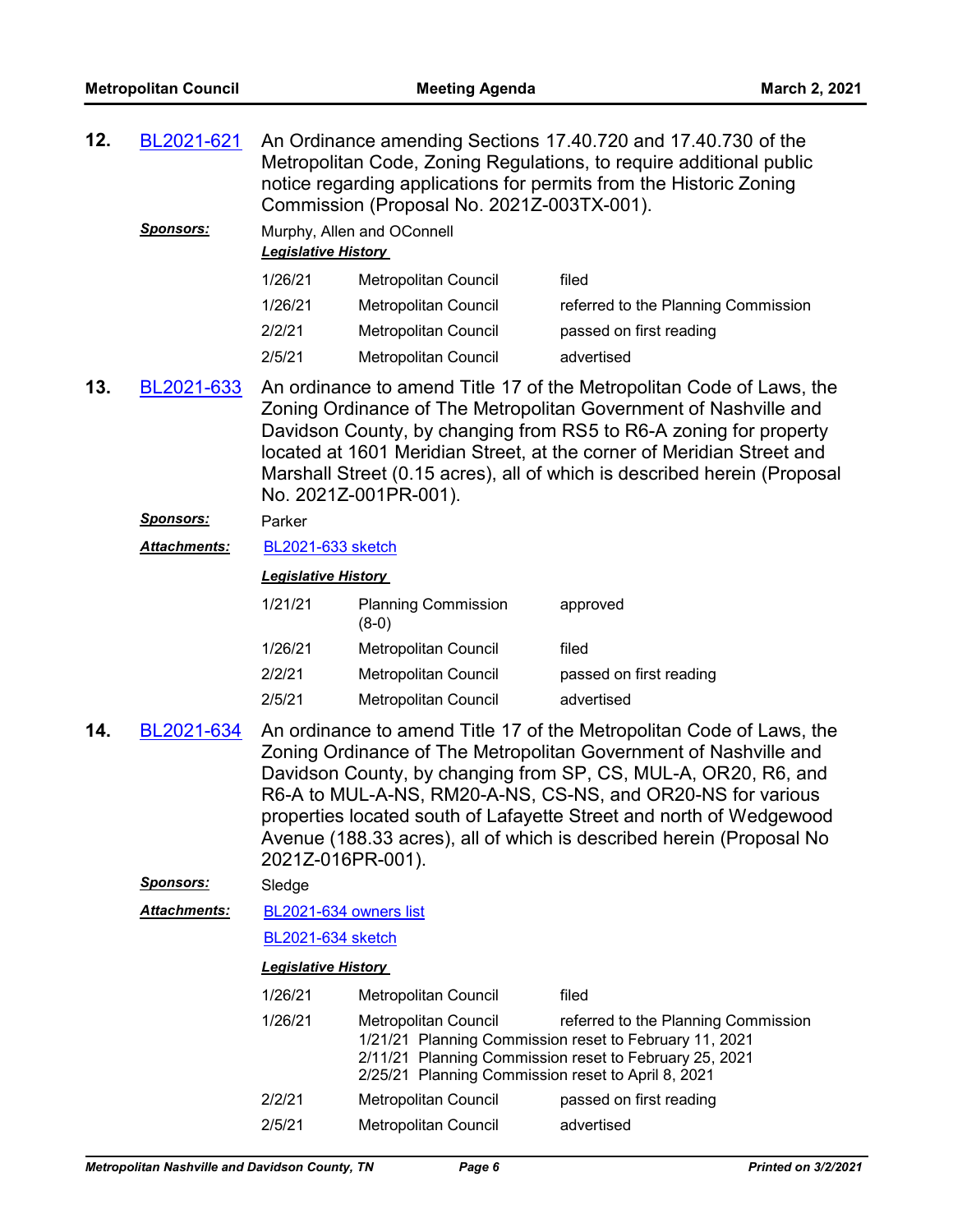| 15. | BL2021-635          | An ordinance to amend Title 17 of the Metropolitan Code of Laws, the<br>Zoning Ordinance of The Metropolitan Government of Nashville and<br>Davidson County, by applying an Urban Design Overlay District to<br>various properties located south of Lafayette Street and north of<br>Wedgewood Avenue, zoned CS, IR, IWD, MUL-A, OR20, and R6<br>(191.68 acres), all of which is described herein (Proposal No.<br>2021UD-001-001). |                             |                                                                                                                                                                                                                                                                                                                                                                                                                            |  |
|-----|---------------------|-------------------------------------------------------------------------------------------------------------------------------------------------------------------------------------------------------------------------------------------------------------------------------------------------------------------------------------------------------------------------------------------------------------------------------------|-----------------------------|----------------------------------------------------------------------------------------------------------------------------------------------------------------------------------------------------------------------------------------------------------------------------------------------------------------------------------------------------------------------------------------------------------------------------|--|
|     | <u>Sponsors:</u>    | Sledge                                                                                                                                                                                                                                                                                                                                                                                                                              |                             |                                                                                                                                                                                                                                                                                                                                                                                                                            |  |
|     | <b>Attachments:</b> | BL2021-635 owners list                                                                                                                                                                                                                                                                                                                                                                                                              |                             |                                                                                                                                                                                                                                                                                                                                                                                                                            |  |
|     |                     | <b>BL2021-635 plans</b>                                                                                                                                                                                                                                                                                                                                                                                                             |                             |                                                                                                                                                                                                                                                                                                                                                                                                                            |  |
|     |                     | BL2021-635 sketch                                                                                                                                                                                                                                                                                                                                                                                                                   |                             |                                                                                                                                                                                                                                                                                                                                                                                                                            |  |
|     |                     | Legislative History                                                                                                                                                                                                                                                                                                                                                                                                                 |                             |                                                                                                                                                                                                                                                                                                                                                                                                                            |  |
|     |                     | filed                                                                                                                                                                                                                                                                                                                                                                                                                               |                             |                                                                                                                                                                                                                                                                                                                                                                                                                            |  |
|     |                     | 1/26/21<br><b>Metropolitan Council</b><br>referred to the Planning Commission<br>1/21/21 Planning Commission reset to February 11, 2021<br>2/11/21 Planning Commission reset to February 25, 2021<br>2/25/21 Planning Commission reset to April 8, 2021                                                                                                                                                                             |                             |                                                                                                                                                                                                                                                                                                                                                                                                                            |  |
|     |                     | 2/2/21                                                                                                                                                                                                                                                                                                                                                                                                                              | <b>Metropolitan Council</b> | passed on first reading                                                                                                                                                                                                                                                                                                                                                                                                    |  |
|     |                     | 2/5/21                                                                                                                                                                                                                                                                                                                                                                                                                              | Metropolitan Council        | advertised                                                                                                                                                                                                                                                                                                                                                                                                                 |  |
| 16. | BL2021-636          | 2020SP-029-001).                                                                                                                                                                                                                                                                                                                                                                                                                    |                             | An ordinance to amend Title 17 of the Metropolitan Code of Laws, the<br>Zoning Ordinance of The Metropolitan Government of Nashville and<br>Davidson County, by changing from RS5 to SP zoning for property<br>located at 1604 Wheless Street, at the northwest corner of Wheless<br>Street and 16th Ave N, (0.2 acres), to permit up to two detached<br>residential units, all of which is described herein (Proposal No. |  |
|     | <u>Sponsors:</u>    | Taylor                                                                                                                                                                                                                                                                                                                                                                                                                              |                             |                                                                                                                                                                                                                                                                                                                                                                                                                            |  |
|     | <b>Attachments:</b> | BL2021-636                                                                                                                                                                                                                                                                                                                                                                                                                          |                             |                                                                                                                                                                                                                                                                                                                                                                                                                            |  |
|     |                     | <b>BL2021-636 plans</b>                                                                                                                                                                                                                                                                                                                                                                                                             |                             |                                                                                                                                                                                                                                                                                                                                                                                                                            |  |
|     |                     | Legislative History                                                                                                                                                                                                                                                                                                                                                                                                                 |                             |                                                                                                                                                                                                                                                                                                                                                                                                                            |  |
|     |                     | 9/24/20                                                                                                                                                                                                                                                                                                                                                                                                                             | <b>Planning Commission</b>  | approved with conditions, disapproved<br>without                                                                                                                                                                                                                                                                                                                                                                           |  |
|     |                     |                                                                                                                                                                                                                                                                                                                                                                                                                                     | $(7-0)$                     |                                                                                                                                                                                                                                                                                                                                                                                                                            |  |
|     |                     | 1/26/21                                                                                                                                                                                                                                                                                                                                                                                                                             | Metropolitan Council        | filed                                                                                                                                                                                                                                                                                                                                                                                                                      |  |
|     |                     | 2/2/21                                                                                                                                                                                                                                                                                                                                                                                                                              | Metropolitan Council        | passed on first reading                                                                                                                                                                                                                                                                                                                                                                                                    |  |
|     |                     | 2/5/21                                                                                                                                                                                                                                                                                                                                                                                                                              | Metropolitan Council        | advertised                                                                                                                                                                                                                                                                                                                                                                                                                 |  |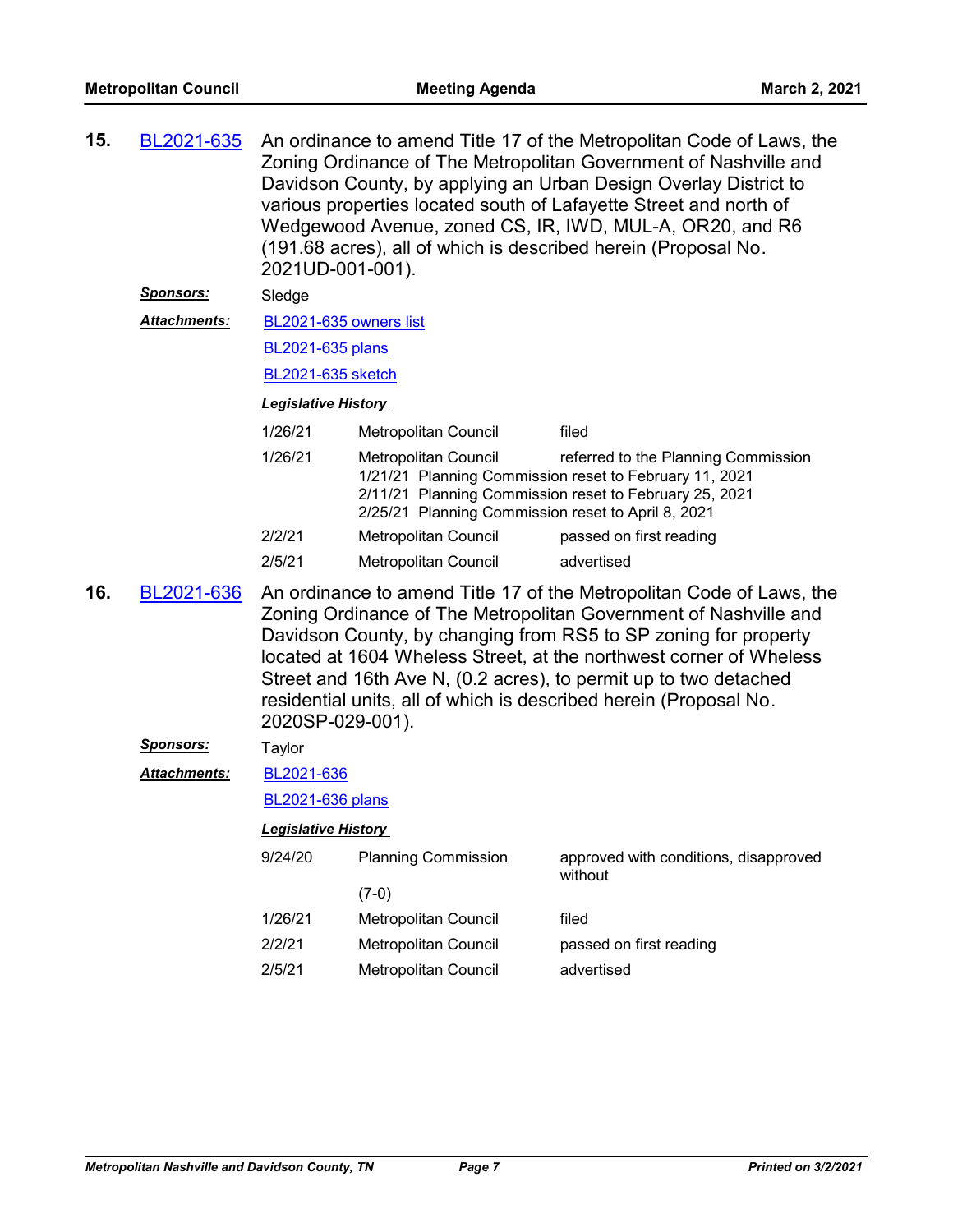| 17. | <u>BL2021-637</u><br><u>Sponsors:</u> | An ordinance to amend Title 17 of the Metropolitan Code of Laws, the<br>Zoning Ordinance of The Metropolitan Government of Nashville and<br>Davidson County, by changing from IR to MUN-A zoning for properties<br>located at 754 Douglas Avenue and 830 W McKennie Avenue,<br>approximately 260 feet west of McFerrin Avenue (0.27 acres), all of<br>which is described herein (Proposal No. 2021Z-002PR-001).<br>Parker                                                                                         |                                       |                                                                                                                                                                                                                                                                                                                                                               |  |  |
|-----|---------------------------------------|-------------------------------------------------------------------------------------------------------------------------------------------------------------------------------------------------------------------------------------------------------------------------------------------------------------------------------------------------------------------------------------------------------------------------------------------------------------------------------------------------------------------|---------------------------------------|---------------------------------------------------------------------------------------------------------------------------------------------------------------------------------------------------------------------------------------------------------------------------------------------------------------------------------------------------------------|--|--|
|     | <b>Attachments:</b>                   | BL2021-637 sketch                                                                                                                                                                                                                                                                                                                                                                                                                                                                                                 |                                       |                                                                                                                                                                                                                                                                                                                                                               |  |  |
|     |                                       | <b>Legislative History</b>                                                                                                                                                                                                                                                                                                                                                                                                                                                                                        |                                       |                                                                                                                                                                                                                                                                                                                                                               |  |  |
|     |                                       | 1/21/21<br><b>Planning Commission</b><br>approved<br>$(8-0)$                                                                                                                                                                                                                                                                                                                                                                                                                                                      |                                       |                                                                                                                                                                                                                                                                                                                                                               |  |  |
|     |                                       | 1/26/21                                                                                                                                                                                                                                                                                                                                                                                                                                                                                                           | Metropolitan Council                  | filed                                                                                                                                                                                                                                                                                                                                                         |  |  |
|     |                                       | 2/2/21                                                                                                                                                                                                                                                                                                                                                                                                                                                                                                            | Metropolitan Council                  | passed on first reading                                                                                                                                                                                                                                                                                                                                       |  |  |
|     |                                       | 2/5/21                                                                                                                                                                                                                                                                                                                                                                                                                                                                                                            | Metropolitan Council                  | advertised                                                                                                                                                                                                                                                                                                                                                    |  |  |
| 18. | BL2021-638                            | An ordinance to amend Title 17 of the Metropolitan Code of Laws, the<br>Zoning Ordinance of The Metropolitan Government of Nashville and<br>Davidson County, by changing from R40 and CL to SP zoning for<br>properties located at 7215 Whites Creek Pike, and part of properties<br>located at 7221 and 7227 Whites Creek Pike, approximately 210 feet<br>south of Gifford Place (7.66 acres), to permit farm equipment sale and<br>services, all of which is described herein (Proposal No.<br>2020SP-045-001). |                                       |                                                                                                                                                                                                                                                                                                                                                               |  |  |
|     | <u>Sponsors:</u>                      | Hall                                                                                                                                                                                                                                                                                                                                                                                                                                                                                                              |                                       |                                                                                                                                                                                                                                                                                                                                                               |  |  |
|     | <b>Attachments:</b>                   | <b>BL2021-638 plans</b>                                                                                                                                                                                                                                                                                                                                                                                                                                                                                           |                                       |                                                                                                                                                                                                                                                                                                                                                               |  |  |
|     |                                       | <b>BL2021-638 sketch</b>                                                                                                                                                                                                                                                                                                                                                                                                                                                                                          |                                       |                                                                                                                                                                                                                                                                                                                                                               |  |  |
|     |                                       | <b>Legislative History</b>                                                                                                                                                                                                                                                                                                                                                                                                                                                                                        |                                       |                                                                                                                                                                                                                                                                                                                                                               |  |  |
|     |                                       | 12/10/20                                                                                                                                                                                                                                                                                                                                                                                                                                                                                                          | <b>Planning Commission</b><br>$(9-0)$ | approved with conditions, disapproved<br>without                                                                                                                                                                                                                                                                                                              |  |  |
|     |                                       | 1/26/21                                                                                                                                                                                                                                                                                                                                                                                                                                                                                                           | <b>Metropolitan Council</b>           | filed                                                                                                                                                                                                                                                                                                                                                         |  |  |
|     |                                       | 2/2/21                                                                                                                                                                                                                                                                                                                                                                                                                                                                                                            | Metropolitan Council                  | passed on first reading                                                                                                                                                                                                                                                                                                                                       |  |  |
|     |                                       | 2/5/21                                                                                                                                                                                                                                                                                                                                                                                                                                                                                                            | Metropolitan Council                  | advertised                                                                                                                                                                                                                                                                                                                                                    |  |  |
| 19. | BL2021-639                            |                                                                                                                                                                                                                                                                                                                                                                                                                                                                                                                   | No. 2020Z-070PR-001).                 | An ordinance to amend Title 17 of the Metropolitan Code of Laws, the<br>Zoning Ordinance of The Metropolitan Government of Nashville and<br>Davidson County, by changing from RS5 to R8-A zoning for property<br>located at 2937 Torbett Street, approximately 810 feet west of 28th<br>Avenue North (0.23 acres), all of which is described herein (Proposal |  |  |

*Sponsors:* Taylor *Attachments:* [BL2021-639](http://nashville.legistar.com/gateway.aspx?M=F&ID=34b00272-0ffa-409f-8f30-da8a2a3f0053.docx)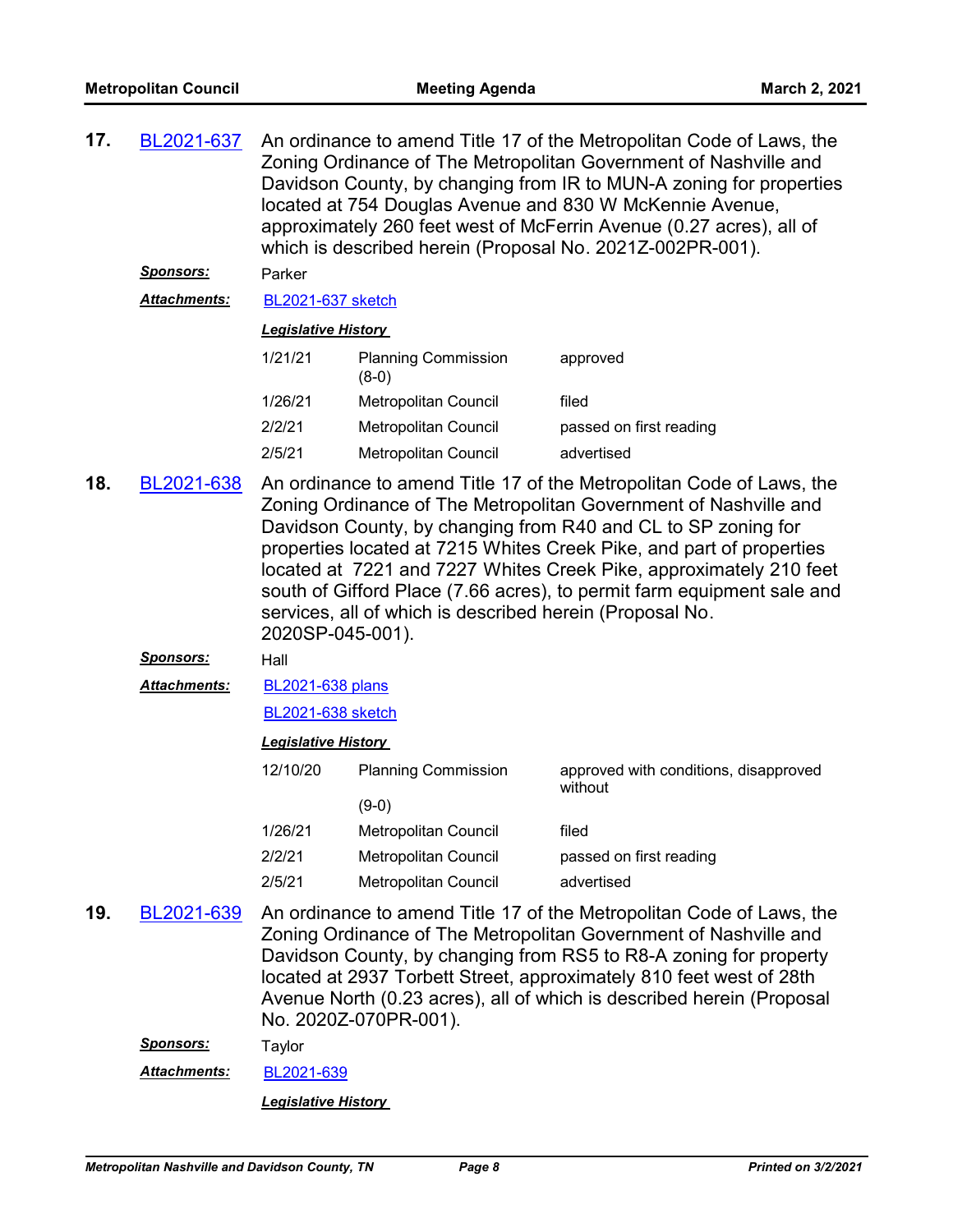| <b>Metropolitan Council</b> |                     |                            | <b>Meeting Agenda</b><br>March 2, 2021          |                                                                                                                                                                                                                                                                                                                                                                 |
|-----------------------------|---------------------|----------------------------|-------------------------------------------------|-----------------------------------------------------------------------------------------------------------------------------------------------------------------------------------------------------------------------------------------------------------------------------------------------------------------------------------------------------------------|
|                             |                     | 5/28/20                    | <b>Planning Commission</b><br>$(8-0)$           | approved                                                                                                                                                                                                                                                                                                                                                        |
|                             |                     | 1/26/21                    | Metropolitan Council                            | filed                                                                                                                                                                                                                                                                                                                                                           |
|                             |                     | 2/2/21                     | Metropolitan Council                            | passed on first reading                                                                                                                                                                                                                                                                                                                                         |
|                             |                     | 2/5/21                     | Metropolitan Council                            | advertised                                                                                                                                                                                                                                                                                                                                                      |
| 20.                         | BL2021-640          |                            | (Proposal No. 2021Z-011PR-001).                 | An ordinance to amend Title 17 of the Metropolitan Code of Laws, the<br>Zoning Ordinance of The Metropolitan Government of Nashville and<br>Davidson County, by changing from RS5 to RM15-A-NS zoning for<br>property located at 1305 Lischey Avenue, approximately 300 feet north<br>of Douglas Avenue (0.18 acres), all of which is described herein          |
|                             | <u>Sponsors:</u>    | Parker                     |                                                 |                                                                                                                                                                                                                                                                                                                                                                 |
|                             | <b>Attachments:</b> | <b>BL2021-640 sketch</b>   |                                                 |                                                                                                                                                                                                                                                                                                                                                                 |
|                             |                     | <b>Legislative History</b> |                                                 |                                                                                                                                                                                                                                                                                                                                                                 |
|                             |                     | 1/21/21                    | <b>Planning Commission</b><br>$(7-0-1)$         | approved                                                                                                                                                                                                                                                                                                                                                        |
|                             |                     | 1/26/21                    | Metropolitan Council                            | filed                                                                                                                                                                                                                                                                                                                                                           |
|                             |                     | 2/2/21                     | Metropolitan Council                            | passed on first reading                                                                                                                                                                                                                                                                                                                                         |
|                             |                     | 2/5/21                     | Metropolitan Council                            | advertised                                                                                                                                                                                                                                                                                                                                                      |
| 21.                         | BL2021-641          |                            | (Proposal No. 2020Z-131PR-001).                 | An ordinance to amend Title 17 of the Metropolitan Code of Laws, the<br>Zoning Ordinance of The Metropolitan Government of Nashville and<br>Davidson County, by changing from RS20 to ON zoning for properties<br>located at 929 and 931 Old Hickory Boulevard, approximately 390 feet<br>east of Dickerson Pike (1.66 acres, all of which is described herein  |
|                             | <u>Sponsors:</u>    | VanReece                   |                                                 |                                                                                                                                                                                                                                                                                                                                                                 |
|                             | <b>Attachments:</b> | <b>BL2021-641 sketch</b>   |                                                 |                                                                                                                                                                                                                                                                                                                                                                 |
|                             |                     | <b>Legislative History</b> |                                                 |                                                                                                                                                                                                                                                                                                                                                                 |
|                             |                     | 1/21/21                    | <b>Planning Commission</b><br>$(8-0)$           | approved                                                                                                                                                                                                                                                                                                                                                        |
|                             |                     | 1/26/21                    | Metropolitan Council                            | filed                                                                                                                                                                                                                                                                                                                                                           |
|                             |                     | 2/2/21                     | Metropolitan Council                            | passed on first reading                                                                                                                                                                                                                                                                                                                                         |
|                             |                     | 2/5/21                     | <b>Metropolitan Council</b>                     | advertised                                                                                                                                                                                                                                                                                                                                                      |
| 22.                         | BL2021-642          |                            | described herein (Proposal No. 2020Z-138PR-001) | An ordinance to amend Title 17 of the Metropolitan Code of Laws, the<br>Zoning Ordinance of The Metropolitan Government of Nashville and<br>Davidson County, by changing from RS15 to R15 zoning for property<br>located at 4020 Meadow Road, on the east side of Meadow Road and<br>approximately 220 feet south of Cedar Circle (0.33 acres), all of which is |
|                             | <b>Sponsors:</b>    | Hall                       |                                                 |                                                                                                                                                                                                                                                                                                                                                                 |
|                             | Attachments:        | <b>BL2021-642 sketch</b>   |                                                 |                                                                                                                                                                                                                                                                                                                                                                 |
|                             |                     | <b>Legislative History</b> |                                                 |                                                                                                                                                                                                                                                                                                                                                                 |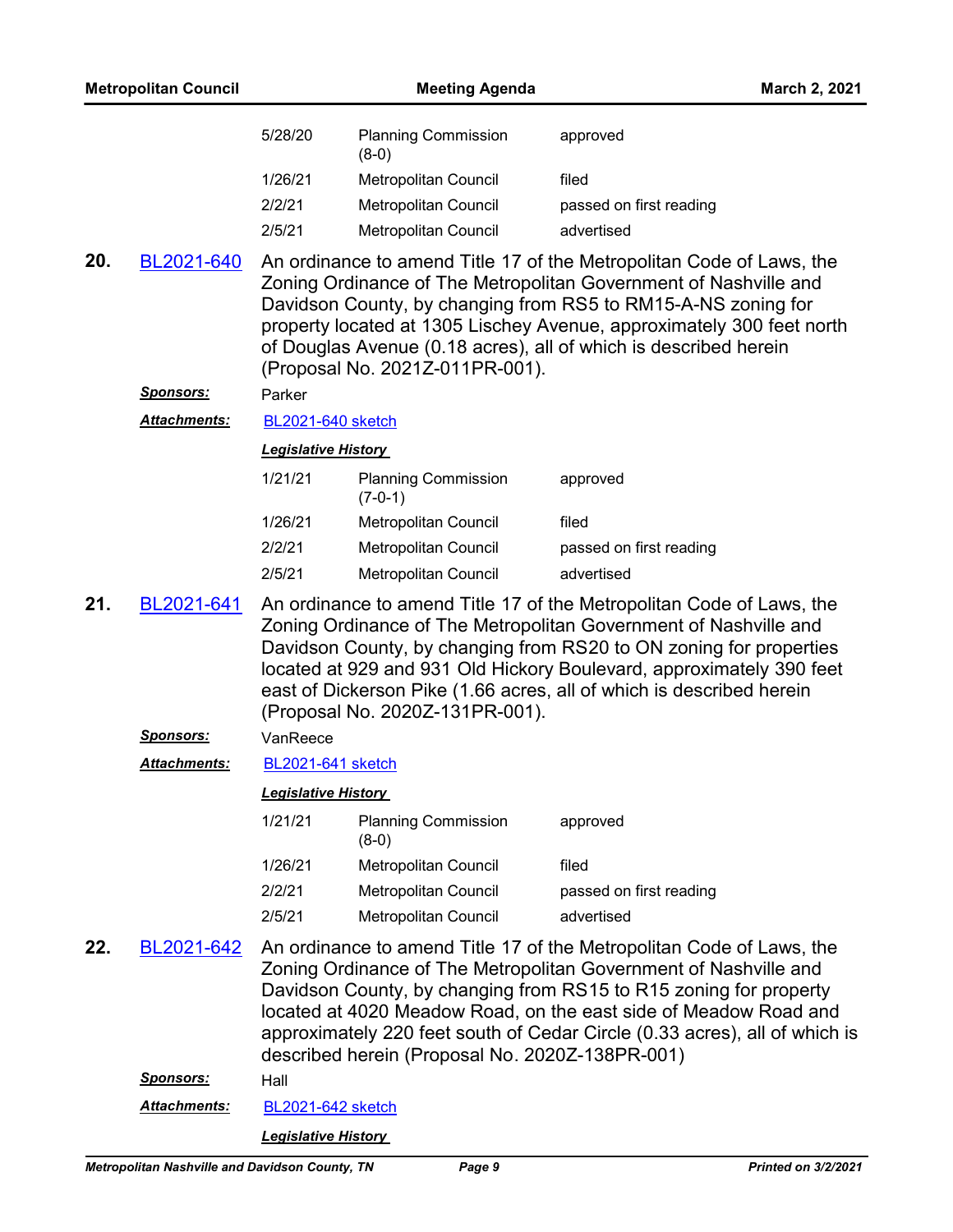| <b>Metropolitan Council</b> |                     |                            | <b>Meeting Agenda</b><br>March 2, 2021 |                                                                                                                                                                                                                                                                                                                                                                                                                              |
|-----------------------------|---------------------|----------------------------|----------------------------------------|------------------------------------------------------------------------------------------------------------------------------------------------------------------------------------------------------------------------------------------------------------------------------------------------------------------------------------------------------------------------------------------------------------------------------|
|                             |                     | 1/21/21                    | <b>Planning Commission</b><br>$(7-1)$  | approved                                                                                                                                                                                                                                                                                                                                                                                                                     |
|                             |                     | 1/26/21                    | Metropolitan Council                   | filed                                                                                                                                                                                                                                                                                                                                                                                                                        |
|                             |                     | 2/2/21                     | Metropolitan Council                   | passed on first reading                                                                                                                                                                                                                                                                                                                                                                                                      |
|                             |                     | 2/5/21                     | <b>Metropolitan Council</b>            | advertised                                                                                                                                                                                                                                                                                                                                                                                                                   |
| 23.                         | BL2021-643          |                            | 2021Z-015PR-001).                      | An ordinance to amend Title 17 of the Metropolitan Code of Laws, the<br>Zoning Ordinance of The Metropolitan Government of Nashville and<br>Davidson County, by changing from RS5 to MUG-A zoning for property<br>located at Dickerson Pike (unnumbered), approximately 210 feet south<br>of Fern Avenue within the Dickerson Pike Sign Urban Design Overlay<br>(0.62 acres), all of which is described herein (Proposal No. |
|                             | <u>Sponsors:</u>    | Parker                     |                                        |                                                                                                                                                                                                                                                                                                                                                                                                                              |
|                             | Attachments:        | <b>BL2021-643 sketch</b>   |                                        |                                                                                                                                                                                                                                                                                                                                                                                                                              |
| <b>Legislative History</b>  |                     |                            |                                        |                                                                                                                                                                                                                                                                                                                                                                                                                              |
|                             |                     | 1/21/21                    | <b>Planning Commission</b><br>$(8-0)$  | approved                                                                                                                                                                                                                                                                                                                                                                                                                     |
|                             |                     | 1/26/21                    | Metropolitan Council                   | filed                                                                                                                                                                                                                                                                                                                                                                                                                        |
|                             |                     | 2/2/21                     | Metropolitan Council                   | passed on first reading                                                                                                                                                                                                                                                                                                                                                                                                      |
|                             |                     | 2/5/21                     | Metropolitan Council                   | advertised                                                                                                                                                                                                                                                                                                                                                                                                                   |
| 24.                         | BL2021-644          |                            | herein (Proposal No. 2020Z-141PR-001). | An ordinance to amend Title 17 of the Metropolitan Code of Laws, the<br>Zoning Ordinance of The Metropolitan Government of Nashville and<br>Davidson County, by changing from RM20 and RS10 to R10 zoning for<br>property located at 387 Old Paragon Mills Road, approximately 220 feet<br>southwest of Paragon Mills Road (0.43 acres), all of which is described                                                           |
|                             | Sponsors:           | Johnston                   |                                        |                                                                                                                                                                                                                                                                                                                                                                                                                              |
|                             | <b>Attachments:</b> | <b>BL2021-644 sketch</b>   |                                        |                                                                                                                                                                                                                                                                                                                                                                                                                              |
|                             |                     | <b>Legislative History</b> |                                        |                                                                                                                                                                                                                                                                                                                                                                                                                              |
|                             |                     | 1/21/21                    | <b>Planning Commission</b><br>$(8-0)$  | approved                                                                                                                                                                                                                                                                                                                                                                                                                     |
|                             |                     | 1/26/21                    | Metropolitan Council                   | filed                                                                                                                                                                                                                                                                                                                                                                                                                        |
|                             |                     | 2/2/21                     | Metropolitan Council                   | passed on first reading                                                                                                                                                                                                                                                                                                                                                                                                      |
|                             |                     | 2/5/21                     | Metropolitan Council                   | advertised                                                                                                                                                                                                                                                                                                                                                                                                                   |
|                             |                     |                            |                                        |                                                                                                                                                                                                                                                                                                                                                                                                                              |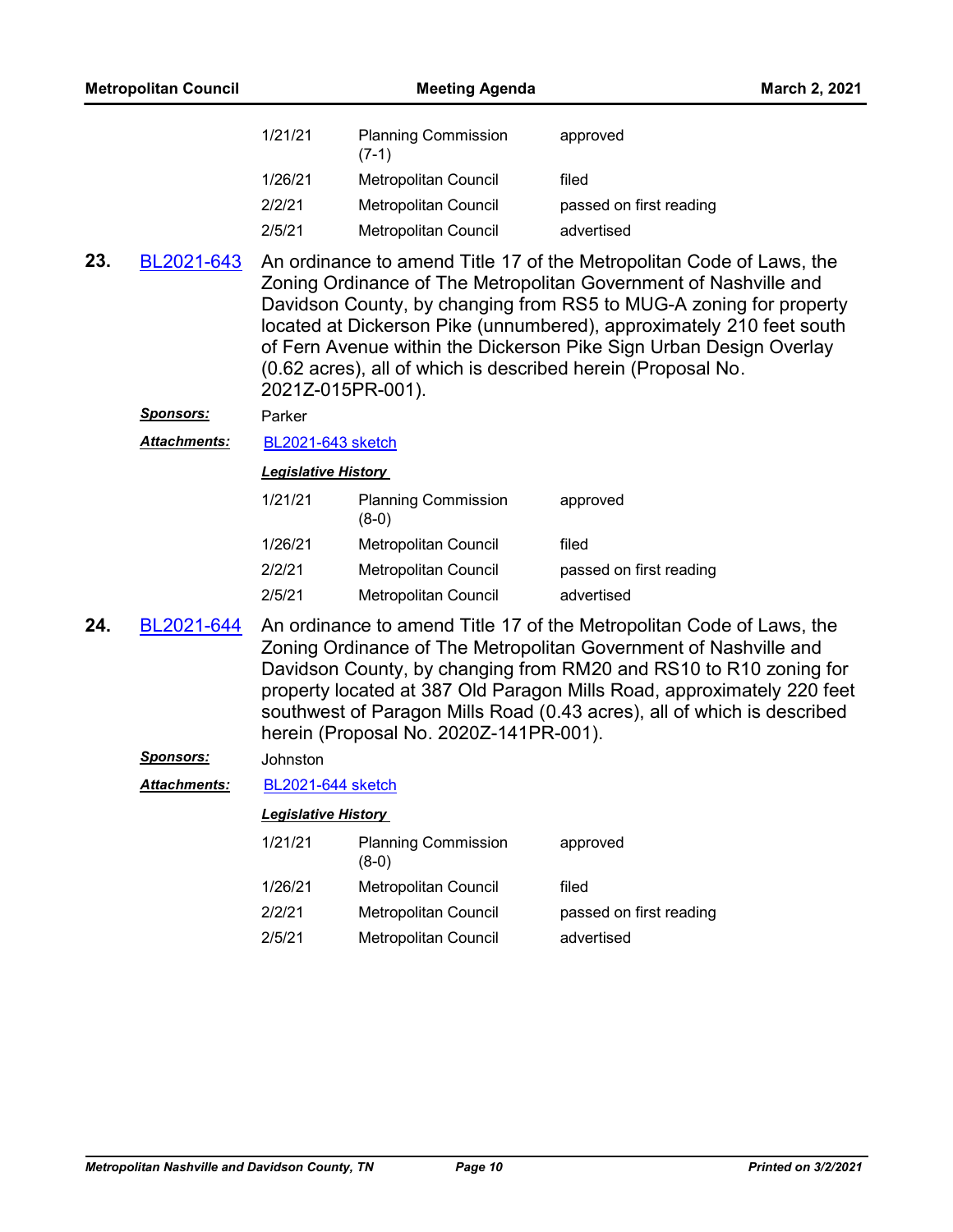| 25. | BL2021-645<br><u>Sponsors:</u><br>Attachments: | An ordinance to amend Title 17 of the Metropolitan Code of Laws, the<br>Zoning Ordinance of The Metropolitan Government of Nashville and<br>Davidson County, by applying a Neighborhood Conservation Overlay<br>District to various properties within the Haynes Heights area, located<br>north of W Trinity Lane and west of Whites Creek Pike, zoned RS20<br>(171.29 acres), all of which is described herein (Proposal No.<br>2021NHC-001-001).<br>Toombs<br>BL2021-645<br>BL2021-645 owners list<br><b>BL2021-645 sketch</b> |                                                                                                                                                    |                                                                                                                                                                                                                                                                                                                                                                                                                 |  |
|-----|------------------------------------------------|----------------------------------------------------------------------------------------------------------------------------------------------------------------------------------------------------------------------------------------------------------------------------------------------------------------------------------------------------------------------------------------------------------------------------------------------------------------------------------------------------------------------------------|----------------------------------------------------------------------------------------------------------------------------------------------------|-----------------------------------------------------------------------------------------------------------------------------------------------------------------------------------------------------------------------------------------------------------------------------------------------------------------------------------------------------------------------------------------------------------------|--|
|     |                                                | <b>Legislative History</b>                                                                                                                                                                                                                                                                                                                                                                                                                                                                                                       |                                                                                                                                                    |                                                                                                                                                                                                                                                                                                                                                                                                                 |  |
|     |                                                | 2/1/21                                                                                                                                                                                                                                                                                                                                                                                                                                                                                                                           | Metropolitan Council                                                                                                                               | filed                                                                                                                                                                                                                                                                                                                                                                                                           |  |
|     |                                                | 2/2/21                                                                                                                                                                                                                                                                                                                                                                                                                                                                                                                           | <b>Metropolitan Council</b>                                                                                                                        | passed on first reading                                                                                                                                                                                                                                                                                                                                                                                         |  |
|     |                                                | 2/5/21                                                                                                                                                                                                                                                                                                                                                                                                                                                                                                                           | Metropolitan Council                                                                                                                               | advertised                                                                                                                                                                                                                                                                                                                                                                                                      |  |
|     |                                                | 2/25/21                                                                                                                                                                                                                                                                                                                                                                                                                                                                                                                          | <b>Planning Commission</b><br>$(8-0)$                                                                                                              | approved                                                                                                                                                                                                                                                                                                                                                                                                        |  |
|     |                                                | <b>I. Consent Resolutions and Resolutions</b>                                                                                                                                                                                                                                                                                                                                                                                                                                                                                    |                                                                                                                                                    |                                                                                                                                                                                                                                                                                                                                                                                                                 |  |
| 26. | RS2020-649                                     |                                                                                                                                                                                                                                                                                                                                                                                                                                                                                                                                  |                                                                                                                                                    | A resolution approving Amendment Four to an Agreement by and<br>between the State of Tennessee, Department of Transportation, and<br>The Metropolitan Government of Nashville and Davidson County, acting<br>by and through the Metropolitan Department of Public Works, for<br>improvements on Jefferson Street, Federal No. STP-M-1900(28), State<br>No. 19LPLM-F3-011, PIN 103490, Prop No. 2020M-023AG-001. |  |
|     | <u>Sponsors:</u>                               |                                                                                                                                                                                                                                                                                                                                                                                                                                                                                                                                  | Taylor, Toombs, Murphy, Nash and Suara                                                                                                             |                                                                                                                                                                                                                                                                                                                                                                                                                 |  |
|     | <b>Attachments:</b>                            |                                                                                                                                                                                                                                                                                                                                                                                                                                                                                                                                  | RS2020-649 Legislative Packet                                                                                                                      |                                                                                                                                                                                                                                                                                                                                                                                                                 |  |
|     |                                                | <b>Legislative History</b>                                                                                                                                                                                                                                                                                                                                                                                                                                                                                                       |                                                                                                                                                    |                                                                                                                                                                                                                                                                                                                                                                                                                 |  |
|     |                                                |                                                                                                                                                                                                                                                                                                                                                                                                                                                                                                                                  | 10/14/20 Planning Commission                                                                                                                       | approved                                                                                                                                                                                                                                                                                                                                                                                                        |  |
|     |                                                | 11/16/20                                                                                                                                                                                                                                                                                                                                                                                                                                                                                                                         | <b>Budget and Finance</b><br>Committee                                                                                                             | approved                                                                                                                                                                                                                                                                                                                                                                                                        |  |
|     |                                                | 11/17/20                                                                                                                                                                                                                                                                                                                                                                                                                                                                                                                         | <b>Public Works Committee</b>                                                                                                                      | approved                                                                                                                                                                                                                                                                                                                                                                                                        |  |
|     |                                                | 11/17/20                                                                                                                                                                                                                                                                                                                                                                                                                                                                                                                         | Metropolitan Council                                                                                                                               | deferred                                                                                                                                                                                                                                                                                                                                                                                                        |  |
|     |                                                | 12/1/20                                                                                                                                                                                                                                                                                                                                                                                                                                                                                                                          | Metropolitan Council<br>deferred to January 5, 2021                                                                                                | deferred                                                                                                                                                                                                                                                                                                                                                                                                        |  |
|     |                                                | 1/4/21                                                                                                                                                                                                                                                                                                                                                                                                                                                                                                                           | Planning, Zoning, and<br><b>Historical Committee</b><br>11/16/20 recommended for deferral<br>11/30/20 recommended for deferral to February 2, 2021 | approved                                                                                                                                                                                                                                                                                                                                                                                                        |  |
|     |                                                | 1/5/21                                                                                                                                                                                                                                                                                                                                                                                                                                                                                                                           | Metropolitan Council                                                                                                                               | deferred indefinitely                                                                                                                                                                                                                                                                                                                                                                                           |  |
|     |                                                | 2/16/21                                                                                                                                                                                                                                                                                                                                                                                                                                                                                                                          | Metropolitan Council                                                                                                                               | reinstated                                                                                                                                                                                                                                                                                                                                                                                                      |  |
|     |                                                |                                                                                                                                                                                                                                                                                                                                                                                                                                                                                                                                  |                                                                                                                                                    |                                                                                                                                                                                                                                                                                                                                                                                                                 |  |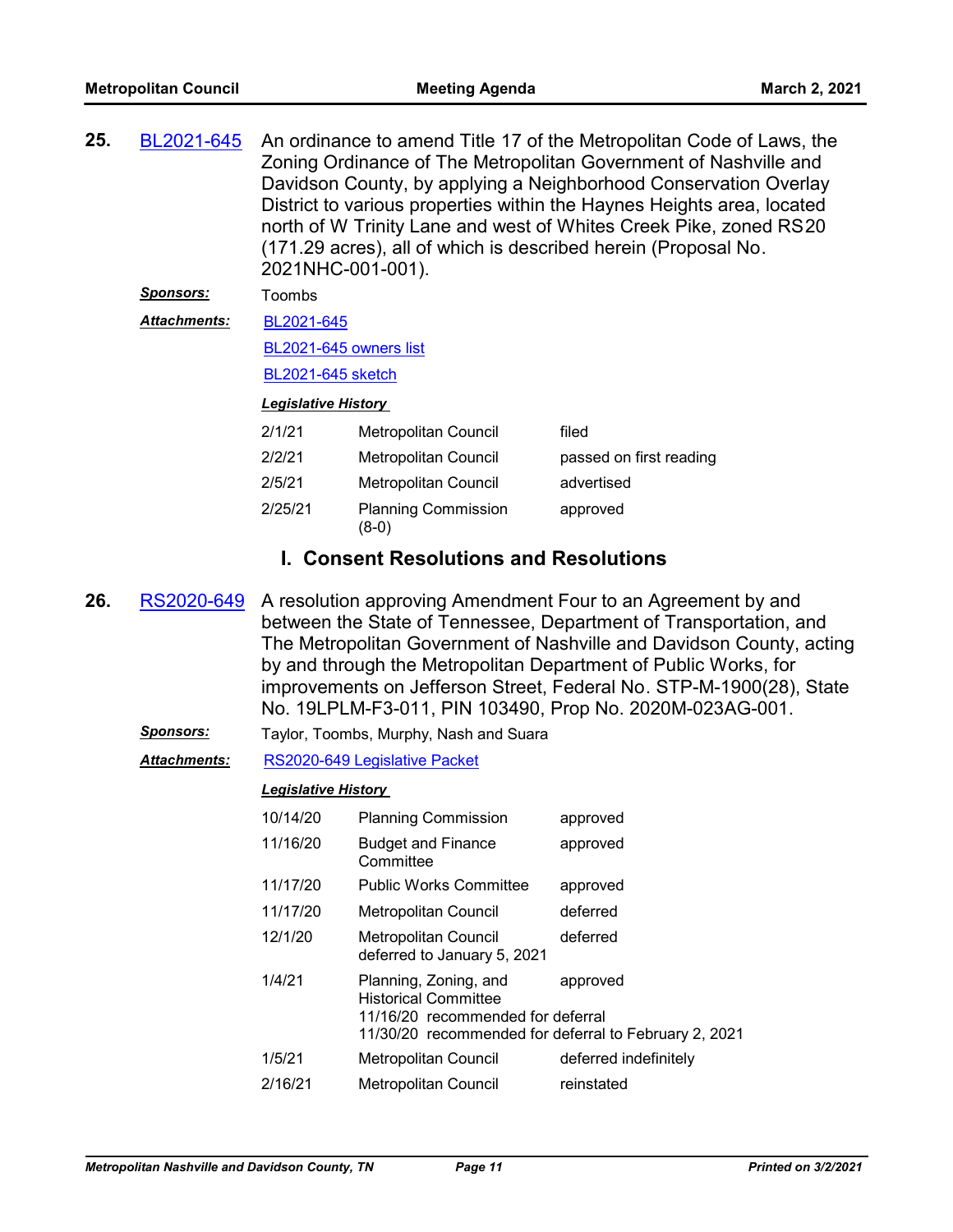| 27.                                                                                                                                                                                                                                                                                                     | RS2021-757                           | Initial resolution determining to issue general obligation bonds of The<br>Metropolitan Government of Nashville and Davidson County in an<br>aggregate principal amount of not to exceed \$474,610,000. |                                                                      |                                                                                  |  |
|---------------------------------------------------------------------------------------------------------------------------------------------------------------------------------------------------------------------------------------------------------------------------------------------------------|--------------------------------------|---------------------------------------------------------------------------------------------------------------------------------------------------------------------------------------------------------|----------------------------------------------------------------------|----------------------------------------------------------------------------------|--|
|                                                                                                                                                                                                                                                                                                         | <b>Sponsors:</b>                     |                                                                                                                                                                                                         | Toombs, VanReece and Rosenberg                                       |                                                                                  |  |
|                                                                                                                                                                                                                                                                                                         | Attachments:<br>RS2021-757 Exhibit A |                                                                                                                                                                                                         |                                                                      |                                                                                  |  |
|                                                                                                                                                                                                                                                                                                         |                                      |                                                                                                                                                                                                         | RS2021-757 Exhibit B                                                 |                                                                                  |  |
|                                                                                                                                                                                                                                                                                                         |                                      | <b>Legislative History</b>                                                                                                                                                                              |                                                                      |                                                                                  |  |
|                                                                                                                                                                                                                                                                                                         |                                      | 2/16/21                                                                                                                                                                                                 | Metropolitan Council                                                 | deferred                                                                         |  |
|                                                                                                                                                                                                                                                                                                         |                                      | 3/1/21                                                                                                                                                                                                  | <b>Budget and Finance</b><br>Committee<br>2/16/2021 deferred by rule | approved with a substitute                                                       |  |
| 28.<br>A resolution approving a contract by and between The Metropolitan<br>RS2021-787<br>Government of Nashville and Davidson County and Youth Opportunity<br>Investments, LLC, for operation and management services for the<br>Davidson County Juvenile Detention Facility.                          |                                      |                                                                                                                                                                                                         |                                                                      |                                                                                  |  |
|                                                                                                                                                                                                                                                                                                         | <b>Sponsors:</b>                     |                                                                                                                                                                                                         | Toombs, Gamble and Taylor                                            |                                                                                  |  |
|                                                                                                                                                                                                                                                                                                         | Attachments:                         |                                                                                                                                                                                                         | RS2021-787 YOI Contract                                              |                                                                                  |  |
|                                                                                                                                                                                                                                                                                                         |                                      | <b>Legislative History</b>                                                                                                                                                                              |                                                                      |                                                                                  |  |
|                                                                                                                                                                                                                                                                                                         |                                      | 2/23/21                                                                                                                                                                                                 | Metropolitan Council                                                 | referred to the Public Safety, Beer, and<br><b>Regulated Beverages Committee</b> |  |
|                                                                                                                                                                                                                                                                                                         |                                      | 3/1/21                                                                                                                                                                                                  | <b>Budget and Finance</b><br>Committee                               | approved                                                                         |  |
| 29.<br>A resolution approving the election of certain Notaries Public for<br>RS2021-788<br>Davidson County.                                                                                                                                                                                             |                                      |                                                                                                                                                                                                         |                                                                      |                                                                                  |  |
|                                                                                                                                                                                                                                                                                                         | <u>Sponsors:</u>                     | Johnston                                                                                                                                                                                                |                                                                      |                                                                                  |  |
|                                                                                                                                                                                                                                                                                                         | Attachments:                         |                                                                                                                                                                                                         | RS2021-788 County Clerk Notaries Letter                              |                                                                                  |  |
|                                                                                                                                                                                                                                                                                                         |                                      |                                                                                                                                                                                                         | RS2021-788 List of Notaries                                          |                                                                                  |  |
|                                                                                                                                                                                                                                                                                                         |                                      | <b>Legislative History</b>                                                                                                                                                                              |                                                                      |                                                                                  |  |
|                                                                                                                                                                                                                                                                                                         |                                      | 2/23/21                                                                                                                                                                                                 | Metropolitan Council                                                 | referred to the Rules, Confirmations, and<br><b>Public Elections Committee</b>   |  |
|                                                                                                                                                                                                                                                                                                         |                                      | 2/23/21                                                                                                                                                                                                 | Metropolitan Council                                                 | filed                                                                            |  |
| 30.<br>A resolution approving an application for a grant from the Tennessee<br>RS2021-789<br>Historical Commission to the Metropolitan Government, acting by and<br>through the Metropolitan Nashville Historical Commission, to provide for<br>a comprehensive, countywide cemetery preservation plan. |                                      |                                                                                                                                                                                                         |                                                                      |                                                                                  |  |
|                                                                                                                                                                                                                                                                                                         | <b>Sponsors:</b>                     |                                                                                                                                                                                                         | Toombs, Murphy, Bradford, Gamble, Suara, Taylor and Allen            |                                                                                  |  |
|                                                                                                                                                                                                                                                                                                         | Attachments:                         |                                                                                                                                                                                                         | RS2021-789 Grant Application                                         |                                                                                  |  |
|                                                                                                                                                                                                                                                                                                         |                                      | <b>Legislative History</b>                                                                                                                                                                              |                                                                      |                                                                                  |  |
|                                                                                                                                                                                                                                                                                                         |                                      | 3/1/21                                                                                                                                                                                                  | <b>Budget and Finance</b><br>Committee                               | approved                                                                         |  |
|                                                                                                                                                                                                                                                                                                         |                                      | 3/1/21                                                                                                                                                                                                  | Planning, Zoning, and<br><b>Historical Committee</b>                 | approved                                                                         |  |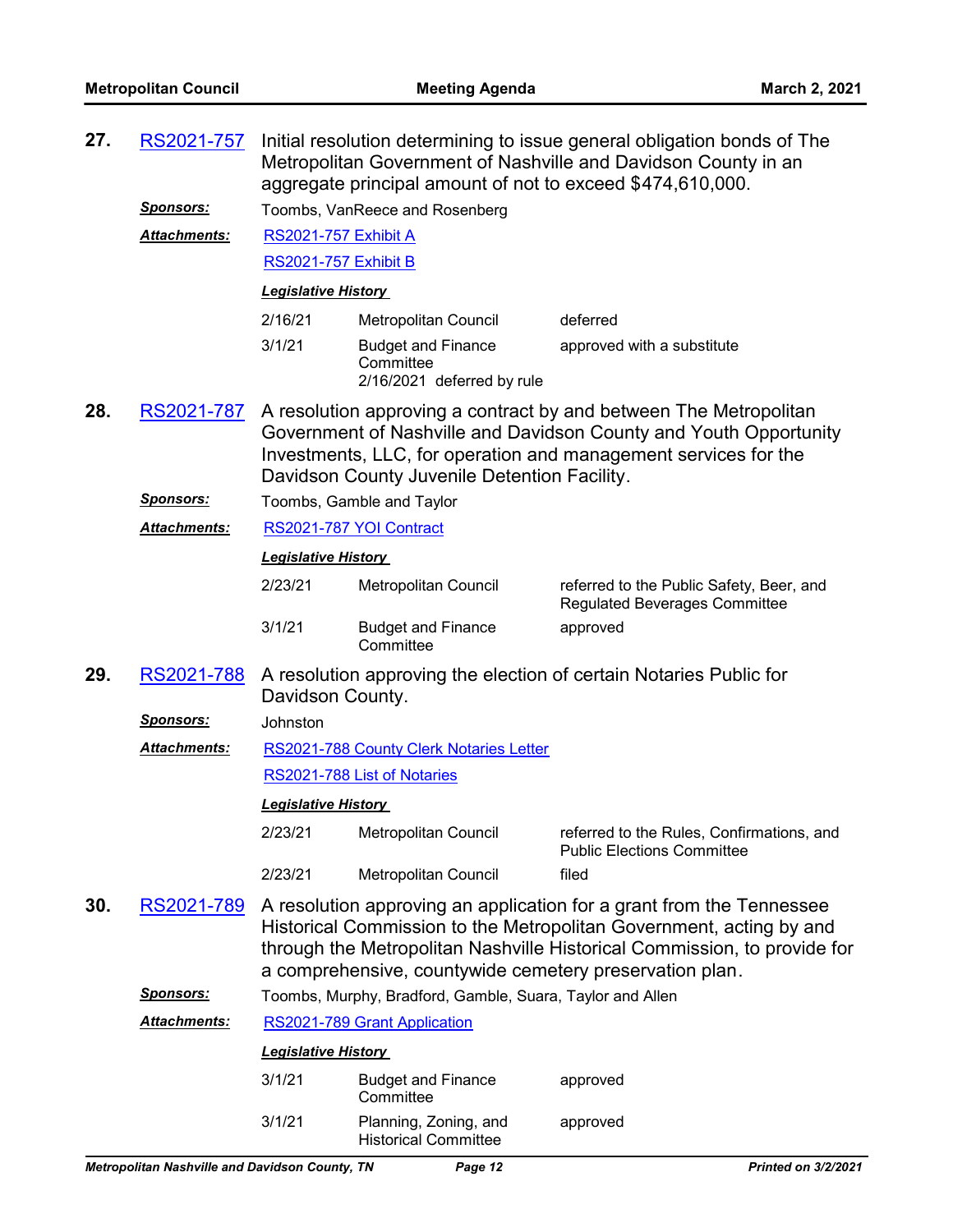| 31. | RS2021-790          | A resolution approving an intergovernmental license agreement<br>between The Metropolitan Government of Nashville and Davidson<br>County, by and through the Department of Parks and Recreation, and<br>the State of Tennessee, acting by and through its Commissioner of<br>Transportation, to construct and maintain a multi-use pedestrian<br>greenway in Davidson County, Tennessee. (Proposal No.<br>2021M-003AG-001) |                            |                                                       |
|-----|---------------------|----------------------------------------------------------------------------------------------------------------------------------------------------------------------------------------------------------------------------------------------------------------------------------------------------------------------------------------------------------------------------------------------------------------------------|----------------------------|-------------------------------------------------------|
|     | <b>Sponsors:</b>    | Rhoten, VanReece, Murphy and Allen                                                                                                                                                                                                                                                                                                                                                                                         |                            |                                                       |
|     | <b>Attachments:</b> | RS2021-790 Attachments<br><b>Legislative History</b>                                                                                                                                                                                                                                                                                                                                                                       |                            |                                                       |
|     |                     |                                                                                                                                                                                                                                                                                                                                                                                                                            |                            |                                                       |
|     | 1/28/21             |                                                                                                                                                                                                                                                                                                                                                                                                                            | <b>Planning Commission</b> | approved                                              |
|     |                     | 2/23/21                                                                                                                                                                                                                                                                                                                                                                                                                    | Metropolitan Council       | referred to the Parks, Library, and Arts<br>Committee |
|     |                     | 3/1/21                                                                                                                                                                                                                                                                                                                                                                                                                     | approved                   |                                                       |
| 32. | RS2021-791          | A resolution accepting an in-kind grant from the McCabe Park Little<br>League to The Metropolitan Government of Nashville and Davidson<br>County, acting by and through the Metropolitan Nashville Parks and<br>Recreation Department, to provide materials and labor to improve and<br>develop McCabe Park in order to better serve the community.                                                                        |                            |                                                       |

*Sponsors:* Murphy, Toombs, VanReece, Suara, Mendes and Allen

*Attachments:* [RS2021-791 Grant Attachment](http://nashville.legistar.com/gateway.aspx?M=F&ID=f92d5423-81ed-4b72-99fa-16c09942196f.pdf)

*Legislative History* 

| 2/23/21 | Metropolitan Council                   | referred to the Parks, Library, and Arts<br>Committee |
|---------|----------------------------------------|-------------------------------------------------------|
| 3/1/21  | <b>Budget and Finance</b><br>Committee | approved                                              |

- A resolution approving a Construction Agreement by and between CSX TRANSPORTATION, INC., a Virginia corporation with its principal place of business in Jacksonville, Florida (CSXT), and the Metropolitan Government of Nashville and Davidson County, acting by and through its Department of Public Works, for the reimbursement of CSXT performed railroad crossing safety improvements at Post Road (0D016), Railroad Crossing #348028F, State Project No: 19960-2552-94, Federal Project No: HSIP-R00S-(315), PIN 123221.00. (Proposal No. 2021M-007AG-001). **33.** [RS2021-792](http://nashville.legistar.com/gateway.aspx?m=l&id=/matter.aspx?key=1947)
	- *Sponsors:* Toombs, Murphy, Nash and Druffel

*Attachments:* [RS2021-792 Agreement](http://nashville.legistar.com/gateway.aspx?M=F&ID=bc411d29-0ffb-441d-8a9f-661bcaf9a42b.pdf)

| 2/11/21 | <b>Planning Commission</b>             | approved                               |
|---------|----------------------------------------|----------------------------------------|
| 2/23/21 | Metropolitan Council                   | referred to the Public Works Committee |
| 3/1/21  | <b>Budget and Finance</b><br>Committee | approved                               |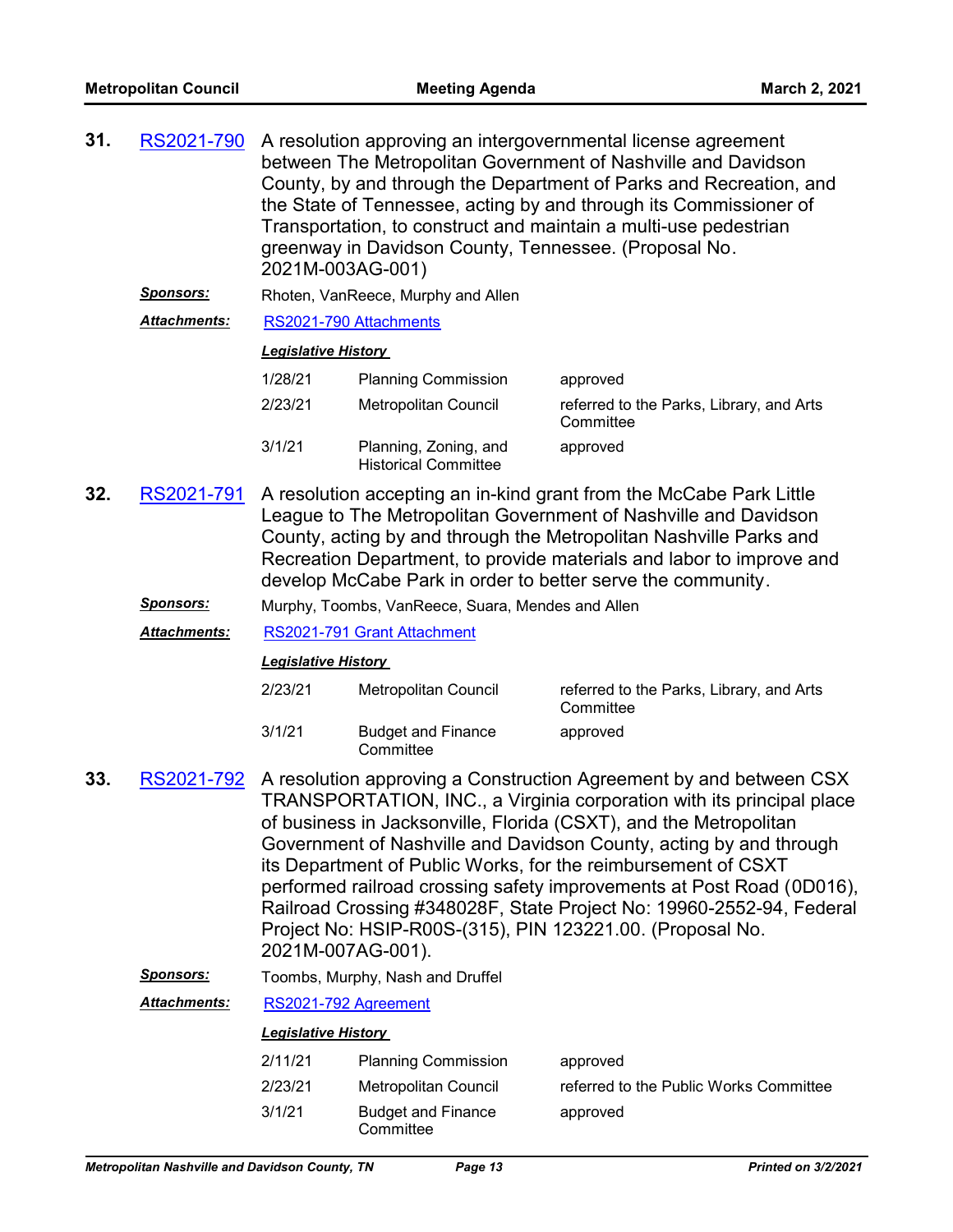|     |                     | 3/1/21                     | Planning, Zoning, and<br><b>Historical Committee</b> | approved                                                                                                                                                                                                                                                                                                                                                                                                                                                                                  |
|-----|---------------------|----------------------------|------------------------------------------------------|-------------------------------------------------------------------------------------------------------------------------------------------------------------------------------------------------------------------------------------------------------------------------------------------------------------------------------------------------------------------------------------------------------------------------------------------------------------------------------------------|
| 34. | RS2021-793          |                            | (Proposal No. 2020M-015AG-003).                      | A resolution approving amendment 2 to an Intergovernmental<br>Agreement by and between the State of Tennessee, Department of<br>Transportation, and the Metropolitan Government of Nashville and<br>Davidson County, acting by and through the Department of Public<br>Works, for the reimbursement of railroad crossing safety improvements<br>at Post Road (0D016), Railroad Crossing #348028F, State Project No:<br>19960-2552-94, Federal Project No: HSIP-R00S-(315), PIN 123221.00. |
|     | <u>Sponsors:</u>    |                            | Toombs, Murphy, Nash and Druffel                     |                                                                                                                                                                                                                                                                                                                                                                                                                                                                                           |
|     | <b>Attachments:</b> | RS2021-793 Agreement       |                                                      |                                                                                                                                                                                                                                                                                                                                                                                                                                                                                           |
|     |                     | <b>Legislative History</b> |                                                      |                                                                                                                                                                                                                                                                                                                                                                                                                                                                                           |
|     |                     | 2/11/21                    | <b>Planning Commission</b>                           | approved                                                                                                                                                                                                                                                                                                                                                                                                                                                                                  |
|     |                     | 2/23/21                    | Metropolitan Council                                 | referred to the Public Works Committee                                                                                                                                                                                                                                                                                                                                                                                                                                                    |
|     |                     | 3/1/21                     | <b>Budget and Finance</b><br>Committee               | approved                                                                                                                                                                                                                                                                                                                                                                                                                                                                                  |
|     |                     | 3/1/21                     | Planning, Zoning, and<br><b>Historical Committee</b> | approved                                                                                                                                                                                                                                                                                                                                                                                                                                                                                  |
| 35. | RS2021-794          |                            |                                                      | A resolution approving a Memorandum of Understanding to transfer<br>solid waste disposal responsibilities from the Department of Public<br>Works to the Department of Water and Sewerage Services along with<br>the related operational activities, personnel, and equipment.                                                                                                                                                                                                             |
|     | <u>Sponsors:</u>    |                            | Rutherford, Nash and Allen                           |                                                                                                                                                                                                                                                                                                                                                                                                                                                                                           |
|     | <b>Attachments:</b> | <b>RS2021-794 MOU</b>      |                                                      |                                                                                                                                                                                                                                                                                                                                                                                                                                                                                           |
|     |                     | <b>Legislative History</b> |                                                      |                                                                                                                                                                                                                                                                                                                                                                                                                                                                                           |
|     |                     | 2/23/21                    | Metropolitan Council                                 | referred to the Personnel, Public<br>Information, Human Relations, and<br><b>Veterans Committee</b>                                                                                                                                                                                                                                                                                                                                                                                       |
|     |                     | 2/23/21                    | <b>Metropolitan Council</b>                          | referred to the Public Works Committee                                                                                                                                                                                                                                                                                                                                                                                                                                                    |
| 36. | RS2021-795          |                            | (Proposal No.2020M-037EN-001).                       | A resolution authorizing Parking Management Company LLC to<br>construct and install an aerial encroachment at 207 7th Avenue North.                                                                                                                                                                                                                                                                                                                                                       |
|     | <b>Sponsors:</b>    |                            | OConnell, Murphy and Nash                            |                                                                                                                                                                                                                                                                                                                                                                                                                                                                                           |
|     | Attachments:        |                            | RS2021-795 Encroachment Exhibit                      |                                                                                                                                                                                                                                                                                                                                                                                                                                                                                           |
|     |                     |                            | RS2021-795 Encroachment Agreement                    |                                                                                                                                                                                                                                                                                                                                                                                                                                                                                           |
|     |                     | <b>Legislative History</b> |                                                      |                                                                                                                                                                                                                                                                                                                                                                                                                                                                                           |
|     |                     | 12/4/20                    | <b>Planning Commission</b>                           | approved                                                                                                                                                                                                                                                                                                                                                                                                                                                                                  |
|     |                     | 2/23/21                    | Metropolitan Council                                 | referred to the Public Works Committee                                                                                                                                                                                                                                                                                                                                                                                                                                                    |
|     |                     | 3/1/21                     | Planning, Zoning, and<br><b>Historical Committee</b> | approved                                                                                                                                                                                                                                                                                                                                                                                                                                                                                  |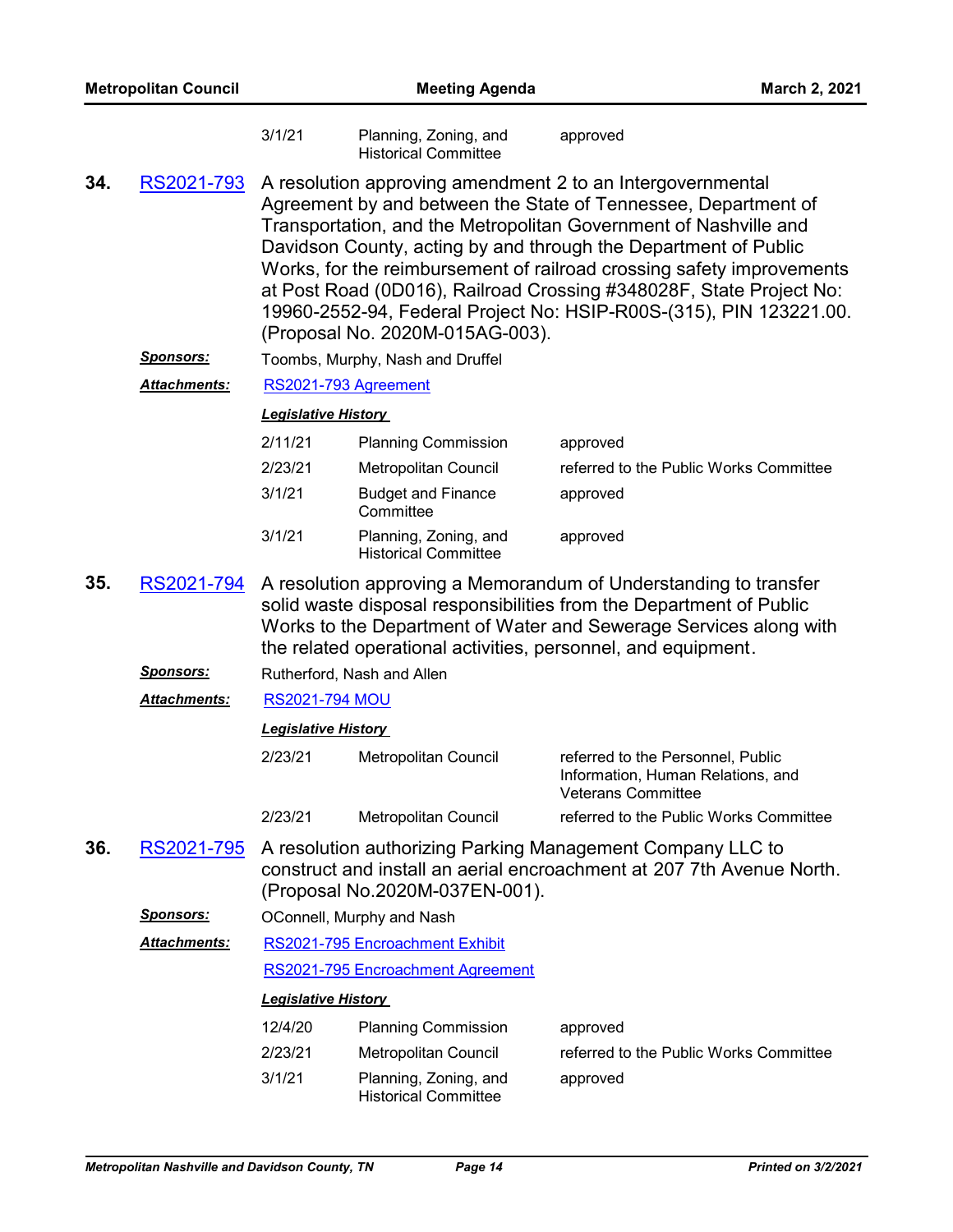| 37.                                                                                                                                                                                                                                                                                                                                                  | RS2021-796          | A resolution authorizing The Metropolitan Government of Nashville and<br>Davidson County, acting by and through the Department of Water and<br>Sewerage Services, hereinafter called the "Licensee," to enter into a<br>Facility Encroachment Agreement with CSX TRANSPORTATION, INC.<br>hereinafter called "Licensor" to construct, use and maintain water main<br>in the railroad right-of-way at Division Street, south of 7th Avenue South<br>in Davidson County, (Project No. 20-WG-070 and Proposal No.<br>2021M-008AG-001). |                                                      |                                        |  |
|------------------------------------------------------------------------------------------------------------------------------------------------------------------------------------------------------------------------------------------------------------------------------------------------------------------------------------------------------|---------------------|------------------------------------------------------------------------------------------------------------------------------------------------------------------------------------------------------------------------------------------------------------------------------------------------------------------------------------------------------------------------------------------------------------------------------------------------------------------------------------------------------------------------------------|------------------------------------------------------|----------------------------------------|--|
|                                                                                                                                                                                                                                                                                                                                                      | <u>Sponsors:</u>    |                                                                                                                                                                                                                                                                                                                                                                                                                                                                                                                                    | OConnell, Toombs, Murphy and Nash                    |                                        |  |
|                                                                                                                                                                                                                                                                                                                                                      | Attachments:        | RS2021-796 Agreement                                                                                                                                                                                                                                                                                                                                                                                                                                                                                                               |                                                      |                                        |  |
|                                                                                                                                                                                                                                                                                                                                                      |                     | <b>Legislative History</b>                                                                                                                                                                                                                                                                                                                                                                                                                                                                                                         |                                                      |                                        |  |
|                                                                                                                                                                                                                                                                                                                                                      |                     | 2/11/21                                                                                                                                                                                                                                                                                                                                                                                                                                                                                                                            | <b>Planning Commission</b>                           | approved                               |  |
|                                                                                                                                                                                                                                                                                                                                                      |                     | 2/23/21                                                                                                                                                                                                                                                                                                                                                                                                                                                                                                                            | Metropolitan Council                                 | referred to the Public Works Committee |  |
|                                                                                                                                                                                                                                                                                                                                                      |                     | 3/1/21                                                                                                                                                                                                                                                                                                                                                                                                                                                                                                                             | <b>Budget and Finance</b><br>Committee               | approved                               |  |
|                                                                                                                                                                                                                                                                                                                                                      |                     | 3/1/21                                                                                                                                                                                                                                                                                                                                                                                                                                                                                                                             | Planning, Zoning, and<br><b>Historical Committee</b> | approved                               |  |
| 38.                                                                                                                                                                                                                                                                                                                                                  | RS2021-797          | A resolution approving an application for a Flood Mitigation Assistance<br>Grant from the State of Tennessee, Tennessee Emergency<br>Management Agency, to The Metropolitan Government of Nashville and<br>Davidson County, acting by and through the Metropolitan Nashville<br>Water and Sewerage Services Department, for flood mitigation.                                                                                                                                                                                      |                                                      |                                        |  |
|                                                                                                                                                                                                                                                                                                                                                      | <b>Sponsors:</b>    | Toombs, Nash and Suara                                                                                                                                                                                                                                                                                                                                                                                                                                                                                                             |                                                      |                                        |  |
|                                                                                                                                                                                                                                                                                                                                                      | <b>Attachments:</b> |                                                                                                                                                                                                                                                                                                                                                                                                                                                                                                                                    | RS2021-797 Grant Application                         |                                        |  |
|                                                                                                                                                                                                                                                                                                                                                      |                     | <b>Legislative History</b>                                                                                                                                                                                                                                                                                                                                                                                                                                                                                                         |                                                      |                                        |  |
|                                                                                                                                                                                                                                                                                                                                                      |                     | 2/23/21                                                                                                                                                                                                                                                                                                                                                                                                                                                                                                                            | Metropolitan Council                                 | referred to the Public Works Committee |  |
|                                                                                                                                                                                                                                                                                                                                                      |                     | 3/1/21                                                                                                                                                                                                                                                                                                                                                                                                                                                                                                                             | <b>Budget and Finance</b><br>Committee               | approved                               |  |
| 39.<br>RS2021-798<br>A resolution approving Amendment 1 to a grant contract between the<br>State of Tennessee, Department of Environment and Conservation, and<br>The Metropolitan Government of Nashville and Davidson County, acting<br>by and through the Department of Water and Sewerage Services, to<br>extend the term of the grant contract. |                     |                                                                                                                                                                                                                                                                                                                                                                                                                                                                                                                                    |                                                      |                                        |  |
|                                                                                                                                                                                                                                                                                                                                                      | <b>Sponsors:</b>    | Nash                                                                                                                                                                                                                                                                                                                                                                                                                                                                                                                               |                                                      |                                        |  |
|                                                                                                                                                                                                                                                                                                                                                      | <b>Attachments:</b> |                                                                                                                                                                                                                                                                                                                                                                                                                                                                                                                                    | RS2021-798 Grant Contract                            |                                        |  |
|                                                                                                                                                                                                                                                                                                                                                      |                     | <b>Legislative History</b>                                                                                                                                                                                                                                                                                                                                                                                                                                                                                                         |                                                      |                                        |  |
|                                                                                                                                                                                                                                                                                                                                                      |                     | 2/23/21                                                                                                                                                                                                                                                                                                                                                                                                                                                                                                                            | <b>Metropolitan Council</b>                          | referred to the Public Works Committee |  |
|                                                                                                                                                                                                                                                                                                                                                      |                     |                                                                                                                                                                                                                                                                                                                                                                                                                                                                                                                                    |                                                      |                                        |  |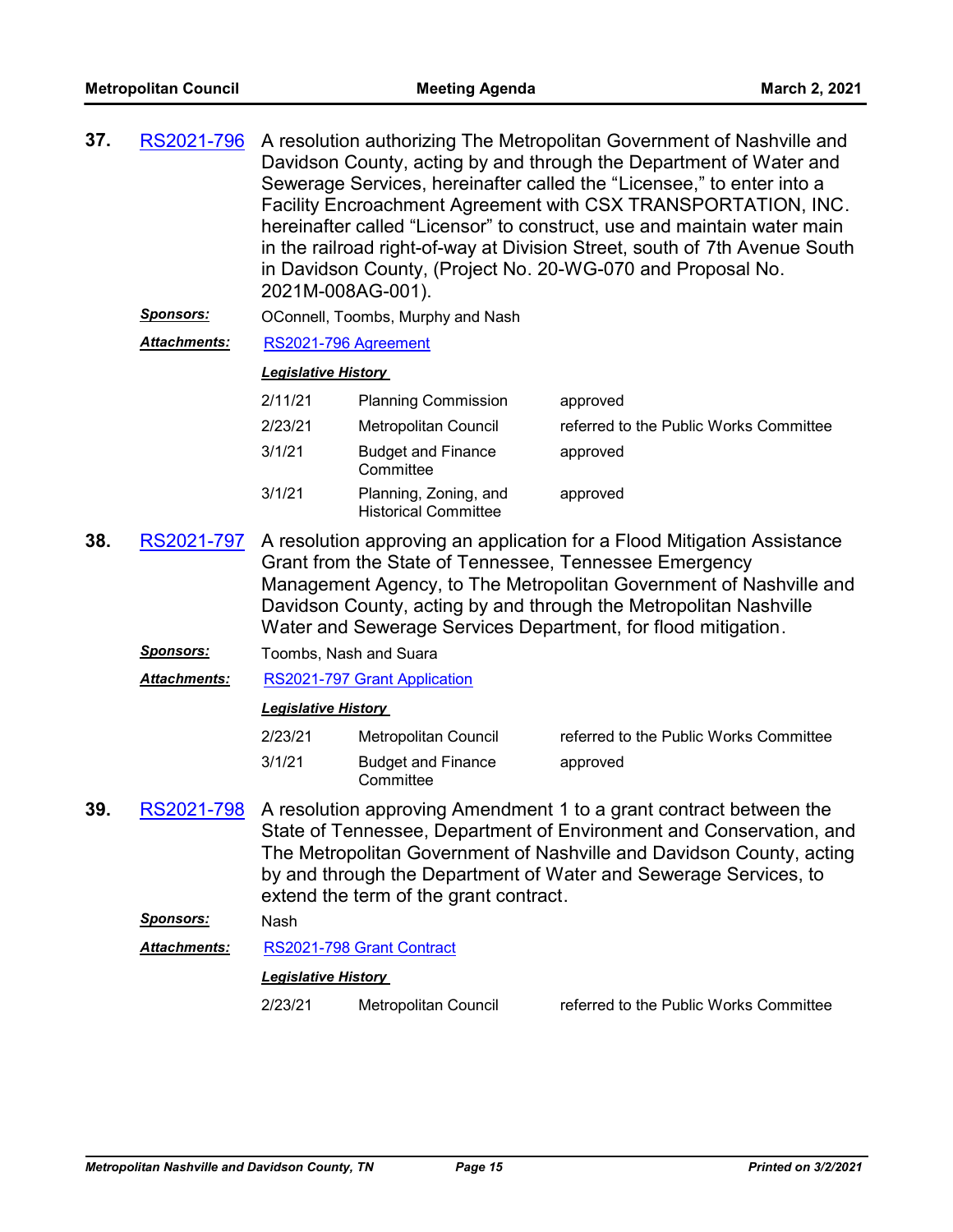| 40. | RS2021-799 A resolution to amend Ordinance No. BL2020-353 to authorize The |
|-----|----------------------------------------------------------------------------|
|     | Metropolitan Government of Nashville and Davidson County to accept         |
|     | additional sanitary sewer manholes and a fire hydrant assembly, for        |
|     | property located at 810 Division Street (MWS Project Nos. 20-SL-59         |
|     | and 20-WL-139 and Proposal No. 2020M-044ES-002).                           |
|     |                                                                            |

*Sponsors:* OConnell, Murphy and Nash

*Attachments:* [RS2021-799 Exhibit](http://nashville.legistar.com/gateway.aspx?M=F&ID=77262de1-2c6f-4c5f-aa46-0275ea4a3e08.pdf)

| 1/28/21 | <b>Planning Commission</b>                           | approved                               |
|---------|------------------------------------------------------|----------------------------------------|
| 2/23/21 | Metropolitan Council                                 | referred to the Public Works Committee |
| 3/1/21  | Planning, Zoning, and<br><b>Historical Committee</b> | approved                               |

- 41. [RS2021-800](http://nashville.legistar.com/gateway.aspx?m=l&id=/matter.aspx?key=1979) A resolution supporting HB818/SB815 currently pending in the Tennessee General Assembly to allow the Metropolitan Development and Housing Agency to enter into payment in lieu of tax agreements for mixed-finance projects that include an affordable housing component.
	- *Sponsors:* Allen, Sledge, Suara, Hausser and Toombs *Legislative History*  2/23/21 Metropolitan Council filed

| 3/1/21 | Affordable Housing | approved |
|--------|--------------------|----------|
|        | Committee          |          |

- A resolution supporting HB824/SB1029 currently pending in the Tennessee General Assembly to prohibit sports betting license holders from allowing bets to be taken where alternative financial services establishments provide flex loans, title loans, deferred presentment loans, or check cashing. **42.** [RS2021-801](http://nashville.legistar.com/gateway.aspx?m=l&id=/matter.aspx?key=1937)
	- Sponsors: Syracuse, OConnell, Evans, Benedict, Pulley, Welsch, Bradford, Sledge, Hausser, Hall, Suara, Nash, VanReece, Rhoten and Allen *Legislative History*

| 2/23/21 | Metropolitan Council | filed                                                                          |
|---------|----------------------|--------------------------------------------------------------------------------|
| 2/23/21 | Metropolitan Council | referred to the Rules, Confirmations, and<br><b>Public Elections Committee</b> |

- A Resolution recognizing Tennessee Performing Arts Center's 40th anniversary. **43.** [RS2021-802](http://nashville.legistar.com/gateway.aspx?m=l&id=/matter.aspx?key=1956)
	- *Sponsors:* Murphy, OConnell, Bradford and Allen *Legislative History*  2/23/21 Metropolitan Council filed 2/23/21 Metropolitan Council referred to the Rules, Confirmations, and Public Elections Committee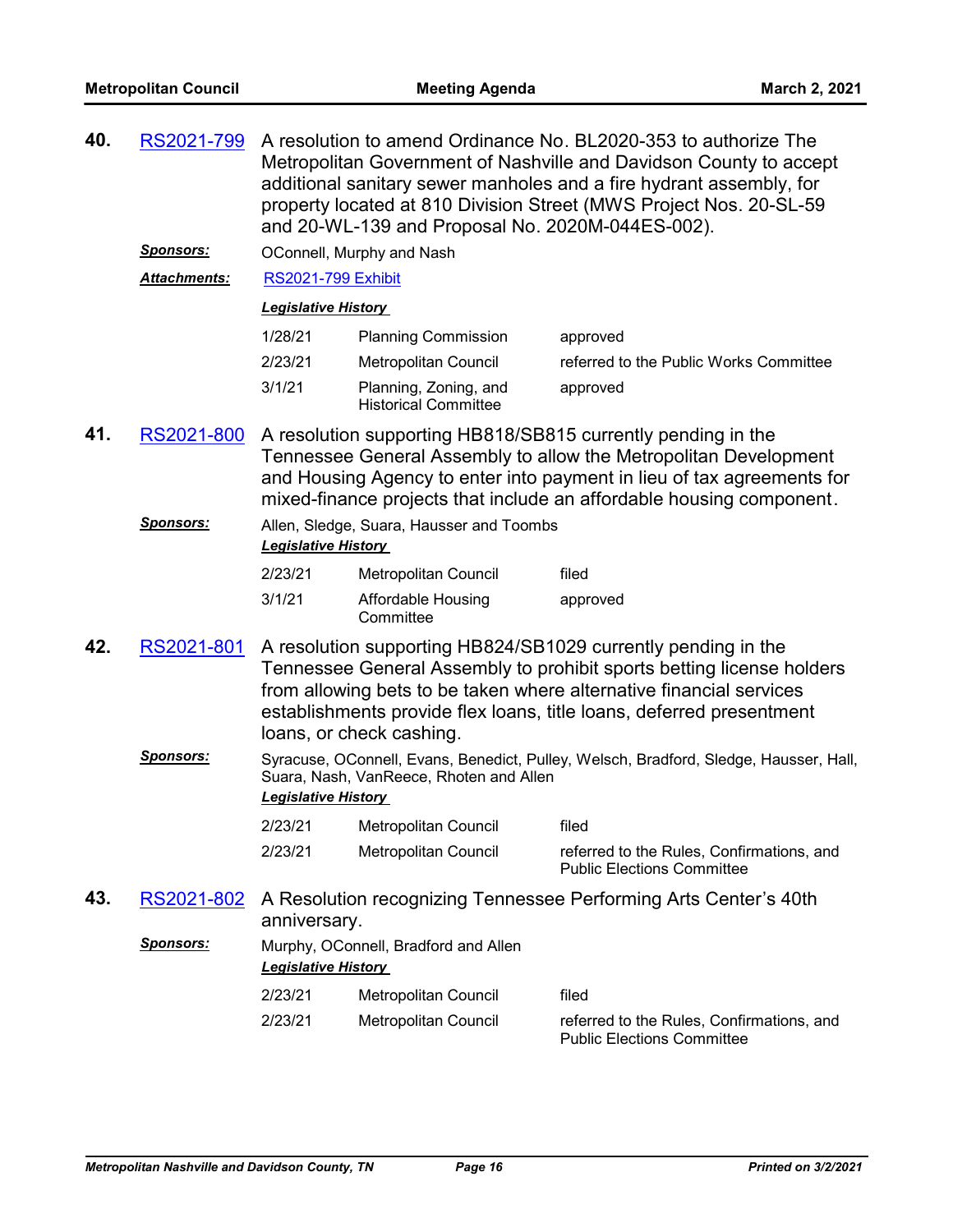# **44.** [RS2021-803](http://nashville.legistar.com/gateway.aspx?m=l&id=/matter.aspx?key=1972) A Resolution recognizing the 50th anniversary of the Exit/In.

*Sponsors:* Taylor, Syracuse, Vercher, Parker, Withers, Toombs, VanReece, OConnell, Johnston, Cash, Swope, Benedict, Styles, Suara, Sledge, Murphy, Evans, Druffel, Pulley, Hurt, Nash, Hagar, Hancock, Gamble, Welsch and Allen *Legislative History* 

| 2/23/21 | Metropolitan Council | filed                                     |
|---------|----------------------|-------------------------------------------|
| 2/23/21 | Metropolitan Council | referred to the Rules, Confirmations, and |
|         |                      | <b>Public Elections Committee</b>         |

# **J. Late Resolutions**

RS2021-XXX, A resolution amending Resolution No. RS2020-656, by replacing the exhibit thereto, the Transportation Plan, with a revised version thereof. (Toombs) **J1.** *Sponsors:* Toombs and Nash

**Attachments:** [Transportation Plan Exhibit](http://nashville.legistar.com/gateway.aspx?M=F&ID=0cdebeb2-dc5e-4181-9d45-212c43a4ba73.pdf)

*Legislative History* 

| 3/1/21 | <b>Budget and Finance</b><br>Committee | approved                                                                 |
|--------|----------------------------------------|--------------------------------------------------------------------------|
| 3/1/21 | Metropolitan Council                   | referred to the Public Works Committee                                   |
| 3/1/21 | Metropolitan Council                   | referred to the Traffic, Parking, and<br><b>Transportation Committee</b> |

[RS2021-XXX](http://nashville.legistar.com/gateway.aspx?m=l&id=/matter.aspx?key=1982) A resolution requesting the Office of the Trustee to allow property tax payments received during the first five days of March to not be considered delinquent as a result of the February 2021 winter weather event. (Hurt) **J2.**

*Sponsors:* Hurt, Toombs, Bradford, Rosenberg, Hall, Roberts, Benedict, Hancock, Gamble, Vercher, Porterfield, Nash, Welsch, Hausser, Styles, Syracuse, Suara, Withers and Taylor

#### *Legislative History*

3/1/21 Metropolitan Council filed 3/1/21 Budget and Finance **Committee** approved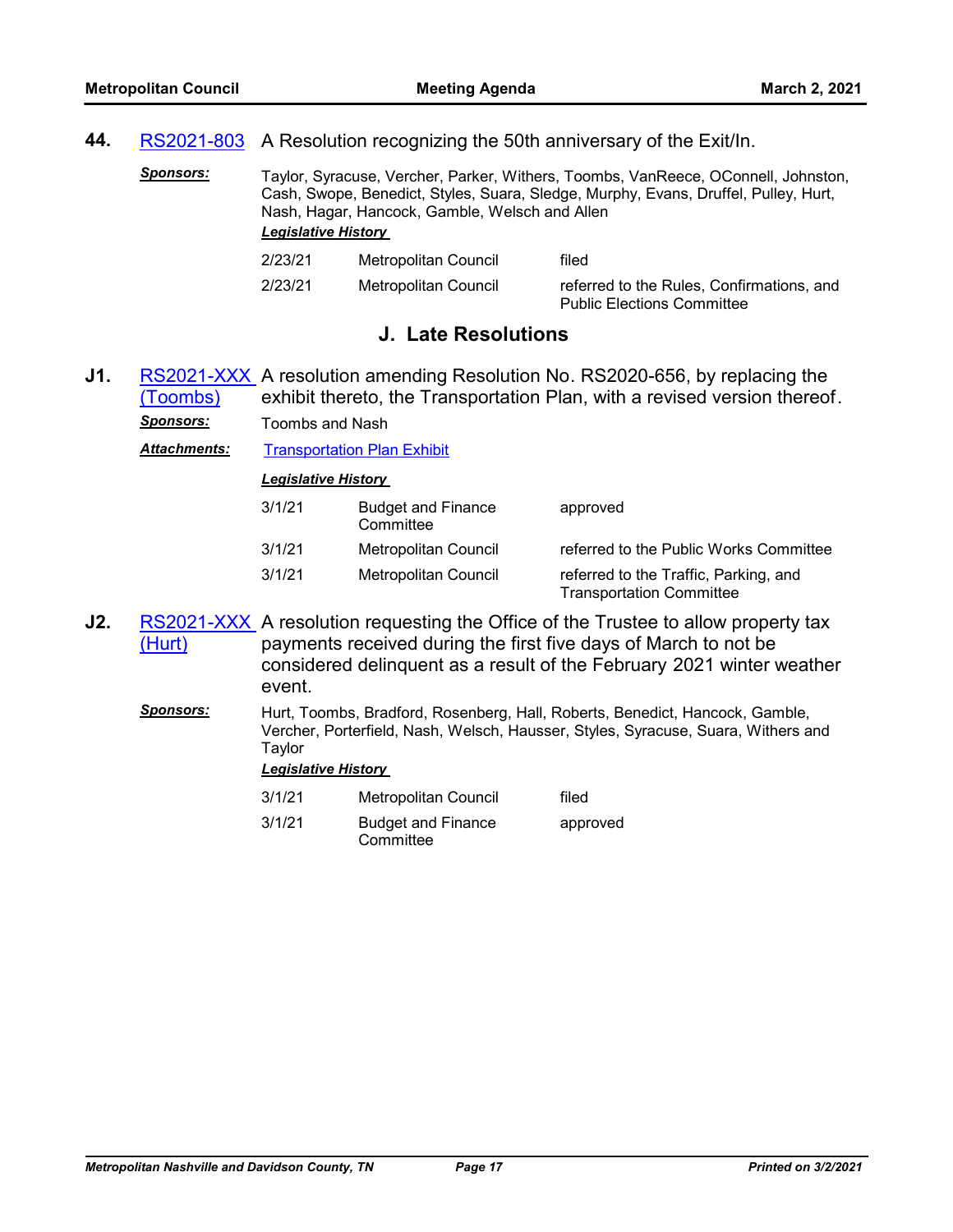# **K. Bills on Introduction and First Reading**

An ordinance repealing Resolution No. RS2020-154 pertaining to the \$10,000,000 annual Metro Water Services payment in lieu of taxes, and amending Chapter 15.32 of the Metropolitan Code to reduce water rates to offset the \$10,000,000. **45.** [BL2021-617](http://nashville.legistar.com/gateway.aspx?m=l&id=/matter.aspx?key=1880)

## *Sponsors:* OConnell, Murphy, Glover, Hurt, Evans, Suara and Henderson *Legislative History*

| 1/26/21 | Metropolitan Council                              | filed    |
|---------|---------------------------------------------------|----------|
| 2/2/21  | Metropolitan Council<br>Deferred to March 2, 2021 | deferred |

- An ordinance to amend Chapter 2.64 of the Metropolitan Code to require an annual board/commission membership demographic report to be provided to the Metropolitan Council. **46.** [BL2021-657](http://nashville.legistar.com/gateway.aspx?m=l&id=/matter.aspx?key=1978)
	- **Sponsors:** Cash, Bradford and Taylor *Legislative History*

2/23/21 Metropolitan Council filed

- An ordinance amending Title 10 of the Metropolitan Code of Laws to adopt the 2018 National Fire Prevention Association NFPA 1 Fire Code, as amended, for use throughout the Metropolitan Government, and the 2018 NFPA 101 Life Safety Code, as amended, for certain occupancies. **47.** [BL2021-658](http://nashville.legistar.com/gateway.aspx?m=l&id=/matter.aspx?key=1976)
	- *Sponsors:* Cash and Suara

*Legislative History* 

2/23/21 Metropolitan Council filed

An ordinance to amend the Geographic Information Systems Street and Alley Centerline Layer for the Metropolitan Government of Nashville and Davidson County by abandoning a portion of Day Street right-of-way from West Trinity Lane southwestwardly. (Proposal Number 2020M-021AB-001). **48.** [BL2021-659](http://nashville.legistar.com/gateway.aspx?m=l&id=/matter.aspx?key=1942)

*Sponsors:* Toombs, Murphy, Nash and OConnell

*Attachments:* [BL2021-659 Exhibit](http://nashville.legistar.com/gateway.aspx?M=F&ID=345280c1-bee4-40ed-b485-6606eca1e3b0.docx)

### *Legislative History*

- 12/14/20 Traffic and Parking Commission approved 2/23/21 Metropolitan Council referred to the Planning Commission
- An ordinance authorizing Gateway Poplar, Inc. to install, construct and maintain underground encroachments in the right-of-way located at 750 Old Hickory Blvd. (Proposal No. 2020M-036EN-001). **49.** [BL2021-660](http://nashville.legistar.com/gateway.aspx?m=l&id=/matter.aspx?key=1961)

*Sponsors:* Murphy and Nash

[BL2021-660 Agreement](http://nashville.legistar.com/gateway.aspx?M=F&ID=92e3e4a1-132c-4335-918b-c4fa8746d8c9.pdf) *Attachments:*

[BL2021-660 Exhibit](http://nashville.legistar.com/gateway.aspx?M=F&ID=d8c26a4a-05e0-4f74-8511-c0c26fc730a8.docx)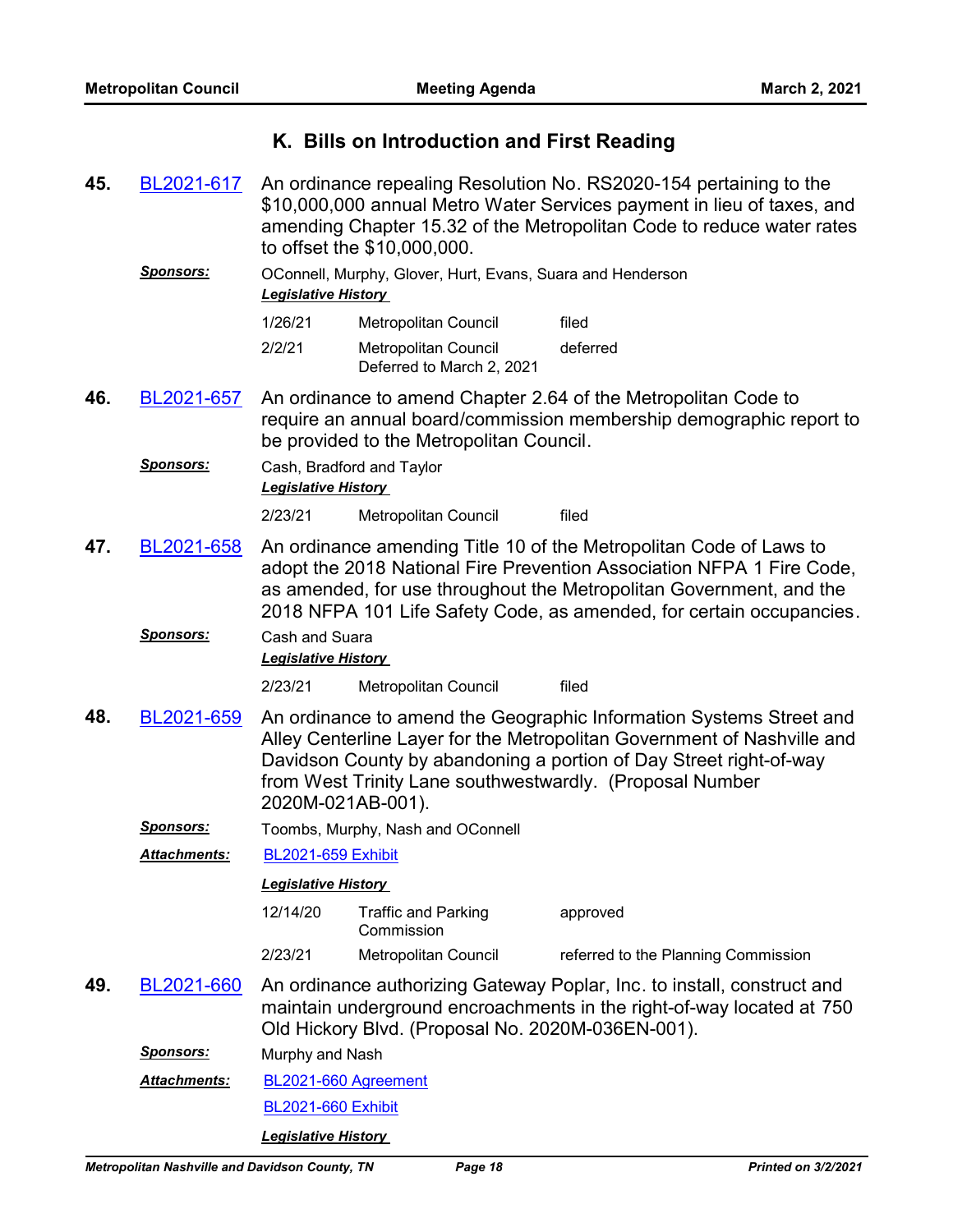|     |                     | 2/23/21                    | Metropolitan Council           | referred to the Planning Commission                                                                                                                                                                                                                                                                                                                                                                                                                                            |
|-----|---------------------|----------------------------|--------------------------------|--------------------------------------------------------------------------------------------------------------------------------------------------------------------------------------------------------------------------------------------------------------------------------------------------------------------------------------------------------------------------------------------------------------------------------------------------------------------------------|
| 50. | BL2021-661          |                            |                                | An ordinance authorizing Crescent Nashville West, LLC to install,<br>construct and maintain underground encroachments in the right-of-way<br>located at 7113 Charlotte Pike. (Proposal No. 2020M-035EN-001).                                                                                                                                                                                                                                                                   |
|     | <u>Sponsors:</u>    |                            | Hausser, Murphy and Nash       |                                                                                                                                                                                                                                                                                                                                                                                                                                                                                |
|     | Attachments:        |                            | BL2021-661 Agreement           |                                                                                                                                                                                                                                                                                                                                                                                                                                                                                |
|     |                     | <b>BL2021-661 Exhibit</b>  |                                |                                                                                                                                                                                                                                                                                                                                                                                                                                                                                |
|     |                     | <b>Legislative History</b> |                                |                                                                                                                                                                                                                                                                                                                                                                                                                                                                                |
|     |                     | 2/23/21                    | Metropolitan Council           | referred to the Planning Commission                                                                                                                                                                                                                                                                                                                                                                                                                                            |
| 51. | BL2021-662          |                            |                                | An ordinance authorizing The Metropolitan Government of Nashville and<br>Davidson County to negotiate and accept permanent and temporary<br>easements for the 210 Belding Drive Stormwater Improvement Project<br>for five properties located on Belding Drive and Eldon Court, (Project<br>No. 21-SWC-179 and Proposal No. 2021M-006ES-001).                                                                                                                                  |
|     | <b>Sponsors:</b>    |                            | Rhoten, Murphy and Nash        |                                                                                                                                                                                                                                                                                                                                                                                                                                                                                |
|     | Attachments:        |                            | BL2021-662 Attachments         |                                                                                                                                                                                                                                                                                                                                                                                                                                                                                |
|     |                     | <b>Legislative History</b> |                                |                                                                                                                                                                                                                                                                                                                                                                                                                                                                                |
|     |                     | 1/25/21                    | <b>Planning Commission</b>     | approved                                                                                                                                                                                                                                                                                                                                                                                                                                                                       |
| 52. | BL2021-663          |                            |                                | An ordinance authorizing The Metropolitan Government of Nashville and<br>Davidson County to abandon existing public sanitary sewer main,<br>sanitary sewer manholes and easements, and to accept new sanitary<br>sewer and water mains, sanitary sewer manholes, fire hydrant<br>assemblies and easements, for property located at 5693 Cloverland<br>Drive, also known as Plum Orchard Phase 1 (MWS Project Nos.<br>20-SL-136 and 20-WL-72 and Proposal No. 2021M-007ES-001). |
|     | <b>Sponsors:</b>    | Murphy and Nash            |                                |                                                                                                                                                                                                                                                                                                                                                                                                                                                                                |
|     | Attachments:        | <b>BL2021-663 Exhibit</b>  |                                |                                                                                                                                                                                                                                                                                                                                                                                                                                                                                |
|     |                     | <b>Legislative History</b> |                                |                                                                                                                                                                                                                                                                                                                                                                                                                                                                                |
|     |                     | 1/28/21                    | <b>Planning Commission</b>     | approved                                                                                                                                                                                                                                                                                                                                                                                                                                                                       |
| 53. | BL2021-664          |                            | Proposal No. 2021M-005ES-001). | An ordinance authorizing The Metropolitan Government of Nashville and<br>Davidson County to accept new public sewer main, sanitary sewer<br>manholes and easements, for six properties located at Old Burkitt Road<br>and Nolensville Pike in Davidson and Williamson Counties, also known<br>as the 7-Eleven development (MWS Project No. 20-SL-106 and                                                                                                                       |
|     | <u>Sponsors:</u>    |                            | Rutherford, Murphy and Nash    |                                                                                                                                                                                                                                                                                                                                                                                                                                                                                |
|     | <b>Attachments:</b> |                            | BL2021-664 Attachments         |                                                                                                                                                                                                                                                                                                                                                                                                                                                                                |
|     |                     | <b>Legislative History</b> |                                |                                                                                                                                                                                                                                                                                                                                                                                                                                                                                |
|     |                     | 1/25/21                    | <b>Planning Commission</b>     | approved                                                                                                                                                                                                                                                                                                                                                                                                                                                                       |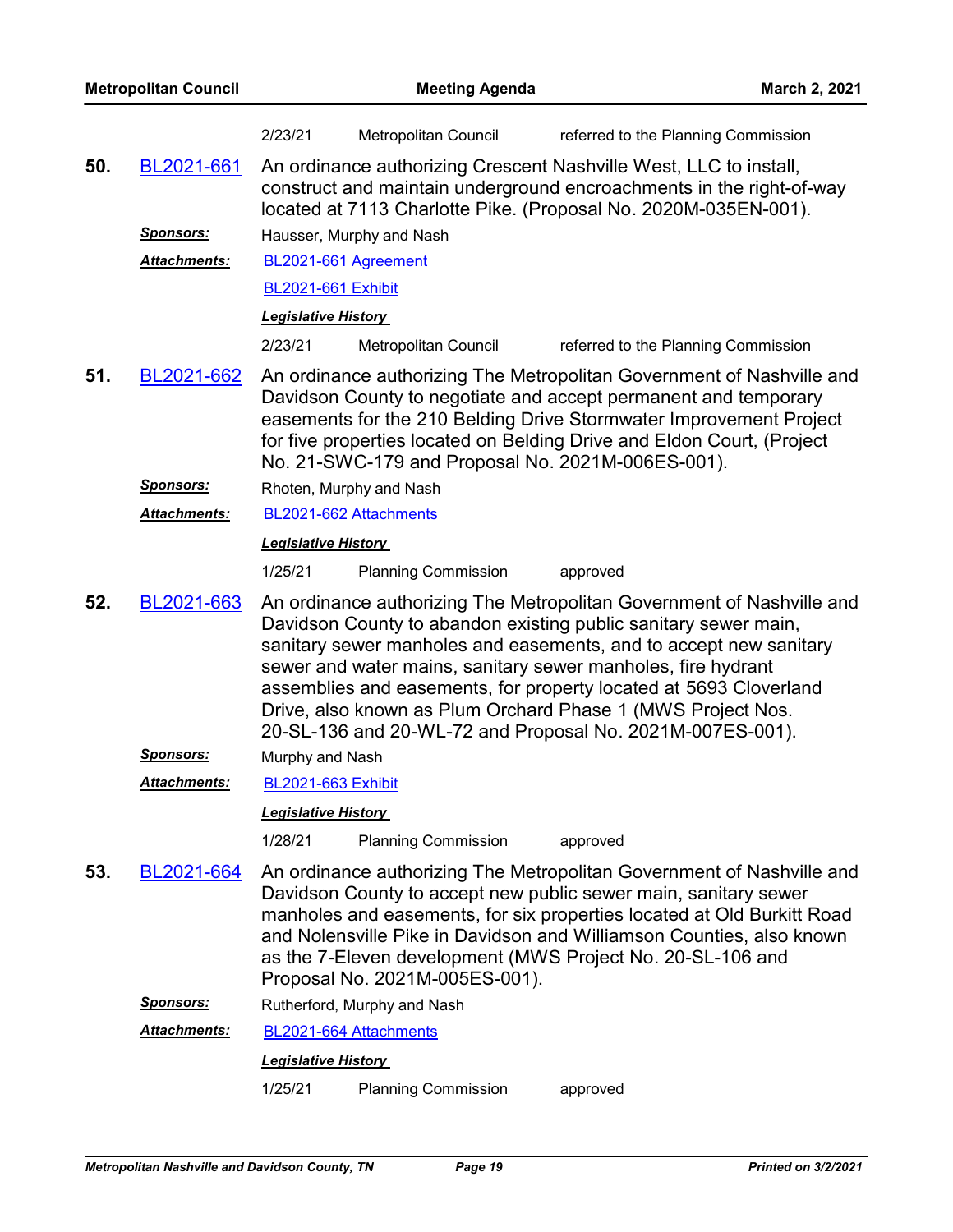| 54. | BL2021-665                       |                                                        | Proposal No. 2021M-008ES-001).                        | An ordinance authorizing The Metropolitan Government of Nashville and<br>Davidson County to relocate a fire hydrant assembly, for property<br>located at 902 Murfreesboro Pike (MWS Project No. 20-WL-160 and                                                                                                                                                                                                                    |
|-----|----------------------------------|--------------------------------------------------------|-------------------------------------------------------|----------------------------------------------------------------------------------------------------------------------------------------------------------------------------------------------------------------------------------------------------------------------------------------------------------------------------------------------------------------------------------------------------------------------------------|
|     | Sponsors:<br><b>Attachments:</b> | BL2021-665 Attachments                                 | Syracuse, Murphy and Nash                             |                                                                                                                                                                                                                                                                                                                                                                                                                                  |
|     |                                  | Legislative History                                    |                                                       |                                                                                                                                                                                                                                                                                                                                                                                                                                  |
|     |                                  | 1/28/21                                                | <b>Planning Commission</b>                            | approved                                                                                                                                                                                                                                                                                                                                                                                                                         |
| 55. | BL2021-666                       | 2021M-009ES-001).                                      | Project Nos. 20-SL-239 and 20-WL-119 and Proposal No. | An ordinance authorizing The Metropolitan Government of Nashville and<br>Davidson County to accept new sanitary sewer force and water mains,<br>fire hydrant assemblies and easements, for three properties located at<br>Hessey Road and Earhart Road, also known as Ashton Park (MWS                                                                                                                                           |
|     | <u>Sponsors:</u>                 | Murphy and Nash                                        |                                                       |                                                                                                                                                                                                                                                                                                                                                                                                                                  |
|     | <b>Attachments:</b>              | BL2021-666 Attachments                                 |                                                       |                                                                                                                                                                                                                                                                                                                                                                                                                                  |
|     |                                  | <b>Legislative History</b>                             |                                                       |                                                                                                                                                                                                                                                                                                                                                                                                                                  |
|     |                                  | 1/28/21                                                | <b>Planning Commission</b>                            | approved                                                                                                                                                                                                                                                                                                                                                                                                                         |
| 56. | BL2021-667                       |                                                        |                                                       | An ordinance to amend Title 17 of the Metropolitan Code of Laws, the<br>Zoning Ordinance of The Metropolitan Government of Nashville and<br>Davidson County, by changing from RS15 to SP zoning for property<br>located at 4027 Red Rose Court, approximately 660 feet west of<br>Windover Drive, (0.94 acres), to permit a detached accessory dwelling<br>unit, all of which is described herein (Proposal No. 2021SP-001-001). |
|     | <b>Sponsors:</b>                 | Toombs                                                 |                                                       |                                                                                                                                                                                                                                                                                                                                                                                                                                  |
|     | Attachments:                     | <b>BL2021-667 plans</b>                                |                                                       |                                                                                                                                                                                                                                                                                                                                                                                                                                  |
|     |                                  | <b>BL2021-667 sketch</b><br><b>Legislative History</b> |                                                       |                                                                                                                                                                                                                                                                                                                                                                                                                                  |
|     |                                  |                                                        |                                                       |                                                                                                                                                                                                                                                                                                                                                                                                                                  |
|     |                                  | 2/19/21                                                | <b>Planning Commission</b>                            | approved with conditions, disapproved<br>without                                                                                                                                                                                                                                                                                                                                                                                 |
|     |                                  |                                                        | $(5-1)$                                               |                                                                                                                                                                                                                                                                                                                                                                                                                                  |
|     |                                  | 2/23/21                                                | Metropolitan Council                                  | filed                                                                                                                                                                                                                                                                                                                                                                                                                            |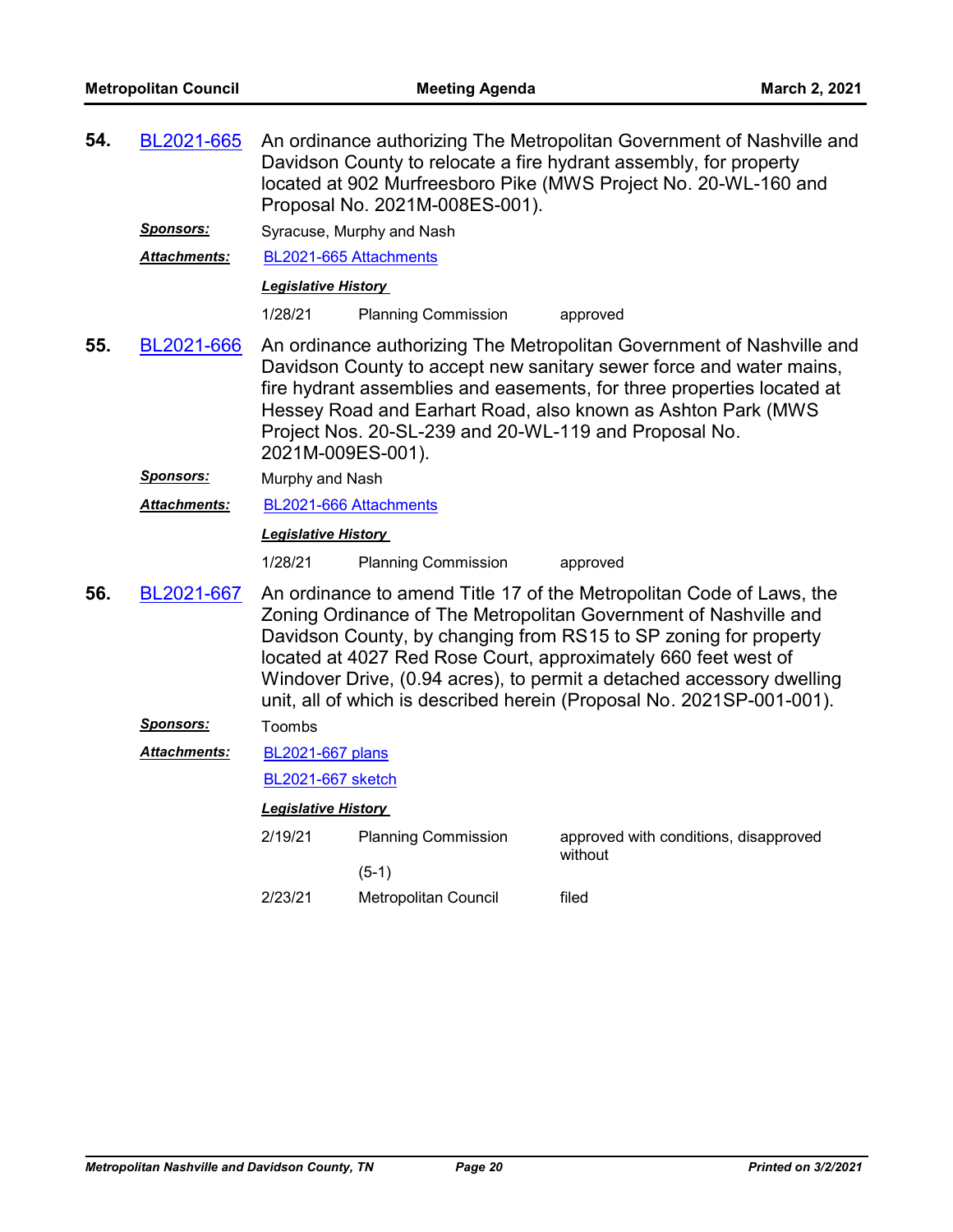| 57. | BL2021-668                                                                                                                                                                                                                                                                                                                                                                                                       | An ordinance to amend Title 17 of the Metropolitan Code of Laws, the<br>Zoning Ordinance of The Metropolitan Government of Nashville and<br>Davidson County, by changing from R6-A to SP zoning for properties<br>located at 1321 and 1323 Pillow Street, at the northwest corner of<br>Merritt Avenue and Pillow Street, (0.46 acres), to permit a maximum of<br>39 multi-family residential units, all of which is described herein<br>(Proposal No. 2020SP-052-001). |                                       |                                                                                                                                                                                                                                                                                                                                                             |  |
|-----|------------------------------------------------------------------------------------------------------------------------------------------------------------------------------------------------------------------------------------------------------------------------------------------------------------------------------------------------------------------------------------------------------------------|-------------------------------------------------------------------------------------------------------------------------------------------------------------------------------------------------------------------------------------------------------------------------------------------------------------------------------------------------------------------------------------------------------------------------------------------------------------------------|---------------------------------------|-------------------------------------------------------------------------------------------------------------------------------------------------------------------------------------------------------------------------------------------------------------------------------------------------------------------------------------------------------------|--|
|     | Sponsors:                                                                                                                                                                                                                                                                                                                                                                                                        | Sledge                                                                                                                                                                                                                                                                                                                                                                                                                                                                  |                                       |                                                                                                                                                                                                                                                                                                                                                             |  |
|     | Attachments:                                                                                                                                                                                                                                                                                                                                                                                                     | <b>BL2021-668 plans</b>                                                                                                                                                                                                                                                                                                                                                                                                                                                 |                                       |                                                                                                                                                                                                                                                                                                                                                             |  |
|     |                                                                                                                                                                                                                                                                                                                                                                                                                  | <b>BL2021-668 sketch</b>                                                                                                                                                                                                                                                                                                                                                                                                                                                |                                       |                                                                                                                                                                                                                                                                                                                                                             |  |
|     |                                                                                                                                                                                                                                                                                                                                                                                                                  | <b>Legislative History</b>                                                                                                                                                                                                                                                                                                                                                                                                                                              |                                       |                                                                                                                                                                                                                                                                                                                                                             |  |
|     |                                                                                                                                                                                                                                                                                                                                                                                                                  | 2/23/21                                                                                                                                                                                                                                                                                                                                                                                                                                                                 | Metropolitan Council                  | filed                                                                                                                                                                                                                                                                                                                                                       |  |
|     |                                                                                                                                                                                                                                                                                                                                                                                                                  | 2/25/21                                                                                                                                                                                                                                                                                                                                                                                                                                                                 | <b>Planning Commission</b>            | approved with conditions, disapproved<br>without                                                                                                                                                                                                                                                                                                            |  |
|     |                                                                                                                                                                                                                                                                                                                                                                                                                  |                                                                                                                                                                                                                                                                                                                                                                                                                                                                         | $(7-0-1)$                             |                                                                                                                                                                                                                                                                                                                                                             |  |
| 58. | BL2021-669<br>An ordinance to amend Title 17 of the Metropolitan Code of Laws, the<br>Zoning Ordinance of The Metropolitan Government of Nashville and<br>Davidson County, by changing from RS7.5 to R6-A zoning for property<br>located at Monticello Street (unnumbered), at the corner of Winstead<br>Ave and Monticello St (0.18 acres), all of which is described herein<br>(Proposal No. 2021Z-005PR-001). |                                                                                                                                                                                                                                                                                                                                                                                                                                                                         |                                       |                                                                                                                                                                                                                                                                                                                                                             |  |
|     | <u>Sponsors:</u>                                                                                                                                                                                                                                                                                                                                                                                                 | Toombs                                                                                                                                                                                                                                                                                                                                                                                                                                                                  |                                       |                                                                                                                                                                                                                                                                                                                                                             |  |
|     | Attachments:                                                                                                                                                                                                                                                                                                                                                                                                     | BL2021-669 sketch                                                                                                                                                                                                                                                                                                                                                                                                                                                       |                                       |                                                                                                                                                                                                                                                                                                                                                             |  |
|     |                                                                                                                                                                                                                                                                                                                                                                                                                  | <b>Legislative History</b>                                                                                                                                                                                                                                                                                                                                                                                                                                              |                                       |                                                                                                                                                                                                                                                                                                                                                             |  |
|     |                                                                                                                                                                                                                                                                                                                                                                                                                  | 1/22/21                                                                                                                                                                                                                                                                                                                                                                                                                                                                 | <b>Planning Commission</b><br>$(8-0)$ | approved                                                                                                                                                                                                                                                                                                                                                    |  |
|     |                                                                                                                                                                                                                                                                                                                                                                                                                  | 2/23/21                                                                                                                                                                                                                                                                                                                                                                                                                                                                 | Metropolitan Council                  | filed                                                                                                                                                                                                                                                                                                                                                       |  |
| 59. | BL2021-670                                                                                                                                                                                                                                                                                                                                                                                                       | 2020Z-139PR-001).                                                                                                                                                                                                                                                                                                                                                                                                                                                       |                                       | An ordinance to amend Title 17 of the Metropolitan Code of Laws, the<br>Zoning Ordinance of The Metropolitan Government of Nashville and<br>Davidson County, by changing from R10 to ON zoning for property<br>located at 2649 Smith Springs Road, approximately 315 feet west of<br>Bell Road (0.17 acres), all of which is described herein (Proposal No. |  |
|     | Sponsors:                                                                                                                                                                                                                                                                                                                                                                                                        | Porterfield                                                                                                                                                                                                                                                                                                                                                                                                                                                             |                                       |                                                                                                                                                                                                                                                                                                                                                             |  |
|     | Attachments:                                                                                                                                                                                                                                                                                                                                                                                                     | <b>BL2021-670 sketch</b>                                                                                                                                                                                                                                                                                                                                                                                                                                                |                                       |                                                                                                                                                                                                                                                                                                                                                             |  |
|     |                                                                                                                                                                                                                                                                                                                                                                                                                  | <b>Legislative History</b>                                                                                                                                                                                                                                                                                                                                                                                                                                              |                                       |                                                                                                                                                                                                                                                                                                                                                             |  |
|     |                                                                                                                                                                                                                                                                                                                                                                                                                  | 2/19/21                                                                                                                                                                                                                                                                                                                                                                                                                                                                 | <b>Planning Commission</b><br>$(8-0)$ | approved                                                                                                                                                                                                                                                                                                                                                    |  |
|     |                                                                                                                                                                                                                                                                                                                                                                                                                  | 2/23/21                                                                                                                                                                                                                                                                                                                                                                                                                                                                 | Metropolitan Council                  | filed                                                                                                                                                                                                                                                                                                                                                       |  |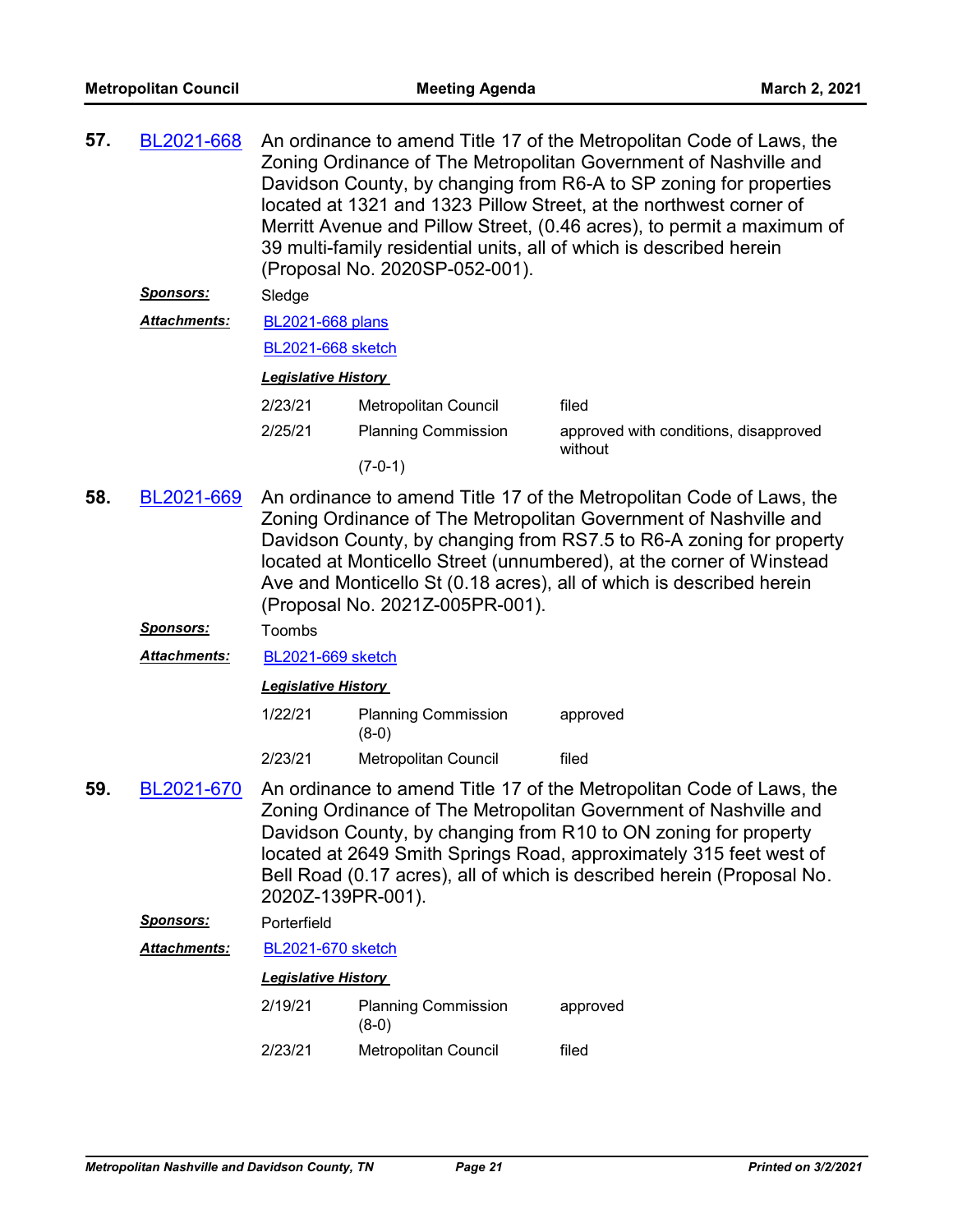**60.** [BL2021-671](http://nashville.legistar.com/gateway.aspx?m=l&id=/matter.aspx?key=1965)

An ordinance to amend Title 17 of the Metropolitan Code of Laws, the

Zoning Ordinance of The Metropolitan Government of Nashville and Davidson County, by changing from RS10 to R10 zoning for property located at 1911 Hailey Ave, approximately 315 feet northeast of Esther Avenue (0.45 acres), all of which is described herein (Proposal No. 2021Z-003PR-001). *Sponsors:* Toombs *Attachments:* [BL2021-671 sketch](http://nashville.legistar.com/gateway.aspx?M=F&ID=895f47f2-c55d-483a-88cf-c6ad2873405c.docx) *Legislative History*  2/19/21 Planning Commission approved (6-0) 2/23/21 Metropolitan Council filed An ordinance to amend Title 17 of the Metropolitan Code of Laws, the Zoning Ordinance of The Metropolitan Government of Nashville and Davidson County, by changing from RS5 to R6-A zoning for property located at 119 Oriel Avenue, approximately 400 feet west of Miller Street (0.27 acres), all of which is described herein (Proposal No. 2021Z-008PR-001). **61.** [BL2021-672](http://nashville.legistar.com/gateway.aspx?m=l&id=/matter.aspx?key=1966) *Sponsors:* Welsch *Attachments:* [BL2021-672 sketch](http://nashville.legistar.com/gateway.aspx?M=F&ID=7aa1e6f4-e320-4d23-855f-0c7c283222da.docx) *Legislative History*  2/19/21 Planning Commission approved (5-1) 2/23/21 Metropolitan Council filed An ordinance to amend Title 17 of the Metropolitan Code of Laws, the Zoning Ordinance of The Metropolitan Government of Nashville and Davidson County, by changing from R6 to RM20-A zoning for properties located at 810 McKinley Street and McKinley Street (unnumbered), at the southwest corner of Lincoln Street and McKinley Street (0.41 acres), all of which is described herein (Proposal No. 2021Z-012PR-001). **62.** [BL2021-673](http://nashville.legistar.com/gateway.aspx?m=l&id=/matter.aspx?key=1864) *Sponsors:* Toombs *Attachments:* [BL2021-673 sketch](http://nashville.legistar.com/gateway.aspx?M=F&ID=d65dc39f-884f-4500-961a-c70c2d1444ac.docx) *Legislative History*  1/22/21 Planning Commission approved (8-0) 2/23/21 Metropolitan Council filed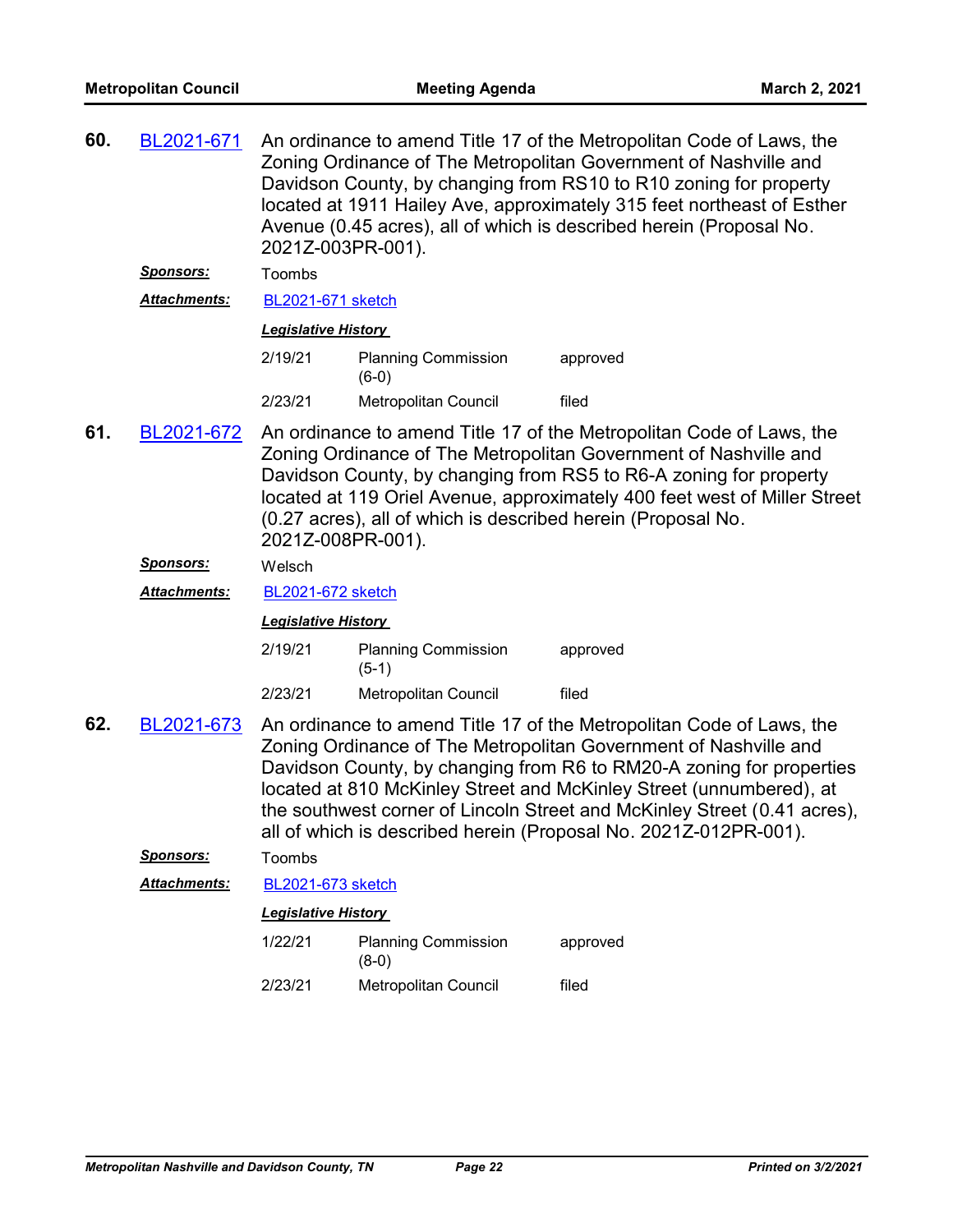| 63. | BL2021-674          | An ordinance to amend Title 17 of the Metropolitan Code of Laws, the<br>Zoning Ordinance of The Metropolitan Government of Nashville and<br>Davidson County, by changing from RS7.5 to RM20-A-NS zoning for<br>properties located at 2307, 2311, and 2315 Whites Creek Pike and<br>Whites Creek Pike (unnumbered), at the corner of Luzon Street and<br>Whites Creek Pike (1.26 acres), all of which is described herein<br>(Proposal No. 2021Z-013PR-001). |                                                                    |                                                                                                     |  |
|-----|---------------------|-------------------------------------------------------------------------------------------------------------------------------------------------------------------------------------------------------------------------------------------------------------------------------------------------------------------------------------------------------------------------------------------------------------------------------------------------------------|--------------------------------------------------------------------|-----------------------------------------------------------------------------------------------------|--|
|     | <u>Sponsors:</u>    | Toombs                                                                                                                                                                                                                                                                                                                                                                                                                                                      |                                                                    |                                                                                                     |  |
|     | <b>Attachments:</b> | <b>BL2021-674 sketch</b>                                                                                                                                                                                                                                                                                                                                                                                                                                    |                                                                    |                                                                                                     |  |
|     |                     | <b>Legislative History</b>                                                                                                                                                                                                                                                                                                                                                                                                                                  |                                                                    |                                                                                                     |  |
|     |                     | 2/19/21                                                                                                                                                                                                                                                                                                                                                                                                                                                     | <b>Planning Commission</b><br>$(7-0-1)$                            | approved                                                                                            |  |
|     |                     | 2/23/21                                                                                                                                                                                                                                                                                                                                                                                                                                                     | Metropolitan Council                                               | filed                                                                                               |  |
|     |                     |                                                                                                                                                                                                                                                                                                                                                                                                                                                             | L. Bills on Second Reading                                         |                                                                                                     |  |
| 64. | BL2020-387          | An ordinance amending Section 3.24.010 of the Metropolitan Code of<br>Laws pertaining to health insurance benefits for Members of the<br>Metropolitan Council after they leave office.                                                                                                                                                                                                                                                                      |                                                                    |                                                                                                     |  |
|     | <u>Sponsors:</u>    |                                                                                                                                                                                                                                                                                                                                                                                                                                                             | Hancock, Evans, OConnell, Bradford, Rutherford and Henderson       |                                                                                                     |  |
|     | <b>Attachments:</b> |                                                                                                                                                                                                                                                                                                                                                                                                                                                             | Ordinance - Hancock - Health Insurance                             |                                                                                                     |  |
|     |                     |                                                                                                                                                                                                                                                                                                                                                                                                                                                             |                                                                    | Amendment - BL2020-387 - O'Connell - Extending grandfathering to 202                                |  |
|     |                     | <b>Legislative History</b>                                                                                                                                                                                                                                                                                                                                                                                                                                  |                                                                    |                                                                                                     |  |
|     |                     | 8/4/20                                                                                                                                                                                                                                                                                                                                                                                                                                                      | Metropolitan Council                                               | passed on first reading                                                                             |  |
|     |                     | 8/4/20                                                                                                                                                                                                                                                                                                                                                                                                                                                      | <b>Budget and Finance</b><br>Committee                             | disapproved                                                                                         |  |
|     |                     | 8/18/20                                                                                                                                                                                                                                                                                                                                                                                                                                                     | Metropolitan Council                                               | deferred indefinitely                                                                               |  |
|     |                     | 9/1/20                                                                                                                                                                                                                                                                                                                                                                                                                                                      | Metropolitan Council                                               | reinstated                                                                                          |  |
|     |                     | 9/1/20                                                                                                                                                                                                                                                                                                                                                                                                                                                      | <b>Metropolitan Council</b>                                        | passed on first reading                                                                             |  |
|     |                     | 9/15/20                                                                                                                                                                                                                                                                                                                                                                                                                                                     | Metropolitan Council                                               | amended                                                                                             |  |
|     |                     | 9/15/20                                                                                                                                                                                                                                                                                                                                                                                                                                                     | Metropolitan Council<br>Second reading deferred to March 2, 2021   | deferred                                                                                            |  |
|     |                     | 2/23/21                                                                                                                                                                                                                                                                                                                                                                                                                                                     | Metropolitan Council<br>8/2/20 recommended for indefinite deferral | referred to the Personnel, Public<br>Information, Human Relations, and<br><b>Veterans Committee</b> |  |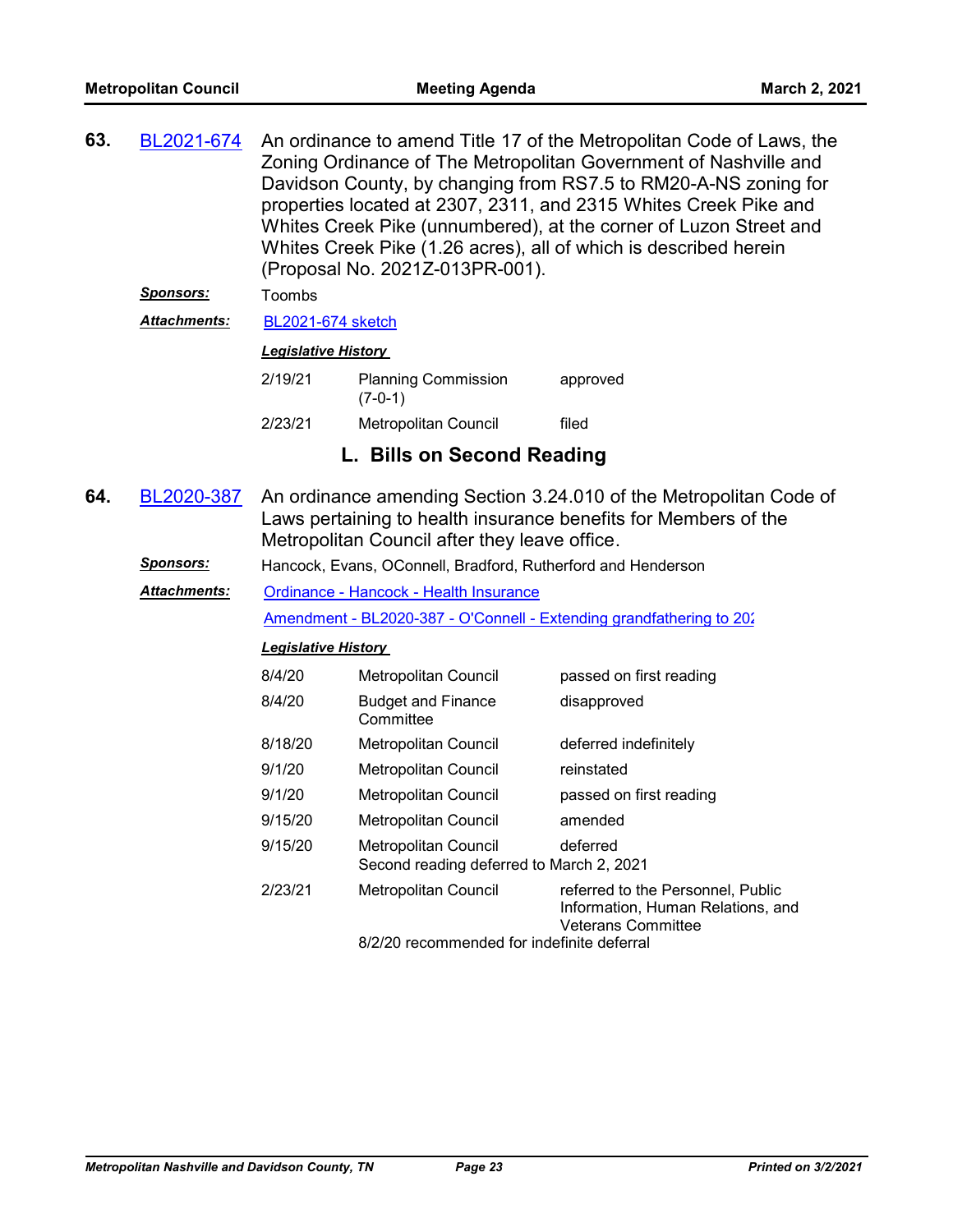| 65. | BL2020-448          |                                                                                                                                                                           | acres), all of which is described herein (Proposal No.<br>2019Z-080PR-001).                                  | An ordinance to amend Title 17 of the Metropolitan Code of Laws, the<br>Zoning Ordinance of The Metropolitan Government of Nashville and<br>Davidson County, by changing from CL to MUL-A-NS zoning for<br>properties located at 2213 Gains Street and 2236 Whites Creek Pike, at<br>the southeast corner of Free Silver Road and Whites Creek Pike (0.43 |  |
|-----|---------------------|---------------------------------------------------------------------------------------------------------------------------------------------------------------------------|--------------------------------------------------------------------------------------------------------------|-----------------------------------------------------------------------------------------------------------------------------------------------------------------------------------------------------------------------------------------------------------------------------------------------------------------------------------------------------------|--|
|     | <b>Sponsors:</b>    | Toombs                                                                                                                                                                    |                                                                                                              |                                                                                                                                                                                                                                                                                                                                                           |  |
|     | <b>Attachments:</b> | BL2020-448                                                                                                                                                                |                                                                                                              |                                                                                                                                                                                                                                                                                                                                                           |  |
|     |                     | <b>Legislative History</b>                                                                                                                                                |                                                                                                              |                                                                                                                                                                                                                                                                                                                                                           |  |
|     |                     | 5/23/19                                                                                                                                                                   | <b>Planning Commission</b><br>$(7-0)$                                                                        | approved                                                                                                                                                                                                                                                                                                                                                  |  |
|     |                     | 9/1/20                                                                                                                                                                    | Metropolitan Council                                                                                         | passed on first reading                                                                                                                                                                                                                                                                                                                                   |  |
|     |                     | 10/6/20                                                                                                                                                                   | Metropolitan Council<br>Public hearing deferred to November 5, 2020<br>Public hearing reset to April 6, 2021 | public hearing set                                                                                                                                                                                                                                                                                                                                        |  |
|     |                     | 10/6/20                                                                                                                                                                   | <b>Metropolitan Council</b><br>November 5, 2020                                                              | deferred to                                                                                                                                                                                                                                                                                                                                               |  |
|     |                     | 11/5/20                                                                                                                                                                   | Metropolitan Council                                                                                         | deferred indefinitely                                                                                                                                                                                                                                                                                                                                     |  |
|     |                     | 2/18/21                                                                                                                                                                   | <b>Metropolitan Council</b><br>Bill to be advertised for public hearing on April 6, 2021                     | reinstated                                                                                                                                                                                                                                                                                                                                                |  |
| 66. | BL2021-618          | An ordinance providing for the waiver of certain building permit fees for<br>the repair or rebuilding of property damaged as a result of the<br>December 25, 2020, blast. |                                                                                                              |                                                                                                                                                                                                                                                                                                                                                           |  |
|     | <u>Sponsors:</u>    | <b>Legislative History</b>                                                                                                                                                | OConnell, Welsch, Allen, Suara and Taylor                                                                    |                                                                                                                                                                                                                                                                                                                                                           |  |
|     |                     | 1/26/21                                                                                                                                                                   | Metropolitan Council                                                                                         | filed                                                                                                                                                                                                                                                                                                                                                     |  |
|     |                     | 2/2/21                                                                                                                                                                    | Metropolitan Council                                                                                         | referred to the Codes, Fair, and Farmers<br><b>Market Committee</b>                                                                                                                                                                                                                                                                                       |  |
|     |                     | 2/2/21                                                                                                                                                                    | Metropolitan Council                                                                                         | passed on first reading                                                                                                                                                                                                                                                                                                                                   |  |
|     |                     | 2/16/21                                                                                                                                                                   | Metropolitan Council                                                                                         | deferred                                                                                                                                                                                                                                                                                                                                                  |  |
|     |                     | 3/1/21                                                                                                                                                                    | <b>Budget and Finance</b><br>Committee<br>2/16/21 recommended for deferral                                   | approved with an amendment                                                                                                                                                                                                                                                                                                                                |  |
| 67. | BL2021-622          |                                                                                                                                                                           |                                                                                                              | An ordinance to amend the Geographical Information Systems Map for<br>The Metropolitan Government of Nashville and Davidson County, by<br>changing the name of Carney Street from 4th Avenue South to Ensley<br>Boulevard to "Bianca Paige Way". (Proposal No. 2021M-002SR-001)                                                                           |  |
|     | Sponsors:           |                                                                                                                                                                           | Sledge, Withers, VanReece, Bradford, Young, Benedict and Welsch                                              |                                                                                                                                                                                                                                                                                                                                                           |  |
|     | <b>Attachments:</b> |                                                                                                                                                                           | BL2021-622 Attachments                                                                                       |                                                                                                                                                                                                                                                                                                                                                           |  |
|     |                     |                                                                                                                                                                           | Historical Commission Staff Report for BL2021-622                                                            |                                                                                                                                                                                                                                                                                                                                                           |  |
|     |                     | <b>Legislative History</b>                                                                                                                                                |                                                                                                              |                                                                                                                                                                                                                                                                                                                                                           |  |
|     |                     | 1/26/21                                                                                                                                                                   | Metropolitan Council                                                                                         | filed                                                                                                                                                                                                                                                                                                                                                     |  |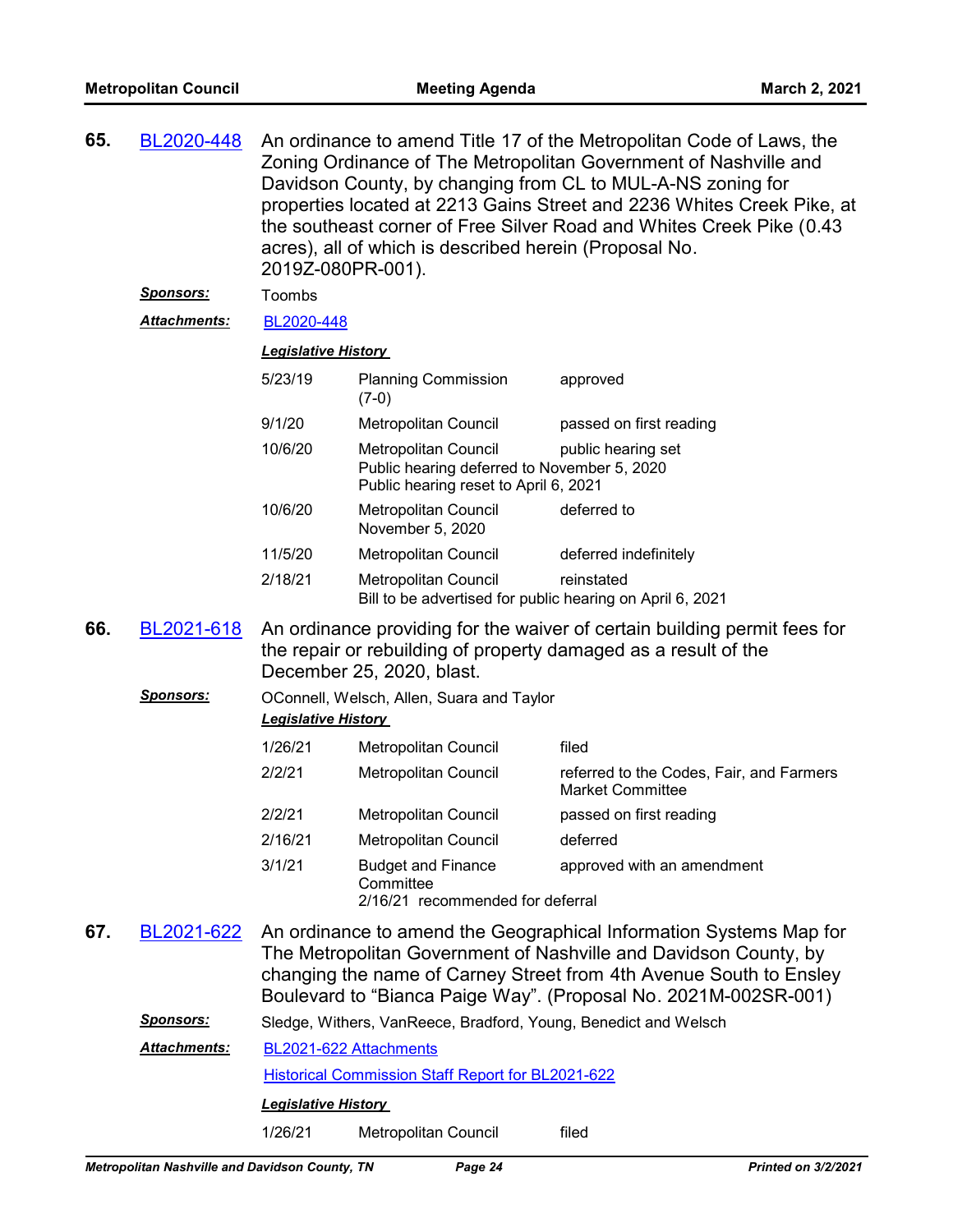|     | <b>Metropolitan Council</b> |                            | <b>Meeting Agenda</b>                                                                    | <b>March 2, 2021</b>                                                                                                                                                                                                                                                                     |
|-----|-----------------------------|----------------------------|------------------------------------------------------------------------------------------|------------------------------------------------------------------------------------------------------------------------------------------------------------------------------------------------------------------------------------------------------------------------------------------|
|     |                             | 2/2/21                     | Metropolitan Council                                                                     | referred to the Traffic, Parking, and<br><b>Transportation Committee</b>                                                                                                                                                                                                                 |
|     |                             | 2/2/21                     | Metropolitan Council                                                                     | passed on first reading                                                                                                                                                                                                                                                                  |
|     |                             | 2/11/21                    | <b>Planning Commission</b>                                                               | approved with conditions                                                                                                                                                                                                                                                                 |
|     |                             | 2/16/21                    | <b>Public Works Committee</b>                                                            | approved                                                                                                                                                                                                                                                                                 |
|     |                             | 2/16/21                    | Metropolitan Council                                                                     | deferred                                                                                                                                                                                                                                                                                 |
|     |                             | 2/18/21                    | Emergency<br><b>Communications District</b><br>Board                                     | approved                                                                                                                                                                                                                                                                                 |
|     |                             | 3/1/21                     | Planning, Zoning, and<br><b>Historical Committee</b><br>2/16/21 recommended for deferral | approved                                                                                                                                                                                                                                                                                 |
| 68. | BL2021-646                  |                            | operation of a Smart Parking program.                                                    | An ordinance making amendments to various provisions of Titles 2 and<br>12 of the Metropolitan Code to facilitate the implementation and                                                                                                                                                 |
|     | <u>Sponsors:</u>            | <b>Legislative History</b> | OConnell, Nash, Hancock and Welsch                                                       |                                                                                                                                                                                                                                                                                          |
|     |                             | 2/9/21                     | Metropolitan Council                                                                     | referred to the Traffic and Parking<br>Commission                                                                                                                                                                                                                                        |
|     |                             | 2/16/21                    | Metropolitan Council                                                                     | referred to the Public Works Committee                                                                                                                                                                                                                                                   |
|     |                             | 2/16/21                    | Metropolitan Council                                                                     | referred to the Traffic, Parking, and<br><b>Transportation Committee</b>                                                                                                                                                                                                                 |
|     |                             | 2/16/21                    | Metropolitan Council                                                                     | passed on first reading                                                                                                                                                                                                                                                                  |
| 69. | BL2021-647                  |                            |                                                                                          | An ordinance authorizing 3H Group, Inc. to install, construct and<br>maintain underground and aerial encroachments in the right-of-way<br>located at 1500 Charlotte Avenue (Proposal No. 2021M-001EN-001).                                                                               |
|     | <u>Sponsors:</u>            |                            | OConnell, Murphy and Nash                                                                |                                                                                                                                                                                                                                                                                          |
|     | <b>Attachments:</b>         |                            | BL2021-647 agreement and sketch                                                          |                                                                                                                                                                                                                                                                                          |
|     |                             |                            | BL2021-647 certificate of insurance                                                      |                                                                                                                                                                                                                                                                                          |
|     |                             | <b>Legislative History</b> |                                                                                          |                                                                                                                                                                                                                                                                                          |
|     |                             | 1/19/21                    | <b>Planning Commission</b>                                                               | approved                                                                                                                                                                                                                                                                                 |
|     |                             | 2/16/21                    | Metropolitan Council                                                                     | referred to the Public Works Committee                                                                                                                                                                                                                                                   |
|     |                             | 2/16/21                    | Metropolitan Council                                                                     | passed on first reading                                                                                                                                                                                                                                                                  |
|     |                             | 3/1/21                     | Planning, Zoning, and<br><b>Historical Committee</b>                                     | approved                                                                                                                                                                                                                                                                                 |
| 70. | BL2021-648                  |                            | South. (Proposal Number 2021M-002AB-001).                                                | An ordinance to amend the Geographic Information Systems Street and<br>Alley Centerline Layer for the Metropolitan Government of Nashville and<br>Davidson County by abandoning an approximate eighty-foot portion of<br>Lea Avenue right-of-way between 7th Avenue South and 8th Avenue |
|     | <u>Sponsors:</u>            |                            | OConnell, Murphy and Nash                                                                |                                                                                                                                                                                                                                                                                          |
|     | <b>Attachments:</b>         |                            | BL2021-648 attachments                                                                   |                                                                                                                                                                                                                                                                                          |
|     |                             | <b>Legislative History</b> |                                                                                          |                                                                                                                                                                                                                                                                                          |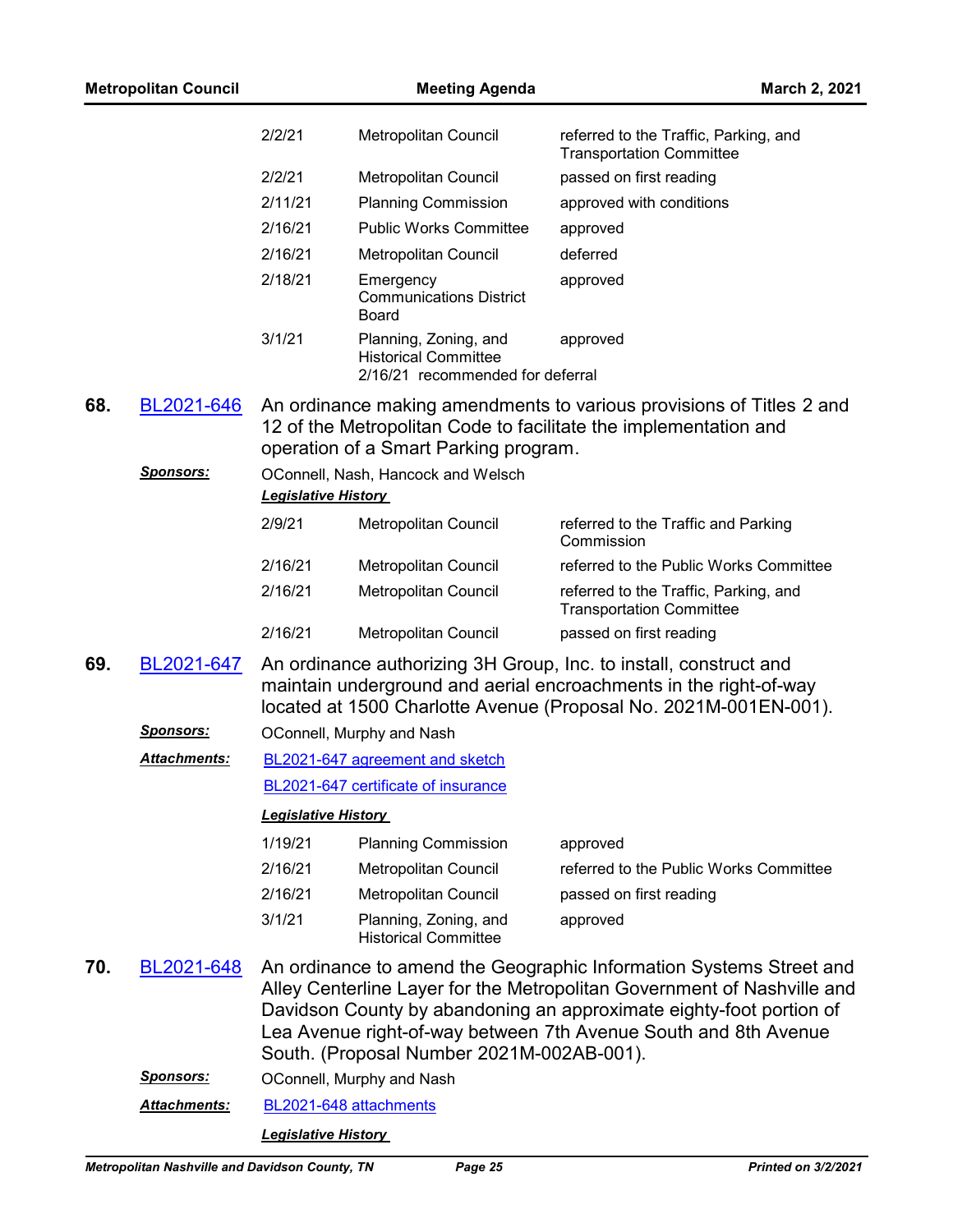|     | <b>Metropolitan Council</b> |                            | <b>Meeting Agenda</b>                                | March 2, 2021                                                                                                                                                                                                                                                                       |  |  |
|-----|-----------------------------|----------------------------|------------------------------------------------------|-------------------------------------------------------------------------------------------------------------------------------------------------------------------------------------------------------------------------------------------------------------------------------------|--|--|
|     |                             | 12/22/20                   | <b>Planning Commission</b>                           | approved                                                                                                                                                                                                                                                                            |  |  |
|     |                             | 1/11/21                    | <b>Traffic and Parking</b><br>Commission             | approved                                                                                                                                                                                                                                                                            |  |  |
|     |                             | 2/16/21                    | Metropolitan Council                                 | referred to the Public Works Committee                                                                                                                                                                                                                                              |  |  |
|     |                             | 2/16/21                    | <b>Metropolitan Council</b>                          | referred to the Traffic, Parking, and<br><b>Transportation Committee</b>                                                                                                                                                                                                            |  |  |
|     |                             | 2/16/21                    | Metropolitan Council                                 | passed on first reading                                                                                                                                                                                                                                                             |  |  |
|     |                             | 3/1/21                     | Planning, Zoning, and<br><b>Historical Committee</b> | approved                                                                                                                                                                                                                                                                            |  |  |
| 71. | BL2021-649                  |                            | 2020M-022AB-001).                                    | An ordinance to amend the Geographic Information Systems Street and<br>Alley Centerline Layer for the Metropolitan Government of Nashville and<br>Davidson County by abandoning Alley Number 2058 right-of-way south<br>of Lebanon Pike and east of Rucker Avenue. (Proposal Number |  |  |
|     | <u>Sponsors:</u>            |                            | OConnell, Murphy and Nash                            |                                                                                                                                                                                                                                                                                     |  |  |
|     | Attachments:                | BL2021-649 attachments     |                                                      |                                                                                                                                                                                                                                                                                     |  |  |
|     |                             | <b>Legislative History</b> |                                                      |                                                                                                                                                                                                                                                                                     |  |  |
|     |                             | 12/16/20                   | <b>Planning Commission</b>                           | approved                                                                                                                                                                                                                                                                            |  |  |
|     |                             | 1/11/21                    | <b>Traffic and Parking</b><br>Commission             | approved                                                                                                                                                                                                                                                                            |  |  |
|     |                             | 2/16/21                    | Metropolitan Council                                 | referred to the Public Works Committee                                                                                                                                                                                                                                              |  |  |
|     |                             | 2/16/21                    | Metropolitan Council                                 | referred to the Traffic, Parking, and<br><b>Transportation Committee</b>                                                                                                                                                                                                            |  |  |
|     |                             | 2/16/21                    | Metropolitan Council                                 | passed on first reading                                                                                                                                                                                                                                                             |  |  |
|     |                             | 3/1/21                     | Planning, Zoning, and<br><b>Historical Committee</b> | approved                                                                                                                                                                                                                                                                            |  |  |
| 72. | BL2021-650                  |                            | 2021M-001AB-001).                                    | An ordinance to amend the Geographic Information Systems Street and<br>Alley Centerline Layer for the Metropolitan Government of Nashville and<br>Davidson County by abandoning Alley Number 142 right-of-way and<br>easement from Lea Avenue to Drexel Street. (Proposal Number    |  |  |
|     | <b>Sponsors:</b>            | OConnell, Murphy and Nash  |                                                      |                                                                                                                                                                                                                                                                                     |  |  |
|     | <b>Attachments:</b>         |                            | BL2021-650 attachments                               |                                                                                                                                                                                                                                                                                     |  |  |
|     |                             | <b>Legislative History</b> |                                                      |                                                                                                                                                                                                                                                                                     |  |  |
|     |                             | 1/4/21                     | <b>Planning Commission</b>                           | approved with conditions                                                                                                                                                                                                                                                            |  |  |
|     |                             | 1/11/21                    | <b>Traffic and Parking</b><br>Commission             | approved                                                                                                                                                                                                                                                                            |  |  |
|     |                             | 2/16/21                    | Metropolitan Council                                 | referred to the Public Works Committee                                                                                                                                                                                                                                              |  |  |
|     |                             | 2/16/21                    | Metropolitan Council                                 | referred to the Traffic, Parking, and<br><b>Transportation Committee</b>                                                                                                                                                                                                            |  |  |
|     |                             | 2/16/21                    | Metropolitan Council                                 | passed on first reading                                                                                                                                                                                                                                                             |  |  |
|     |                             | 3/1/21                     | Planning, Zoning, and<br><b>Historical Committee</b> | approved                                                                                                                                                                                                                                                                            |  |  |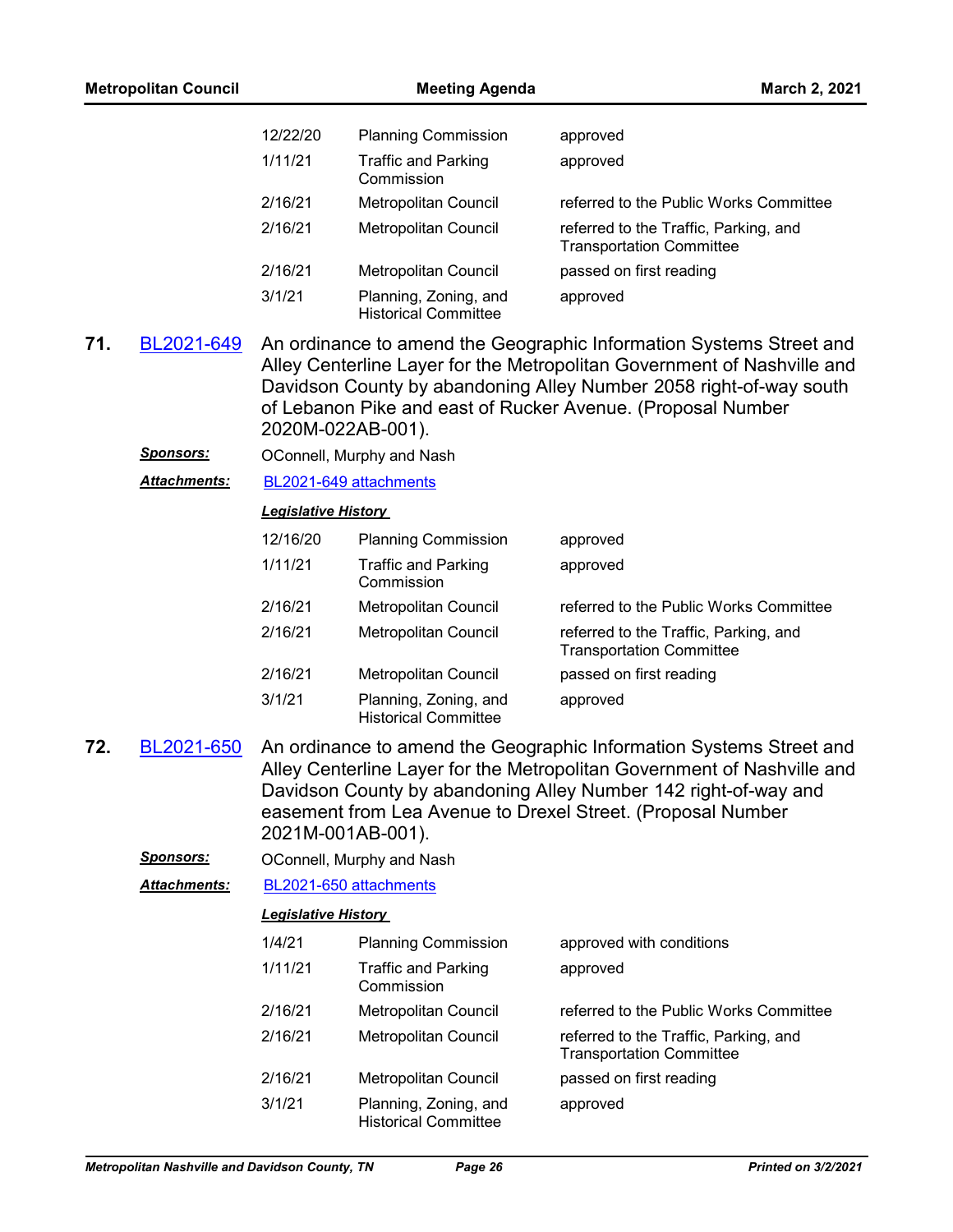| 73. | BL2021-651          |                            | southwestward. (Proposal Number 2020M-019AB-001).    | An ordinance to amend the Geographic Information Systems Street and<br>Alley Centerline Layer for the Metropolitan Government of Nashville and<br>Davidson County by abandoning an Unnumbered Alley right-of-way and<br>easement from the 6th Avenue South and Oak Street intersection |  |
|-----|---------------------|----------------------------|------------------------------------------------------|----------------------------------------------------------------------------------------------------------------------------------------------------------------------------------------------------------------------------------------------------------------------------------------|--|
|     | <u>Sponsors:</u>    |                            | Sledge, Murphy, Nash and OConnell                    |                                                                                                                                                                                                                                                                                        |  |
|     | <b>Attachments:</b> |                            | BL2021-651 supporting docs                           |                                                                                                                                                                                                                                                                                        |  |
|     |                     | <b>Legislative History</b> |                                                      |                                                                                                                                                                                                                                                                                        |  |
|     |                     | 11/19/20                   | <b>Planning Commission</b>                           | approved                                                                                                                                                                                                                                                                               |  |
|     |                     | 2/9/21                     | Metropolitan Council                                 | referred to the Traffic and Parking<br>Commission                                                                                                                                                                                                                                      |  |
|     |                     | 2/16/21                    | Metropolitan Council                                 | referred to the Public Works Committee                                                                                                                                                                                                                                                 |  |
|     |                     | 2/16/21                    | Metropolitan Council                                 | referred to the Traffic, Parking, and<br><b>Transportation Committee</b>                                                                                                                                                                                                               |  |
|     |                     | 2/16/21                    | Metropolitan Council                                 | passed on first reading                                                                                                                                                                                                                                                                |  |
|     |                     | 3/1/21                     | Planning, Zoning, and<br><b>Historical Committee</b> | approved                                                                                                                                                                                                                                                                               |  |

- An ordinance authorizing The Metropolitan Government of Nashville and Davidson County to abandon existing public water mains and easements, and to accept new public water mains, fire hydrant assemblies, and easements, for two properties located at 715 Merritt Avenue and Hagan Street (unnumbered) (MWS Project No. 19-WL-126 and Proposal No. 2021M-004ES-001). **74.** [BL2021-652](http://nashville.legistar.com/gateway.aspx?m=l&id=/matter.aspx?key=1895)
	- *Sponsors:* Sledge, Murphy and Nash
	- *Attachments:* [BL2021-652 Exhibit](http://nashville.legistar.com/gateway.aspx?M=F&ID=271908fd-fcde-4c23-b38c-6507716fb5b0.PDF)

#### *Legislative History*

| 1/8/21  | <b>Planning Commission</b>                           | approved                               |
|---------|------------------------------------------------------|----------------------------------------|
| 2/16/21 | Metropolitan Council                                 | referred to the Public Works Committee |
| 2/16/21 | Metropolitan Council                                 | passed on first reading                |
| 3/1/21  | Planning, Zoning, and<br><b>Historical Committee</b> | approved                               |

An ordinance authorizing The Metropolitan Government of Nashville and Davidson County to abandon a sanitary sewer main, adjust a sanitary sewer manhole, and to accept sanitary sewer main encased in concrete and one sanitary sewer manhole, for four properties located on 13th Avenue South, also known as AMEC Publishing House (MWS Project No. 20-SL-191 and Proposal No. 2021M-003ES-001). **75.** [BL2021-653](http://nashville.legistar.com/gateway.aspx?m=l&id=/matter.aspx?key=1896)

| <b>Sponsors:</b> |  | Sledge, Murphy and Nash |
|------------------|--|-------------------------|
|------------------|--|-------------------------|

*Attachments:* [BL2021-653 Exhibit](http://nashville.legistar.com/gateway.aspx?M=F&ID=abdc497e-88a8-43c6-bcc6-156e99e67281.PDF)

| 1/8/21  | <b>Planning Commission</b> | approved                               |
|---------|----------------------------|----------------------------------------|
| 2/16/21 | Metropolitan Council       | referred to the Public Works Committee |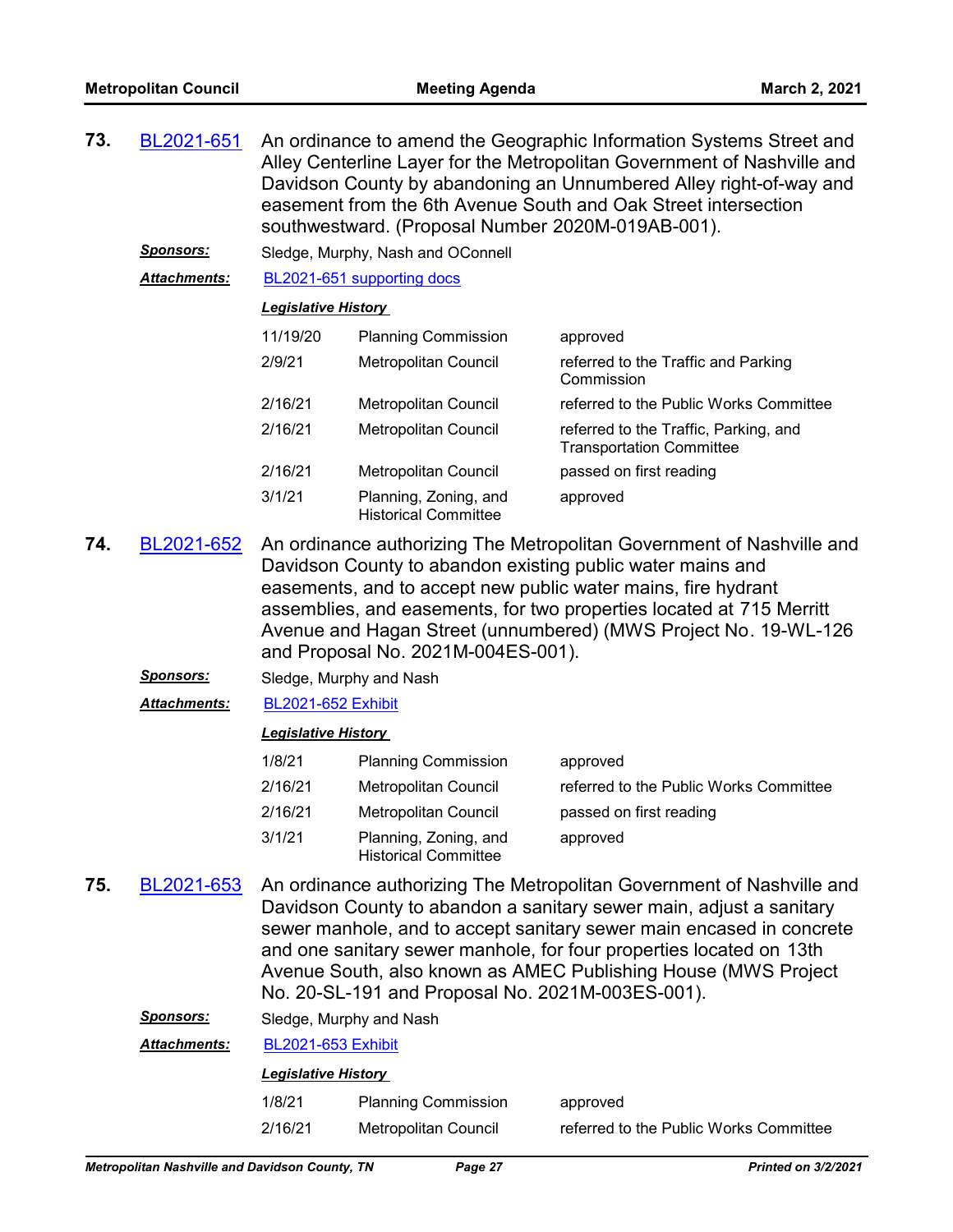| 2/16/21 | Metropolitan Council                                 | passed on first reading |
|---------|------------------------------------------------------|-------------------------|
| 3/1/21  | Planning, Zoning, and<br><b>Historical Committee</b> | approved                |

## **M. Bills on Third Reading**

An ordinance to amend Title 17 of the Metropolitan Code of Laws, the Zoning Ordinance of The Metropolitan Government of Nashville and Davidson County, by applying a Neighborhood Landmark Overlay District for property located at 3060 Lebanon Pike, at the southwest corner of Danyacrest Drive and Lebanon Pike, zoned RS15 (1.34 acres), all of which is described herein (Proposal No. 2020NL-002-001). **76.** [BL2020-385](http://nashville.legistar.com/gateway.aspx?m=l&id=/matter.aspx?key=1256)

## *Sponsors:* Rhoten

[BL2020-385](http://nashville.legistar.com/gateway.aspx?M=F&ID=8eea4fad-d41a-420d-9af1-dd8f0e522d25.pdf) *Attachments:*

[BL2020-385 Plans](http://nashville.legistar.com/gateway.aspx?M=F&ID=fb6c9417-f0eb-4fa2-8462-3f83a7f4ca21.pdf)

#### *Legislative History*

| 5/28/20  | <b>Planning Commission</b><br>$(8-0)$                    | approved with conditions |
|----------|----------------------------------------------------------|--------------------------|
| 7/21/20  | <b>Metropolitan Council</b>                              | passed on first reading  |
| 9/1/20   | <b>Metropolitan Council</b>                              | passed on second reading |
| 9/1/20   | Metropolitan Council                                     | public hearing set       |
| 9/15/20  | <b>Metropolitan Council</b>                              | deferred                 |
| 10/6/20  | Metropolitan Council<br>Deferred to December 1, 2020     | deferred to              |
| 11/30/20 | Planning, Zoning, and<br><b>Historical Committee</b>     | approved                 |
| 12/1/20  | <b>Metropolitan Council</b><br>Deferred to March 2, 2021 | deferred                 |

An ordinance to amend Title 17 of the Metropolitan Code of Laws, the Zoning Ordinance of The Metropolitan Government of Nashville and Davidson County, by changing from SCR to SP zoning for a portion of property located at 4004 Hillsboro Pike, approximately 345 feet south of Richard Jones Road and within the Green Hills Urban Design Overlay District (0.13 acres), to permit animal boarding facility, dog kennel and all uses permitted in SCR zoning, all of which is described herein (Proposal No. 2020SP-031-001). **77.** [BL2020-529](http://nashville.legistar.com/gateway.aspx?m=l&id=/matter.aspx?key=1357)

*Sponsors:* Pulley

[BL2020-529](http://nashville.legistar.com/gateway.aspx?M=F&ID=da4332ae-bdcf-4f2f-91c3-56cbadee839d.pdf) *Attachments:*

### [BL2020-529 Plans](http://nashville.legistar.com/gateway.aspx?M=F&ID=4b8c0f21-6bbb-4b4a-8b09-0f0b1ea13f48.pdf)

| 8/27/20 | <b>Planning Commission</b> | approved with conditions, disapproved<br>without |
|---------|----------------------------|--------------------------------------------------|
|         | (4-2)                      |                                                  |
| 11/5/20 | Metropolitan Council       | passed on first reading                          |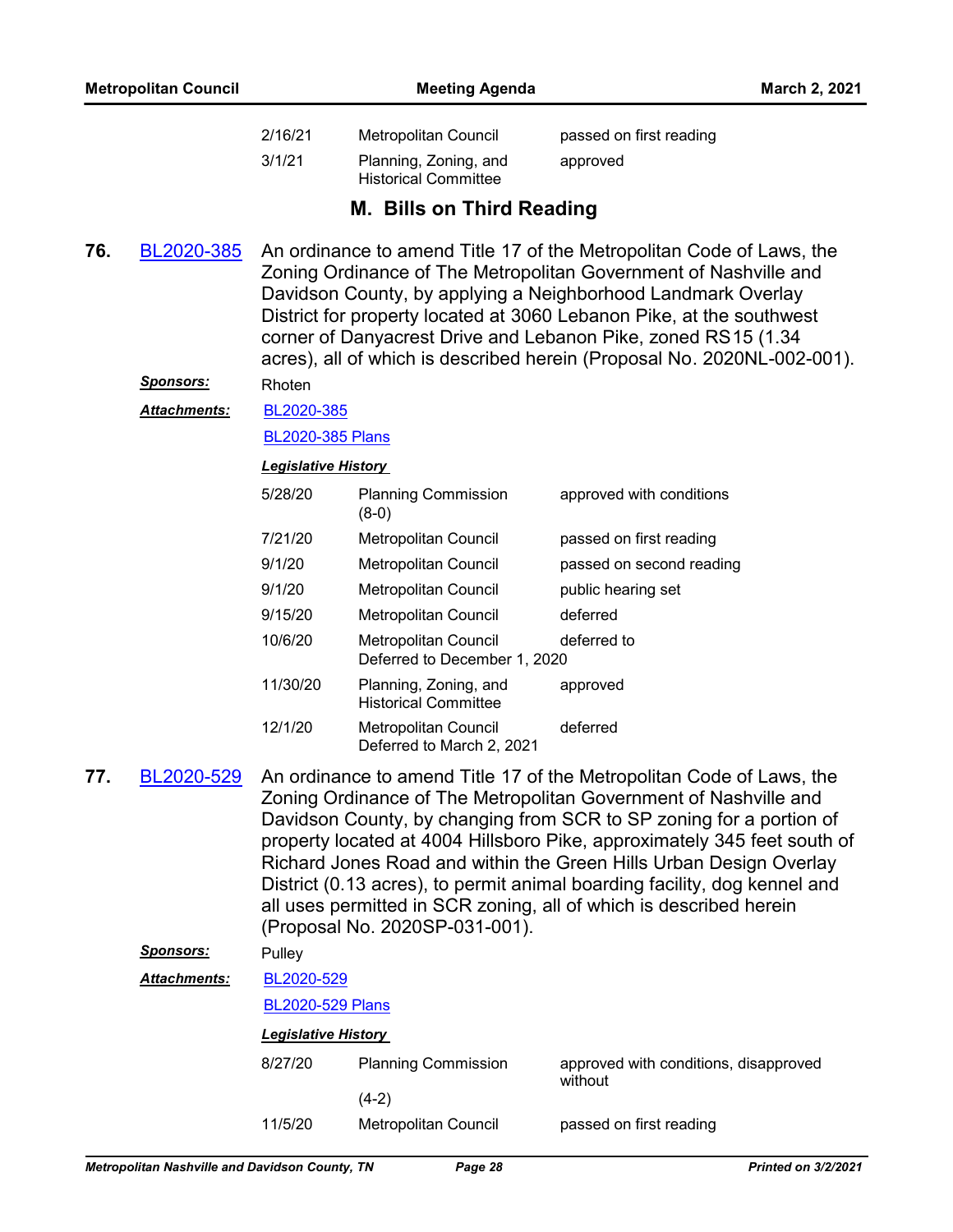| <b>Metropolitan Council</b> |                  | <b>Meeting Agenda</b>      |                                                                                                                                                                                                               | March 2, 2021                                                                                                                                  |
|-----------------------------|------------------|----------------------------|---------------------------------------------------------------------------------------------------------------------------------------------------------------------------------------------------------------|------------------------------------------------------------------------------------------------------------------------------------------------|
|                             |                  | 11/6/20                    | Metropolitan Council                                                                                                                                                                                          | advertised                                                                                                                                     |
|                             |                  | 12/1/20                    | Metropolitan Council                                                                                                                                                                                          | public hearing set                                                                                                                             |
|                             |                  | 12/1/20                    | Metropolitan Council                                                                                                                                                                                          | passed on second reading                                                                                                                       |
|                             |                  | 12/15/20                   | Metropolitan Council<br>Deferred to January 19, 2021                                                                                                                                                          | deferred                                                                                                                                       |
|                             |                  | 1/19/21                    | Metropolitan Council                                                                                                                                                                                          | deferred                                                                                                                                       |
|                             |                  | 2/2/21                     | Metropolitan Council                                                                                                                                                                                          | deferred                                                                                                                                       |
|                             |                  | 2/16/21                    | Metropolitan Council                                                                                                                                                                                          | deferred                                                                                                                                       |
|                             |                  | 3/1/21                     | Planning, Zoning, and<br><b>Historical Committee</b><br>12/14/20 recommended for deferral<br>1/19/21<br>recommended for deferral<br>2/1/21<br>recommended for deferral<br>2/16/21<br>recommended for deferral | approved with an amendment                                                                                                                     |
| 78.                         | BL2020-553       | Facility.                  |                                                                                                                                                                                                               | An ordinance to require a resolution of the Metropolitan Council prior to<br>discontinuing operations at the J.B. Knowles Home Assisted Living |
|                             | <b>Sponsors:</b> |                            | Toombs, Welsch and Taylor                                                                                                                                                                                     |                                                                                                                                                |
|                             | Attachments:     |                            | BL2020-553 Second Substitute                                                                                                                                                                                  |                                                                                                                                                |
|                             |                  | <b>Legislative History</b> |                                                                                                                                                                                                               |                                                                                                                                                |
|                             |                  | 11/24/20                   | Metropolitan Council                                                                                                                                                                                          | filed                                                                                                                                          |
|                             |                  | 12/1/20                    | Metropolitan Council                                                                                                                                                                                          | passed on first reading                                                                                                                        |
|                             |                  | 12/15/20                   | Metropolitan Council                                                                                                                                                                                          | deferred                                                                                                                                       |
|                             |                  | 1/5/21                     | Metropolitan Council                                                                                                                                                                                          | substituted                                                                                                                                    |
|                             |                  | 1/5/21                     | Metropolitan Council                                                                                                                                                                                          | deferred                                                                                                                                       |
|                             |                  | 1/19/21                    | Metropolitan Council                                                                                                                                                                                          | deferred indefinitely                                                                                                                          |
|                             |                  | 1/29/21                    | Metropolitan Council                                                                                                                                                                                          | reinstated                                                                                                                                     |
|                             |                  | 2/16/21                    | <b>Budget and Finance</b><br>Committee<br>12/14/20 recommended for deferral<br>1/4/21<br>1/19/21<br>recommended for deferral                                                                                  | approved with a substitute<br>substitute approved; recommended for deferral                                                                    |
|                             |                  | 2/16/21                    | Metropolitan Council                                                                                                                                                                                          | substituted                                                                                                                                    |
|                             |                  | 2/16/21                    | Metropolitan Council                                                                                                                                                                                          | passed on second reading                                                                                                                       |
|                             |                  |                            |                                                                                                                                                                                                               |                                                                                                                                                |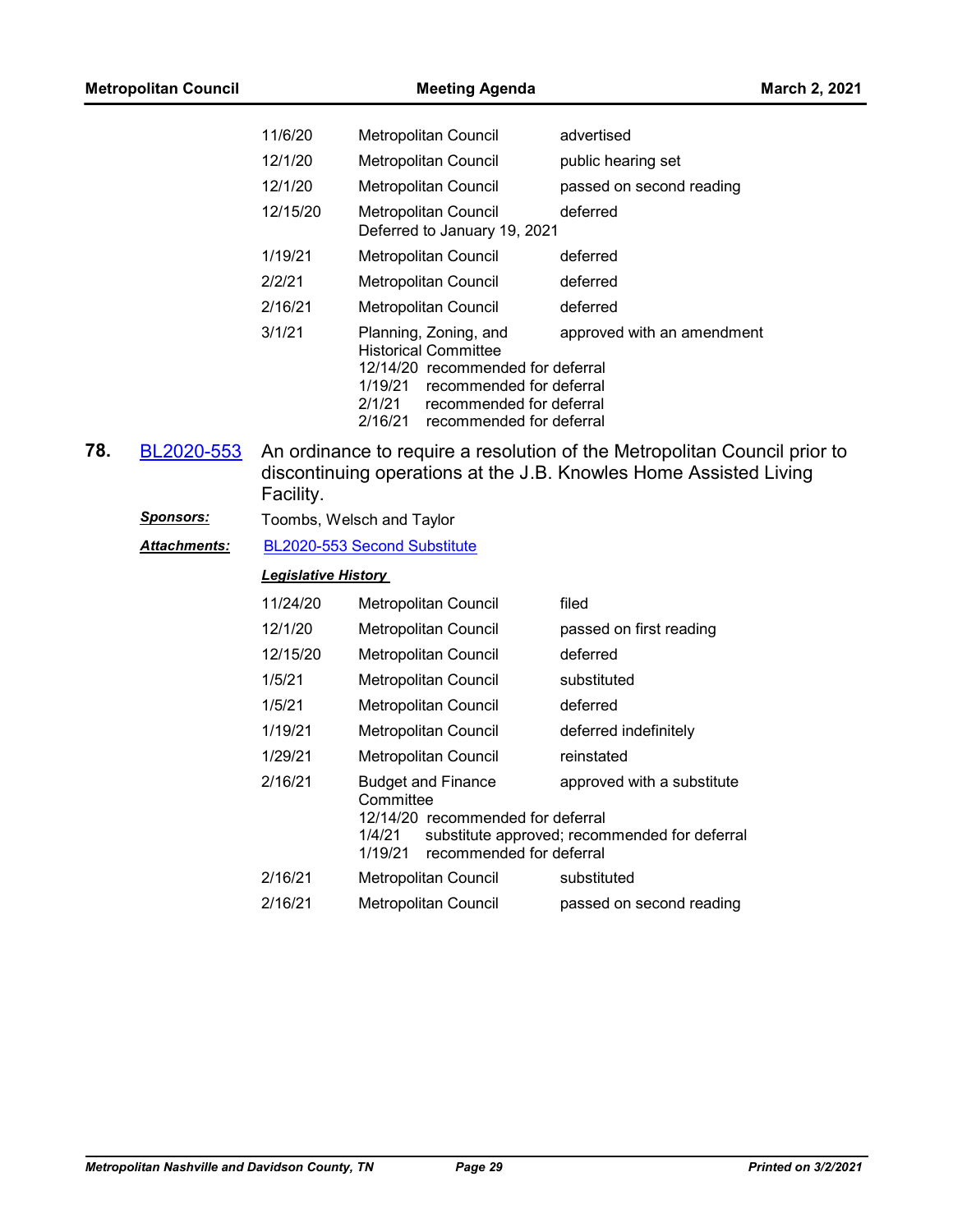| 79. | BL2021-613                     |                                                  | Plant and Omohundro Water Treatment Plant.           | An ordinance approving a contract between the Metropolitan<br>Government of Nashville and Davidson County, through the Department<br>of Water and Sewerage Services and Lightwave Solar, LLC for the<br>design, construction, operation, management, and administration<br>services related to photovoltaic solar facilities located at Central<br>Wastewater Treatment Plant, Whites Creek Wastewater Treatment |
|-----|--------------------------------|--------------------------------------------------|------------------------------------------------------|------------------------------------------------------------------------------------------------------------------------------------------------------------------------------------------------------------------------------------------------------------------------------------------------------------------------------------------------------------------------------------------------------------------|
|     | <u>Sponsors:</u>               | <b>Bradford</b>                                  |                                                      | Toombs, Nash, Allen, Hancock, OConnell, Sledge, Syracuse, Welsch, Benedict and                                                                                                                                                                                                                                                                                                                                   |
|     | <b>Attachments:</b>            | BL2021-613                                       |                                                      |                                                                                                                                                                                                                                                                                                                                                                                                                  |
|     |                                | BL2021-613 Contract                              |                                                      |                                                                                                                                                                                                                                                                                                                                                                                                                  |
|     |                                | <b>Legislative History</b>                       |                                                      |                                                                                                                                                                                                                                                                                                                                                                                                                  |
|     |                                | 1/19/21                                          | Metropolitan Council                                 | passed on first reading                                                                                                                                                                                                                                                                                                                                                                                          |
|     |                                | 2/1/21                                           | <b>Budget and Finance</b><br>Committee               | approved                                                                                                                                                                                                                                                                                                                                                                                                         |
|     |                                | 2/2/21                                           | <b>Metropolitan Council</b>                          | deferred                                                                                                                                                                                                                                                                                                                                                                                                         |
|     |                                | 2/16/21                                          | <b>Public Works Committee</b>                        | approved                                                                                                                                                                                                                                                                                                                                                                                                         |
|     |                                | 2/16/21                                          | Metropolitan Council                                 | passed on second reading                                                                                                                                                                                                                                                                                                                                                                                         |
| 80. | BL2021-623<br><u>Sponsors:</u> |                                                  | Rutherford, Toombs and Murphy                        | An ordinance approving and authorizing the Director of Public Property<br>Administration, or his designee, to accept a donation of real property<br>consisting of 15.91 acres, a portion of Parcel ID 18700000100, for use<br>as a proposed school site (Proposal No. 2021M-001PR-001).                                                                                                                          |
|     | Attachments:                   | <b>BL2021-623 Exhibit</b>                        |                                                      |                                                                                                                                                                                                                                                                                                                                                                                                                  |
|     |                                | <b>Legislative History</b>                       |                                                      |                                                                                                                                                                                                                                                                                                                                                                                                                  |
|     |                                | 12/22/20                                         | <b>Planning Commission</b>                           | approved                                                                                                                                                                                                                                                                                                                                                                                                         |
|     |                                | 2/2/21                                           | Metropolitan Council                                 | referred to the Education Committee                                                                                                                                                                                                                                                                                                                                                                              |
|     |                                | 2/2/21                                           | Metropolitan Council                                 | referred to the Planning, Zoning, and<br><b>Historical Committee</b>                                                                                                                                                                                                                                                                                                                                             |
|     |                                |                                                  | 2/16/21 approved with a re-referral                  |                                                                                                                                                                                                                                                                                                                                                                                                                  |
|     |                                | 2/2/21                                           | <b>Metropolitan Council</b>                          | passed on first reading                                                                                                                                                                                                                                                                                                                                                                                          |
|     |                                | 2/16/21                                          | <b>Budget and Finance</b><br>Committee               | approved                                                                                                                                                                                                                                                                                                                                                                                                         |
|     |                                | 2/16/21                                          | Metropolitan Council                                 | passed on second reading                                                                                                                                                                                                                                                                                                                                                                                         |
| 81. | BL2021-624                     |                                                  | by Green Trails, LLC (Proposal No. 2020M-027AG-001). | An ordinance accepting a greenway conservation easement, on certain<br>property located at 0 Asheford Trace (Parcel No. 16400026200) owned                                                                                                                                                                                                                                                                       |
|     | Sponsors:                      | Styles, Toombs, Murphy, Nash, Allen and VanReece |                                                      |                                                                                                                                                                                                                                                                                                                                                                                                                  |
|     | <u> Attachments:</u>           | BL2021-624                                       |                                                      |                                                                                                                                                                                                                                                                                                                                                                                                                  |
|     |                                |                                                  | BL2021-624 attachments                               |                                                                                                                                                                                                                                                                                                                                                                                                                  |
|     |                                | <b>Legislative History</b>                       |                                                      |                                                                                                                                                                                                                                                                                                                                                                                                                  |
|     |                                | 12/21/20                                         | <b>Planning Commission</b>                           | approved                                                                                                                                                                                                                                                                                                                                                                                                         |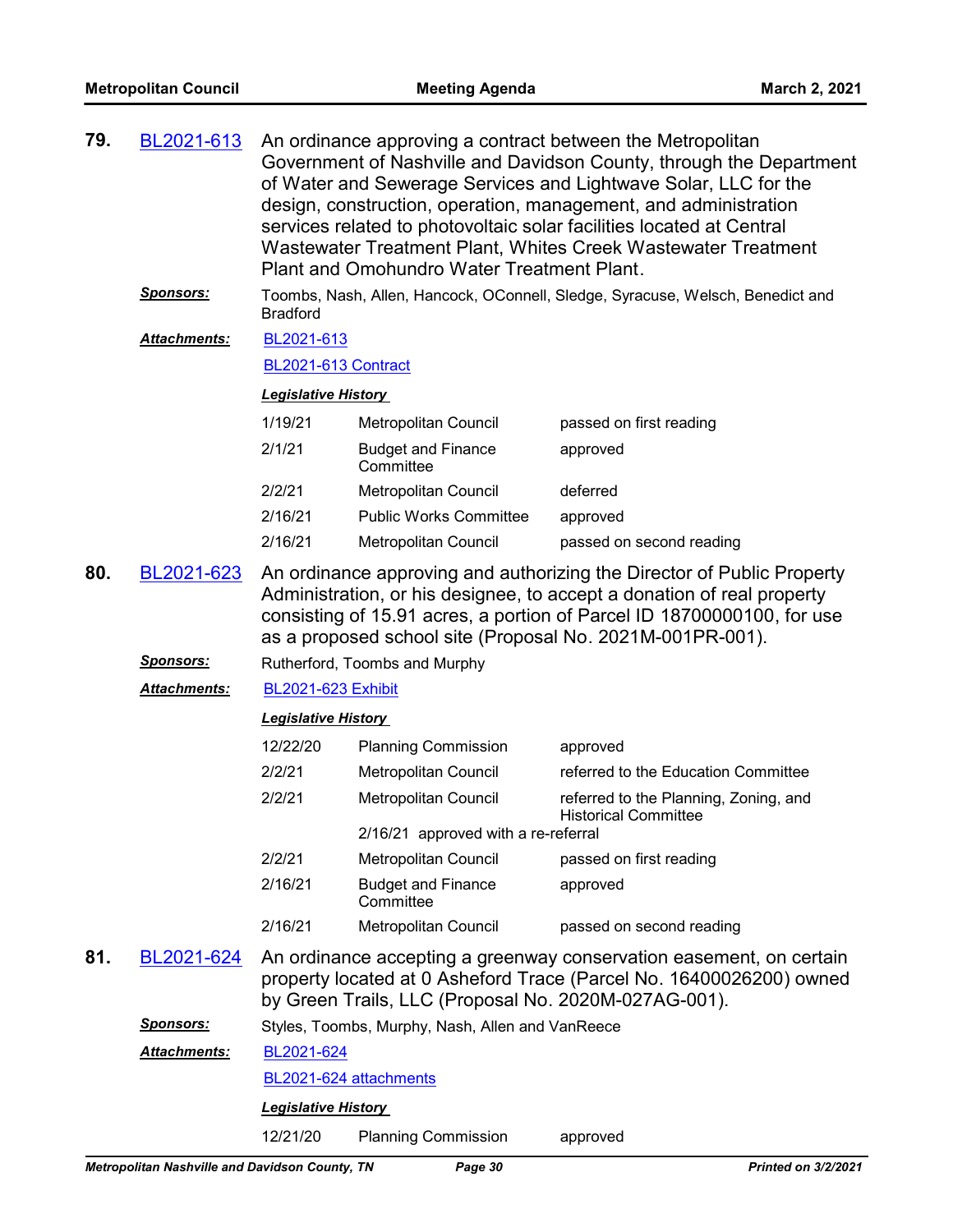|     | <b>Metropolitan Council</b> |                            | <b>Meeting Agenda</b>                                | March 2, 2021                                                                                                                                                                                                                                                               |
|-----|-----------------------------|----------------------------|------------------------------------------------------|-----------------------------------------------------------------------------------------------------------------------------------------------------------------------------------------------------------------------------------------------------------------------------|
|     |                             | 2/2/21                     | Metropolitan Council                                 | referred to the Parks, Library, and Arts<br>Committee                                                                                                                                                                                                                       |
|     |                             | 2/2/21                     | Metropolitan Council                                 | passed on first reading                                                                                                                                                                                                                                                     |
|     |                             | 2/16/21                    | <b>Budget and Finance</b><br>Committee               | approved                                                                                                                                                                                                                                                                    |
|     |                             | 2/16/21                    | Planning, Zoning, and<br><b>Historical Committee</b> | approved                                                                                                                                                                                                                                                                    |
|     |                             | 2/16/21                    | <b>Public Works Committee</b>                        | approved                                                                                                                                                                                                                                                                    |
|     |                             | 2/16/21                    | Metropolitan Council                                 | passed on second reading                                                                                                                                                                                                                                                    |
| 82. | BL2021-625                  | 2020M-016AB-001).          | northeastward to Alley Number 2003. (Proposal Number | An ordinance to amend the Geographic Information Systems Street and<br>Alley Centerline Layer for the Metropolitan Government of Nashville and<br>Davidson County by abandoning a portion of Alley Number 2004<br>right-of-way and easement from Baptist World Center Drive |
|     | <u>Sponsors:</u>            |                            | Toombs, Murphy, Nash and OConnell                    |                                                                                                                                                                                                                                                                             |
|     | <u> Attachments:</u>        | BL2021-625                 |                                                      |                                                                                                                                                                                                                                                                             |
|     |                             | <b>Legislative History</b> |                                                      |                                                                                                                                                                                                                                                                             |
|     |                             | 11/19/20                   | <b>Planning Commission</b>                           | approved                                                                                                                                                                                                                                                                    |
|     |                             | 12/14/20                   | <b>Traffic and Parking</b><br>Commission             | approved                                                                                                                                                                                                                                                                    |
|     |                             | 2/2/21                     | Metropolitan Council                                 | referred to the Traffic, Parking, and<br><b>Transportation Committee</b>                                                                                                                                                                                                    |
|     |                             | 2/2/21                     | Metropolitan Council                                 | passed on first reading                                                                                                                                                                                                                                                     |
|     |                             | 2/16/21                    | Planning, Zoning, and<br><b>Historical Committee</b> | approved                                                                                                                                                                                                                                                                    |
|     |                             | 2/16/21                    | <b>Public Works Committee</b>                        | approved                                                                                                                                                                                                                                                                    |
|     |                             | 2/16/21                    | Metropolitan Council                                 | passed on second reading                                                                                                                                                                                                                                                    |
| 83. | BL2021-626                  | 2020M-017AB-001).          | and Alley Number 628 right-of-way. (Proposal Number  | An ordinance to amend the Geographic Information Systems Street and<br>Alley Centerline Layer for the Metropolitan Government of Nashville and<br>Davidson County by abandoning Alley Number 434, Alley Number 428                                                          |
|     | <u>Sponsors:</u>            |                            | Cash, Murphy, Nash and OConnell                      |                                                                                                                                                                                                                                                                             |
|     | <b>Attachments:</b>         | BL2021-626                 |                                                      |                                                                                                                                                                                                                                                                             |
|     |                             | <b>Legislative History</b> |                                                      |                                                                                                                                                                                                                                                                             |
|     |                             | 11/13/20                   | <b>Planning Commission</b>                           | approved                                                                                                                                                                                                                                                                    |
|     |                             | 12/14/20                   | <b>Traffic and Parking</b><br>Commission             | approved                                                                                                                                                                                                                                                                    |
|     |                             | 2/2/21                     | Metropolitan Council                                 | referred to the Traffic, Parking, and<br><b>Transportation Committee</b>                                                                                                                                                                                                    |
|     |                             | 2/2/21                     | Metropolitan Council                                 | passed on first reading                                                                                                                                                                                                                                                     |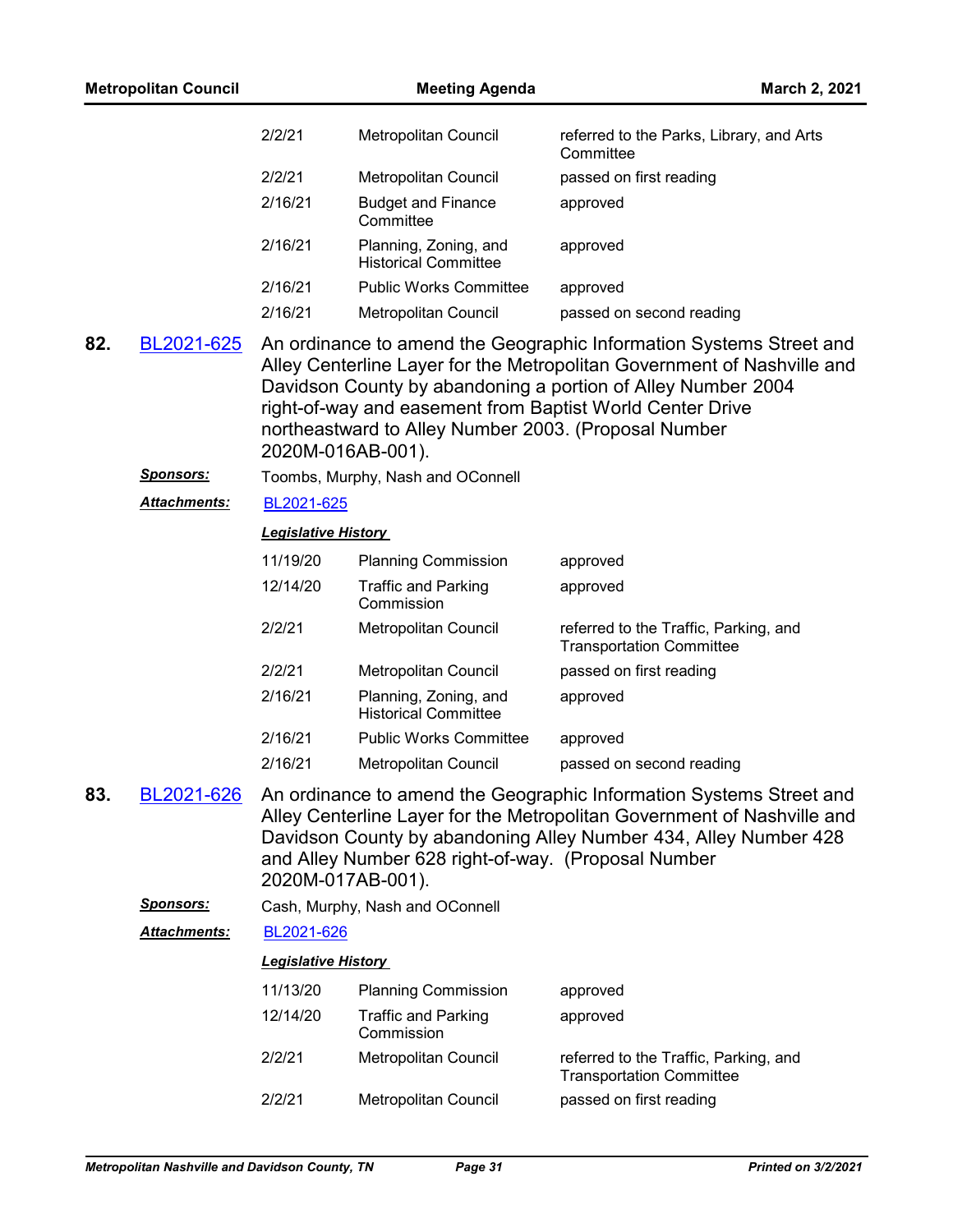|     | <b>Metropolitan Council</b> |                            | <b>Meeting Agenda</b>                                                    | March 2, 2021                                                                                                                                                                                                                                                                                                                                            |
|-----|-----------------------------|----------------------------|--------------------------------------------------------------------------|----------------------------------------------------------------------------------------------------------------------------------------------------------------------------------------------------------------------------------------------------------------------------------------------------------------------------------------------------------|
|     |                             | 2/16/21                    | Planning, Zoning, and<br><b>Historical Committee</b>                     | approved                                                                                                                                                                                                                                                                                                                                                 |
|     |                             | 2/16/21                    | <b>Public Works Committee</b>                                            | approved                                                                                                                                                                                                                                                                                                                                                 |
|     |                             | 2/16/21                    | Metropolitan Council                                                     | passed on second reading                                                                                                                                                                                                                                                                                                                                 |
| 84. | BL2021-627                  |                            | 2020M-020AB-001).                                                        | An ordinance to amend the Geographic Information Systems Street and<br>Alley Centerline Layer for the Metropolitan Government of Nashville and<br>Davidson County by abandoning portions of Alley Number 177, Alley<br>Number 178 and Alley Number 202 right-of-way and easement from<br>between 4th Avenue North and 5th Avenue North. (Proposal Number |
|     | <u>Sponsors:</u>            |                            | OConnell, Murphy and Nash                                                |                                                                                                                                                                                                                                                                                                                                                          |
|     | Attachments:                | BL2021-627                 |                                                                          |                                                                                                                                                                                                                                                                                                                                                          |
|     |                             | <b>Legislative History</b> |                                                                          |                                                                                                                                                                                                                                                                                                                                                          |
|     |                             | 11/19/20                   | <b>Planning Commission</b>                                               | approved                                                                                                                                                                                                                                                                                                                                                 |
|     |                             | 12/14/20                   | <b>Traffic and Parking</b><br>Commission                                 | approved                                                                                                                                                                                                                                                                                                                                                 |
|     |                             | 2/2/21                     | Metropolitan Council                                                     | referred to the Traffic, Parking, and<br><b>Transportation Committee</b>                                                                                                                                                                                                                                                                                 |
|     |                             | 2/2/21                     | Metropolitan Council                                                     | passed on first reading                                                                                                                                                                                                                                                                                                                                  |
|     |                             | 2/16/21                    | Planning, Zoning, and<br><b>Historical Committee</b>                     | approved                                                                                                                                                                                                                                                                                                                                                 |
|     |                             | 2/16/21                    | <b>Public Works Committee</b>                                            | approved                                                                                                                                                                                                                                                                                                                                                 |
|     |                             | 2/16/21                    | Metropolitan Council                                                     | passed on second reading                                                                                                                                                                                                                                                                                                                                 |
| 85. | BL2021-628                  |                            | Hillsboro Pike to White Oak Drive. (Proposal Number<br>2020M-018AB-001). | An ordinance to amend the Geographic Information Systems Street and<br>Alley Centerline Layer for the Metropolitan Government of Nashville and<br>Davidson County by abandoning White Oak Lane right-of-way from                                                                                                                                         |
|     | <u>Sponsors:</u>            |                            | Pulley, Murphy, Nash and OConnell                                        |                                                                                                                                                                                                                                                                                                                                                          |
|     | <b>Attachments:</b>         | BL2021-628                 |                                                                          |                                                                                                                                                                                                                                                                                                                                                          |
|     |                             | <b>Legislative History</b> |                                                                          |                                                                                                                                                                                                                                                                                                                                                          |
|     |                             | 11/19/20                   | <b>Planning Commission</b>                                               | approved                                                                                                                                                                                                                                                                                                                                                 |
|     |                             | 12/14/20                   | <b>Traffic and Parking</b><br>Commission                                 | approved                                                                                                                                                                                                                                                                                                                                                 |
|     |                             | 2/2/21                     | Metropolitan Council                                                     | referred to the Traffic, Parking, and<br><b>Transportation Committee</b>                                                                                                                                                                                                                                                                                 |
|     |                             | 2/2/21                     | Metropolitan Council                                                     | passed on first reading                                                                                                                                                                                                                                                                                                                                  |
|     |                             | 2/16/21                    | Planning, Zoning, and<br><b>Historical Committee</b>                     | approved                                                                                                                                                                                                                                                                                                                                                 |
|     |                             | 2/16/21                    | <b>Public Works Committee</b>                                            | approved                                                                                                                                                                                                                                                                                                                                                 |
|     |                             | 2/16/21                    | Metropolitan Council                                                     | passed on second reading                                                                                                                                                                                                                                                                                                                                 |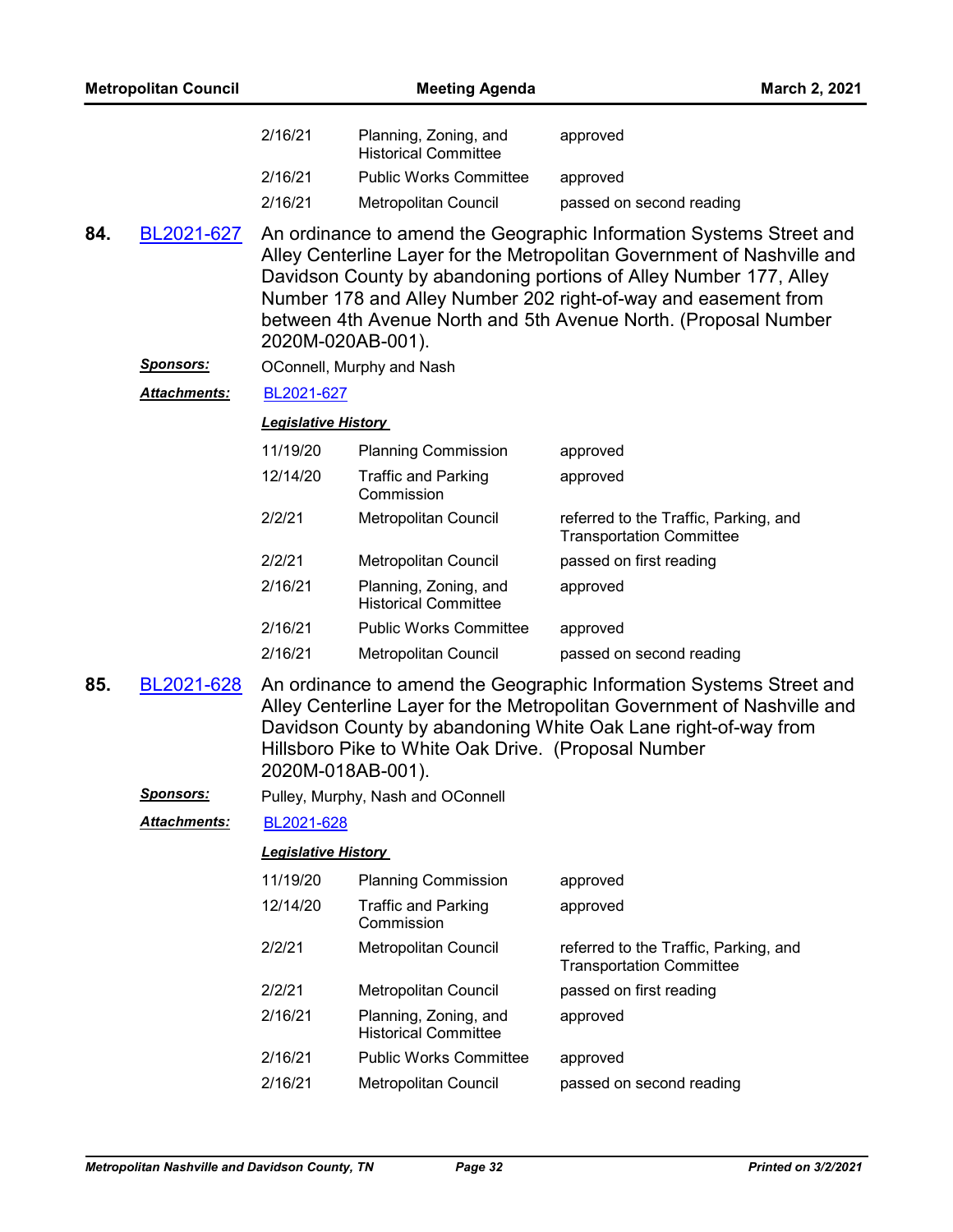| 86. | BL2021-629          | An ordinance authorizing The Metropolitan Government of Nashville and<br>Davidson County to abandon existing sanitary sewer main, sanitary<br>sewer manholes and easements, and to accept new public sanitary<br>sewer mains, sanitary sewer manholes, a fire hydrant assembly and<br>easements, for eleven properties located on Caldwell Avenue and<br>Bernard Circle, also known as Belmont Caldwell Residence Hall (MWS<br>Project No. 20-WL-83 and 20-SL-163 and Proposal No.<br>2021M-001ES-001). |                                                      |                                                                                                                                                                                                                                                                                                                                                                                                                                          |
|-----|---------------------|---------------------------------------------------------------------------------------------------------------------------------------------------------------------------------------------------------------------------------------------------------------------------------------------------------------------------------------------------------------------------------------------------------------------------------------------------------------------------------------------------------|------------------------------------------------------|------------------------------------------------------------------------------------------------------------------------------------------------------------------------------------------------------------------------------------------------------------------------------------------------------------------------------------------------------------------------------------------------------------------------------------------|
|     | Sponsors:           | Cash, Murphy and Nash                                                                                                                                                                                                                                                                                                                                                                                                                                                                                   |                                                      |                                                                                                                                                                                                                                                                                                                                                                                                                                          |
|     | Attachments:        | <b>BL2021-629 sketch</b>                                                                                                                                                                                                                                                                                                                                                                                                                                                                                |                                                      |                                                                                                                                                                                                                                                                                                                                                                                                                                          |
|     |                     | BL2021-629 parcel list                                                                                                                                                                                                                                                                                                                                                                                                                                                                                  |                                                      |                                                                                                                                                                                                                                                                                                                                                                                                                                          |
|     |                     | <b>Legislative History</b>                                                                                                                                                                                                                                                                                                                                                                                                                                                                              |                                                      |                                                                                                                                                                                                                                                                                                                                                                                                                                          |
|     |                     | 12/22/20                                                                                                                                                                                                                                                                                                                                                                                                                                                                                                | <b>Planning Commission</b>                           | approved                                                                                                                                                                                                                                                                                                                                                                                                                                 |
|     |                     | 2/2/21                                                                                                                                                                                                                                                                                                                                                                                                                                                                                                  | Metropolitan Council                                 | passed on first reading                                                                                                                                                                                                                                                                                                                                                                                                                  |
|     |                     | 2/16/21                                                                                                                                                                                                                                                                                                                                                                                                                                                                                                 | Planning, Zoning, and<br><b>Historical Committee</b> | approved                                                                                                                                                                                                                                                                                                                                                                                                                                 |
|     |                     | 2/16/21                                                                                                                                                                                                                                                                                                                                                                                                                                                                                                 | <b>Public Works Committee</b>                        | approved                                                                                                                                                                                                                                                                                                                                                                                                                                 |
|     |                     | 2/16/21                                                                                                                                                                                                                                                                                                                                                                                                                                                                                                 | Metropolitan Council                                 | passed on second reading                                                                                                                                                                                                                                                                                                                                                                                                                 |
| 87. | BL2021-630          |                                                                                                                                                                                                                                                                                                                                                                                                                                                                                                         | and 20-SL-273 and Proposal No. 2021M-002ES-001).     | An ordinance authorizing The Metropolitan Government of Nashville and<br>Davidson County to abandon existing sanitary sewer force main and<br>easement, and to accept new sanitary water and sewer mains, sanitary<br>sewer force main, fire hydrant assemblies, sanitary sewer manholes and<br>easements, for 33 properties located on Lakevilla Drive, also known as<br>2540 Murfreesboro Pike Development (MWS Project Nos. 20-WL-136 |
|     | <u>Sponsors:</u>    |                                                                                                                                                                                                                                                                                                                                                                                                                                                                                                         | Murphy, Nash and Porterfield                         |                                                                                                                                                                                                                                                                                                                                                                                                                                          |
|     | <b>Attachments:</b> | BL2021-630 sketch                                                                                                                                                                                                                                                                                                                                                                                                                                                                                       |                                                      |                                                                                                                                                                                                                                                                                                                                                                                                                                          |
|     |                     | BL2021-630 parcel list                                                                                                                                                                                                                                                                                                                                                                                                                                                                                  |                                                      |                                                                                                                                                                                                                                                                                                                                                                                                                                          |
|     |                     | <b>Legislative History</b>                                                                                                                                                                                                                                                                                                                                                                                                                                                                              |                                                      |                                                                                                                                                                                                                                                                                                                                                                                                                                          |
|     |                     | 1/8/21                                                                                                                                                                                                                                                                                                                                                                                                                                                                                                  | <b>Planning Commission</b>                           | approved                                                                                                                                                                                                                                                                                                                                                                                                                                 |
|     |                     | 2/2/21                                                                                                                                                                                                                                                                                                                                                                                                                                                                                                  | Metropolitan Council                                 | passed on first reading                                                                                                                                                                                                                                                                                                                                                                                                                  |
|     |                     | 2/16/21                                                                                                                                                                                                                                                                                                                                                                                                                                                                                                 | Planning, Zoning, and<br><b>Historical Committee</b> | approved                                                                                                                                                                                                                                                                                                                                                                                                                                 |
|     |                     | 2/16/21                                                                                                                                                                                                                                                                                                                                                                                                                                                                                                 | <b>Public Works Committee</b>                        | approved                                                                                                                                                                                                                                                                                                                                                                                                                                 |
|     |                     | 2/16/21                                                                                                                                                                                                                                                                                                                                                                                                                                                                                                 | Metropolitan Council                                 | passed on second reading                                                                                                                                                                                                                                                                                                                                                                                                                 |
|     |                     |                                                                                                                                                                                                                                                                                                                                                                                                                                                                                                         |                                                      |                                                                                                                                                                                                                                                                                                                                                                                                                                          |